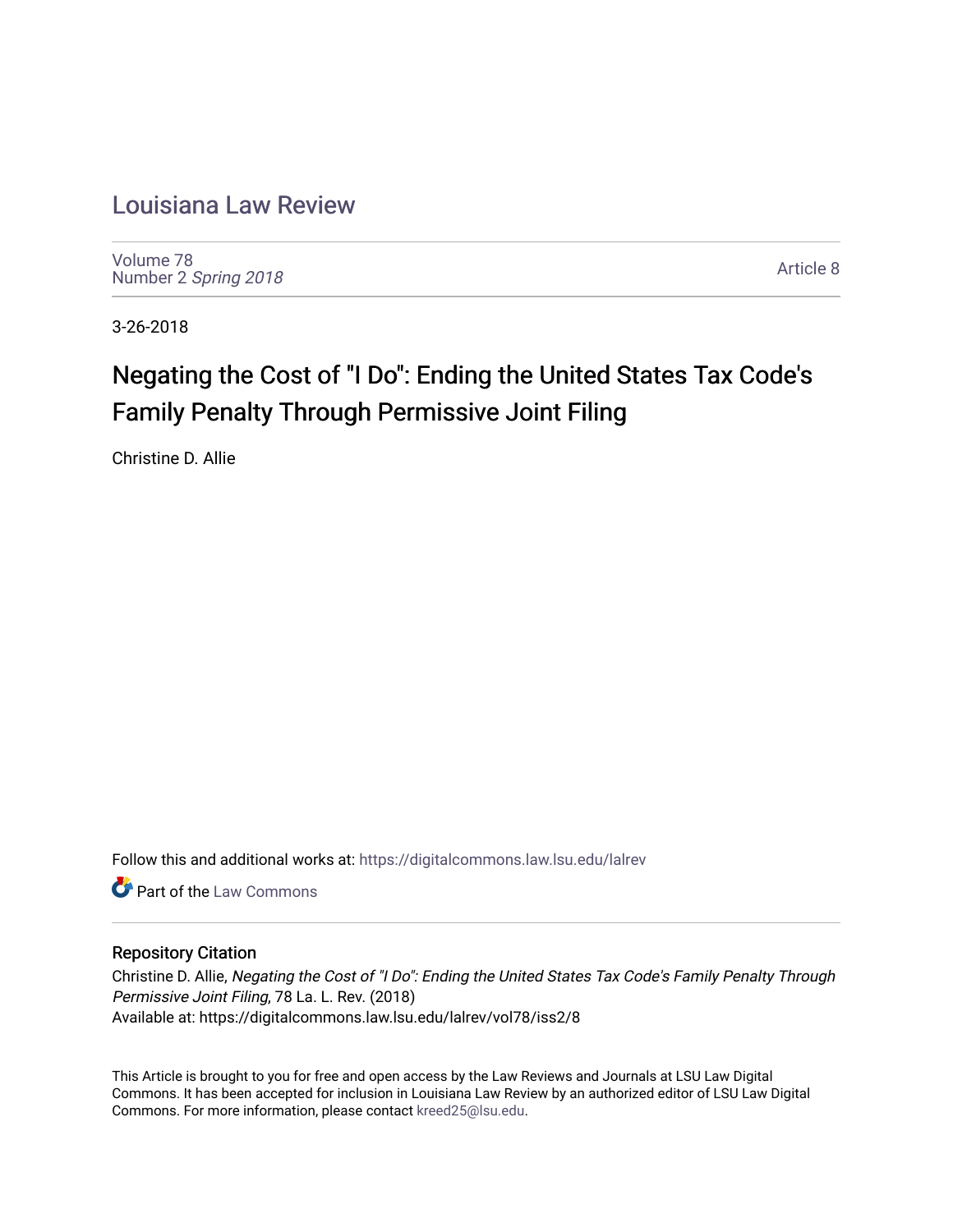# **Negating the Cost of "I Do": Ending the United States Tax Code's Family Penalty Through Permissive Joint Filing**

# *Christine D. Allie*\*

 $\overline{a}$ 

In June 2016, Republicans in the House of Representatives announced their vision for a simplified tax code built for economic growth in a 35 page policy paper released as part of a six part series.<sup>1</sup> In November 2016, Republican Donald Trump was elected as the 45th President of the United States, which, along with the elections of a Republican-controlled House and Senate, allowed for significant changes to the United States' tax structure to become law on December 22, 2017.<sup>2</sup> Though Congress purports to strive for simplicity, support for families, fairness, and progressivity, these changes fell short of meaningful progress in moving toward these goals. This Article argues that such fairness and support for families may only be expressed through a code that eliminates the family tax penalty created by application of the Head of Households filing status and the mandated filing status based on marriage. To support the family, the tax code must end its use of marital status as a measure of economic circumstances where it penalizes the family.

Copyright 2017, by CHRISTINE D. ALLIE.

<sup>\*</sup> Assistant Professor of Law, Delaware Law School. I am grateful for my husband, Stuart, and newborn daughter, Clare Rose (July 14, 2016), who have inspired this paper. Thanks also to the 2017 Junior Tax Workshop participants and the Honorable Aida Wasserstein for comments on earlier drafts.

<sup>1.</sup> "A Better Way" is a series of six policy papers on Poverty, National Security, The Economy, The Constitution, Health Care, and Tax Reform available at the Speaker of the U.S. House of Representative's website https://abetterway .speaker.gov/, which are presented as the GOP's vision for a confident America, at home and abroad. *See A Better Way*, SPEAKER OF THE HOUSE OF REPRESENTATIVES, https://abetterway.speaker.gov/ (last visited Jan. 13, 2018) [https://perma.cc/Q443-LZHH]. The introduction of a new tax code has been a persistent initiative for recent Congresses, with Congressmen regularly citing its complexity, having grown from 26,000 pages in 1986 to about 70,000 pages today.

<sup>2.</sup> Donald Trump secured 304 electoral votes to Hilary Clinton's 227, with 270 electoral votes needed to win. The 2016 General Election formed a 115th United States Congress with 52 Republican senators, out of 100 total senators, and 241 Republican Representatives in the U.S. House of Representatives, out of 435 total Representatives, with 218 seats needed for control. FEDERAL ELECTIONS 2016, FED. ELECTION COMM'N (Dec. 2017). The changes to the tax structure were enacted as Pub. L. No. 115-97, 131 Stat. 2054 (2017).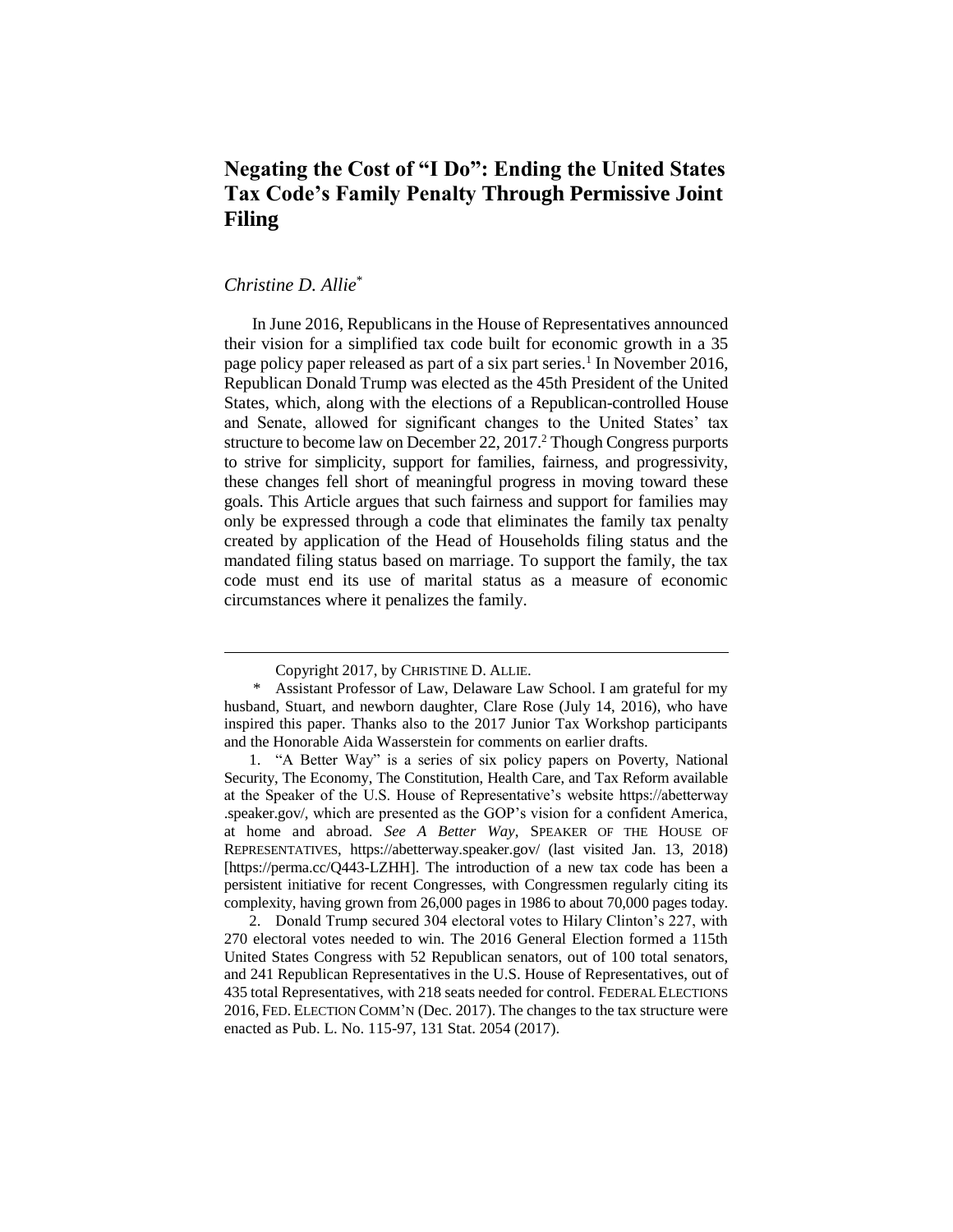# 500 *LOUISIANA LAW REVIEW* [Vol. 78

### TABLE OF CONTENTS

| I.   | The Individual Income Tax Was Introduced as                      |
|------|------------------------------------------------------------------|
|      | A. In the Beginning, There Was Only Tax Filing                   |
|      | B. Introducing Income Splitting to the Tax Code 509              |
|      |                                                                  |
| Π.   | The 1951 and 1969 Purported Horizontal Equity Reforms            |
|      | to the Code Diluted the Status of the Wife and the Mother 511    |
|      | A. The 1951 Addition of the Head of Household                    |
|      | Filing Status Introduced the "Family Penalty" 512                |
|      | The 1969 Amendments Addressed the "Singles Penalty"<br><b>B.</b> |
|      | by Adding More Complexity to the Code 515                        |
|      | C. Legal Challenges to the Marriage Penalty                      |
|      | Demonstrate New Attitudes Toward Marriage518                     |
|      | D. The Limited Reintroduction of Income Splitting  520           |
| III. | The Code's Aversion to Marriage: A Concrete Discussion           |
|      |                                                                  |
|      | A. Beyond the Brackets: The Family Penalty and                   |
|      |                                                                  |
|      | The Premium Tax Credit's Impact on the<br>B.                     |
|      |                                                                  |
|      | C. The Mortgage Interest Deduction's Marriage                    |
|      |                                                                  |
|      | D. Certain Tax Credits and Deductions Further the                |
|      |                                                                  |
|      |                                                                  |
| IV.  | Permissive Joint Filing Will Allow for Necessary Support         |
|      |                                                                  |
|      | B. Permissive Joint Filing, the Marriage Bonus,                  |
|      |                                                                  |
|      |                                                                  |
|      |                                                                  |
|      |                                                                  |
|      |                                                                  |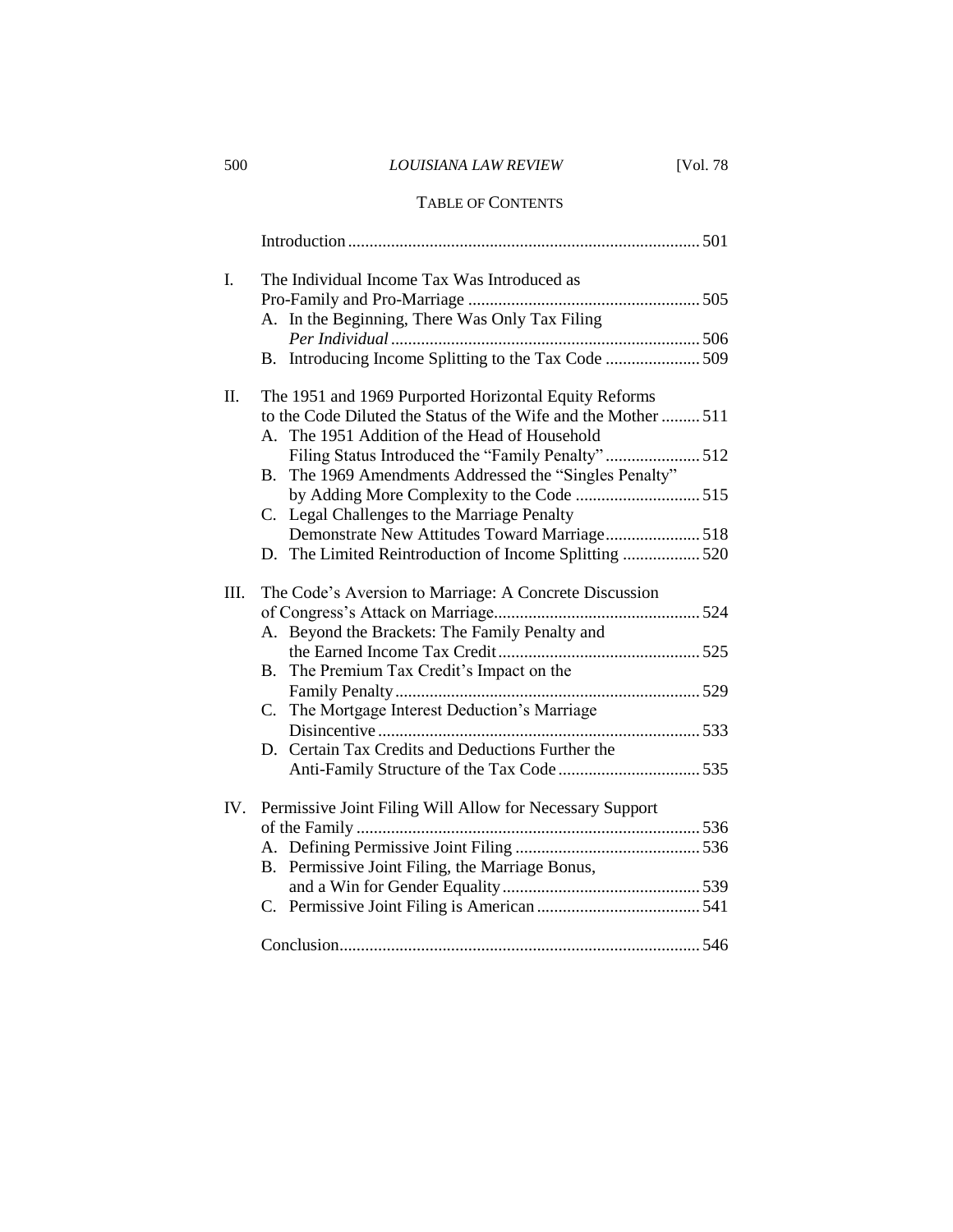#### **INTRODUCTION**

That ubiquitous and seemingly amiable query of "what do you do?" when encountering new acquaintances tends to lead to an awkward moment for many tax practitioners. Upon divulging their field, accountants and tax attorneys likely are responded to with stiff smiles lined with a smidge of pity; though, those persons called to the profession know that they work in a dynamic area of practice that should be met with envy rather than pity. The study of a nation's tax system is quite remarkable in considering that nation's values—where that system places the burden of taxation indicates who it believes should contribute financially to the wellbeing of the nation. Conversely, when a party receives a tax deduction or a tax credit<sup>3</sup> for certain expenditures or actions, the country is indicating its support for those expenditures or actions. Through the tax code, the American citizenry purports to support children, home ownership, environmentally friendly initiatives, health insurance, and much more.<sup>4</sup>

<sup>3.</sup> Tax credits provide a dollar-for-dollar reduction of a taxpayer's income tax liability. In other words, a \$100 tax credit reduces the taxpayer's tax liability by \$100. On the other hand, tax deductions reduce a taxpayer's taxable income and, as a result, only reduce the taxpayer's tax liability by an amount equal to the amount of the tax deduction, multiplied by the taxpayer's marginal tax rate. Thus, a \$100 tax deduction reduces the income of a taxpayer in the 25% marginal tax bracket by \$25. These examples illustrate two points. First, a tax credit always is worth more than a dollar-equivalent tax deduction because the deduction reduces the tax liability by only a percent of the deduction amount, unless the taxpayer is subject to a 100% marginal tax rate. Second, the benefit provided by a tax deduction increases as the taxpayer's marginal tax rate increases; the tax benefit associated with a tax credit does not. For example, a taxpayer in the 25% marginal tax bracket receives a \$25 tax benefit—that is, reduction in tax liability—from a \$100 tax deduction, while a taxpayer in a 33% tax bracket receives a \$33 tax benefit from the same deduction. Axiomatically, those taxpayers who earn more benefit more from an identical tax deduction. *See, e*.*g*., Alvin C. Warren, Jr., *The Relationship between a Credit and a Deduction for the Foreign Taxes of a Multinational Corporation* (Harvard Pub. Law, Working Paper No. 14-23, 2014), https://papers.ssrn.com/sol3/papers.cfm? abstract\_id=2442306 [https://perma.cc/ED92-WT92].

<sup>4.</sup> Children and childcare are supported through myriad Internal Revenue Code provisions including the exemption for expenses for dependent care, § 21, the Child Tax Credit, § 24, and dependent care assistance programs, § 129. Home ownership is subsidized through the Qualified Residence Mortgage Interest Deduction, § 163(h)(3). Green initiatives are supported by the energy credit, § 48, a credit for nonbusiness energy property expenditures, § 25C, and the Residential Energy Efficient Property Credit, § 25D. Health insurance is supported by the exclusion of the value of such insurance provided by an employer to an employee from the employee's gross income under § 106, as well as through the refundable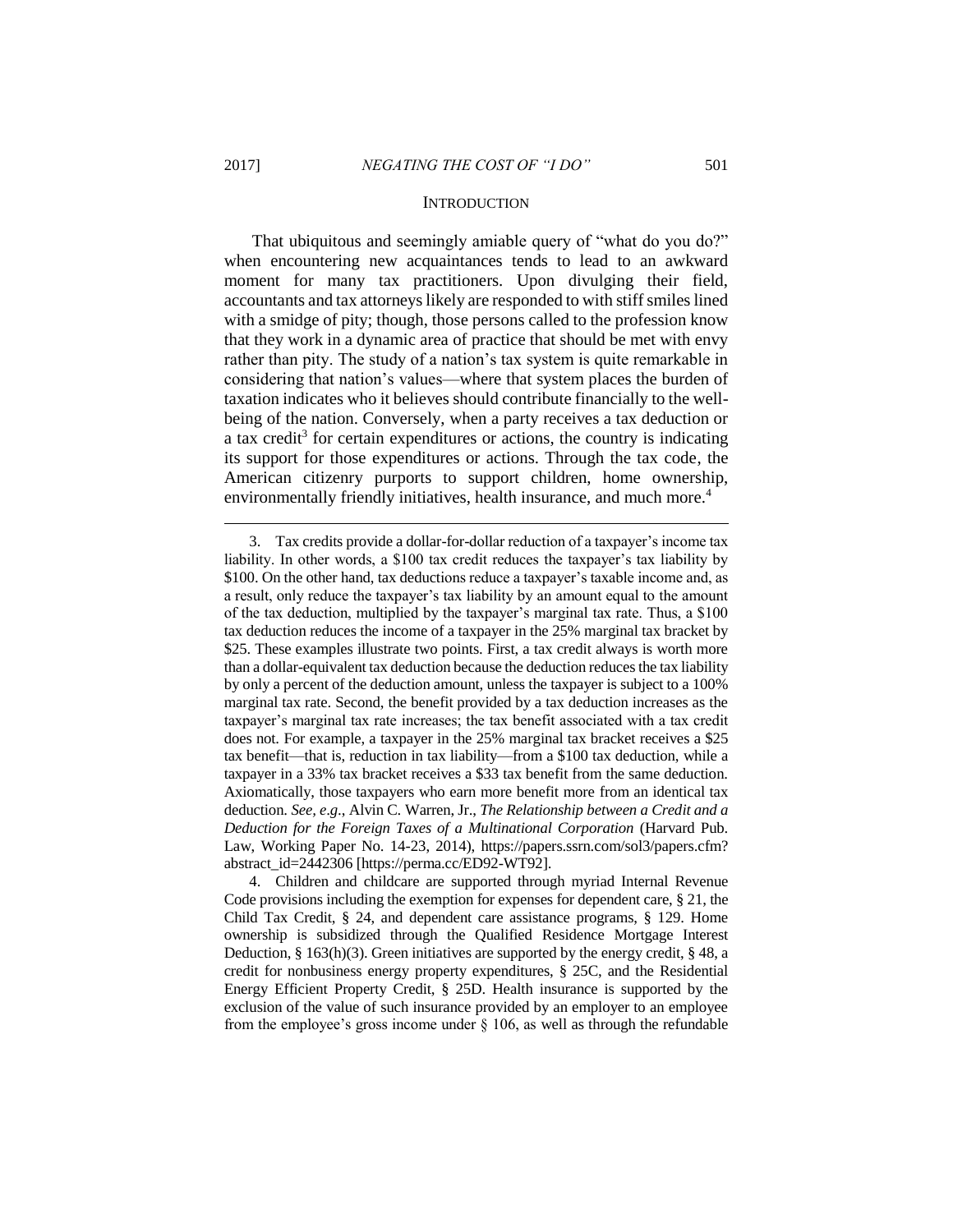Keeping these national values in mind, deductions and credits that provide greater value to an unmarried couple than to a dual income, wedded pair earning the same amount are tough to reconcile. There is an inherent conflict with state-mandated filing statuses<sup>5</sup> and phase-outs<sup>6</sup> that

5. A taxpayer's "filing status" is the mechanism that the Internal Revenue Code uses to determine a taxpayer's filing requirements, standard deduction, eligibility for certain credits and deductions, and, ultimately, tax liability, by determining which tax rate schedule the taxpayer must use. There are five filing statuses: (1) Single; (2) Married Filing Jointly; (3) Married Filing Separately; (4) Head of Household; and (5) Qualifying Widow(er) with Dependent Child. *See IRS Tax Tip 2011-09*, TAXING SUBJECTS (Jan. 13, 2011), https://taxingsubjects.com/ourblog/taxnews/irs-tax-tip-2011-09/ [https://perma.cc/96UF-5TQZ]. A taxpayer's filing status results from the taxpayer's marital status and family situation, that is, whether or not the taxpayer has dependents. *Id*; *see also* IRS, PUBLICATION 501, EXEMPTIONS, STANDARD DEDUCTION, AND FILING INFORMATION 6 (2015), https://www.irs.gov/pub/irs-prior/p501--2015.pdf [https://perma.cc/UCC9-ABWE].

6. A "phase-out" refers to a situation in the tax code in which the value of a tax benefit—a deduction or credit—is reduced as the taxpayer's income rises. Phase-outs occur because of congressional preferences to target tax benefits towards middle and lower-income households and, additionally, to limit the loss of revenue resulting from the tax deduction or credit. Phase-outs reduce tax benefits at different rates depending on the particular code provision to which they relate. Many phase-out provisions reduce the underlying benefit—the deduction or credit—at a constant rate over an income range. *See, e.g*., I.R.C. § 25 (providing for a reduction of the American Opportunity Tax Credit ratably over a \$10,000 range); *see also id.* § 23 (reducing the adoption tax credit over a \$40,000 income range). Some phase-outs, however, reduce the underlying tax benefit by a specified amount for each fixed increment of income. *See, e.g*., § 24 (decreasing the amount of the child tax credit available to a taxpayer by \$50 for each \$1,000, or part thereof, of income above the phase-out threshold). Phase-outs with this characteristic reduce the underlying tax benefit by the same amount—in the case of the child tax credit, by \$50—regardless of whether the taxpayer just crosses the offending threshold or significantly exceeds that threshold. Thus, despite exceeding the threshold for the child tax credit by a single dollar, a taxpayer will see the credit reduced by \$50—the same result that would have occurred if the threshold had been exceeded by \$999. Phase-outs not only reduce tax benefits received by higher income taxpayers—they also increase these taxpayers' effective marginal tax rates. *See* CONG. BUDGET OFF., EFFECTIVE MARGINAL TAX RATES FOR LOW AND MODERATE INCOME WORKERS (Nov. 2012); *see also* MICHAEL SCHUYLER, INST. FOR REAS. ON THE ECON. OF TAX'N, ECONOMIC POLICY BULLETIN NO. 83, PHASE-OUTS INCREASE TAX RATES AND TAX COMPLEXITY (Mar. 2001); Robert J. Peroni, *Reform in the Use of Phase-Outs and Floors in the Individual Income Tax System*, 91 TAX NOTES 1415 (Supp. May 28,

credit for coverage under a qualified health plan, § 36B. *See* I.R.C. §§ 21, 24, 25C, 25D, 36B, 48, 106, 129, 163(h)(3) (2012).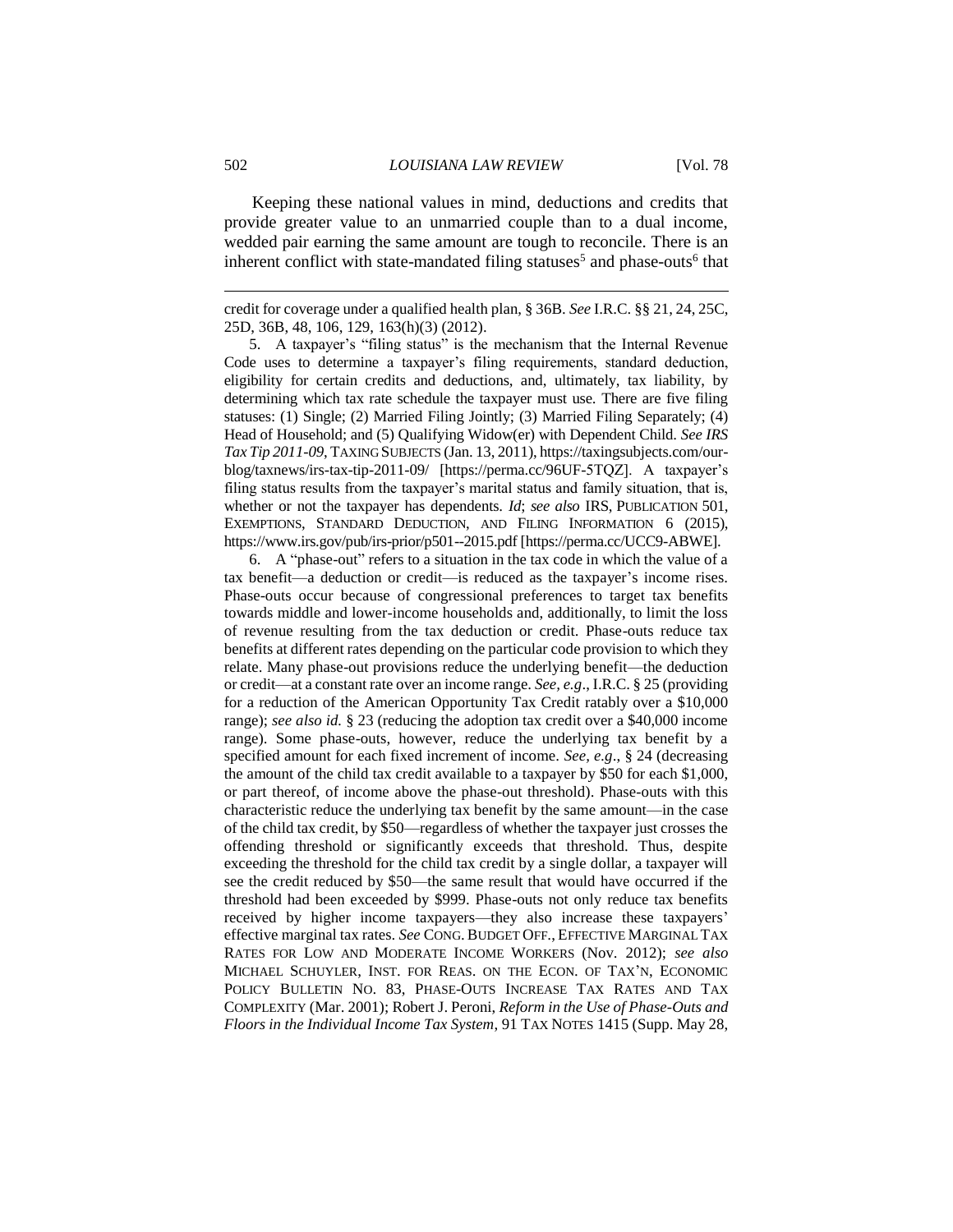penalize the traditional family unit, blessed by the state's seal of matrimony, in favor of similarly situated families that eschew such government constructs. The tax system is one of progressive rates, $<sup>7</sup>$  formed</sup> from values of horizontal and vertical equity,<sup>8</sup> and consists of numerous tax provisions that purportedly aim to reduce the overall tax liability for those caring for dependents.<sup>9</sup> Although most of those provisions were premised on the intention of supporting the family, Congress's recognition that unmarried persons form bonds and maintain responsibility for dependents has led to changes to the tax code. These changes have had the unintended consequence of potentially penalizing dual income-earning couples with kids ("DWIKs") through higher tax liabilities.<sup>10</sup>

7. A progressive tax structure is one in which an individual or family's tax rate increases as income increases. The United States federal income tax law achieves progressivity through the use of tax rate tables that divide a taxpayer's income into different brackets. As the taxpayer's income rises into a higher tax bracket, the portion of income that falls into that bracket is taxed at the higher rate, with the remaining amount taxed in the lower tax bracket(s). *See* I.R.C. § 1.

8. The principle of "horizontal equity" refers to the notion that similarly situated individuals should be taxed similarly. "Vertical equity" refers to the idea that the greater the taxpayer's means as measured by income, the greater the share of the overall income tax burden the taxpayer should bear. *See generally* David Elkins, *Horizontal Equity as a Principle of Tax Theory*, 24 YALE LAW & POL'Y REV. 43 (2006); Henry Ordower, *Horizontal and Vertical Equity in Taxation as Constitutional Principles: Germany and the United States Contrasted*, 7 FLA. TAX REV. 259 (2006); *Horizontal Equity*, WG&L TAX DICTIONARY (2014); *Vertical Equity*, WG&L TAX DICTIONARY (2014).

9. *See, e.g.*, the Child and Dependent Care Credit, § 21; Child Tax Credit, § 24; Hope and Lifetime Learning Credits, § 25A; Dependent Exemptions, § 151(b)–(c).

10. As used herein, the term "DWIK" refers to a dual income-earning married couple with kids. *See Life Style Acronyms*, EUREKA: THE 21ST-CENTURY GUIDE TO KNOWLEDGE, http://www.eurekaencyclopedia.com/index.php/Category:Life-Style\_Acronyms (last visited Sept. 29, 2017) [https://perma.cc/NNF6-HNJZ]. It has long been recognized that

[m]arriage complicates the design of a fair and progressive income tax. Once it acknowledges marriage, a tax regime must determine whether to treat the married couple as a taxpaying unit or whether each individual spouse must pay taxes separately. A fair tax system should include marriage neutrality, income pooling, and progressive tax rates; unfortunately, as Professor Boris Bittker famously illustrated, these principles conflict with each other, so, in designing a marriage tax, Congress cannot achieve all three goals.

<sup>2001);</sup> Alan D. Viard, *The Basic Economics of Pease and PEP*, 146 TAX NOTES 805 (Feb. 9, 2015).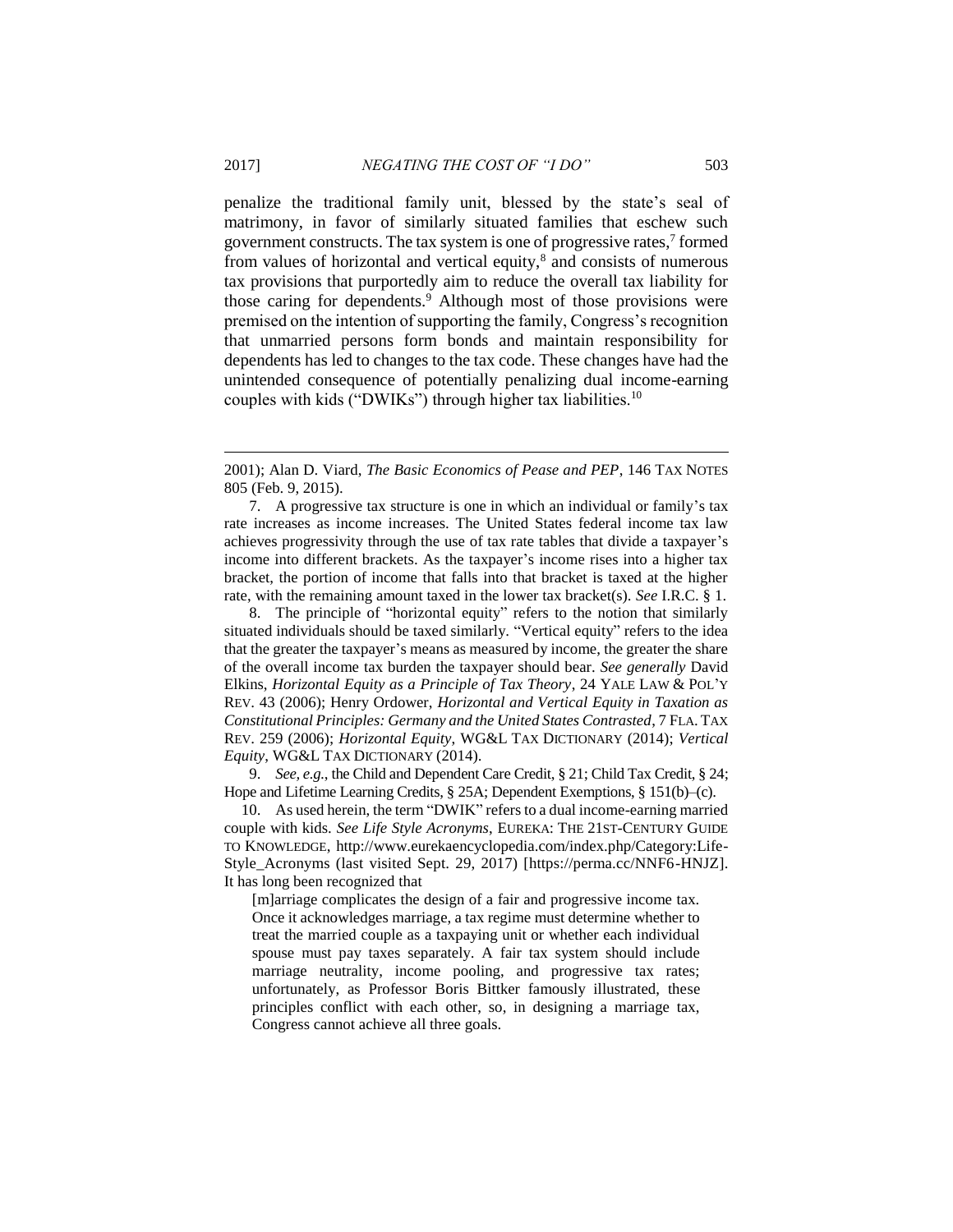The nation's tax laws have gone through numerous changes since the early twentieth century's conception of the income tax, which was assessed originally *per individual*—adding the filing statuses of Married Individuals Filing Joint Returns in 1948<sup>11</sup> and Heads of Households in  $1951<sup>12</sup>$  to ameliorate certain perceived inequities. Social construction and customs regarding marriage and, particularly, the states' definitions of marriage in the United States, however, have gone through profound adjustments in the years since the conception of such filing statuses. Therefore, it is vital to reconsider whether the consequences of a mandatory "married" filing status—whether filing jointly or separately reflects current policy goals and societal values.

This Article examines the current role of the mandatory married filing status as a family penalty—specifically to DWIKs—present in the tax code. This Article considers the rationale of the current system through its development and whether its original goals have resulted in changed consequences in which the state's "marriage" status potentially becomes discretionary for many taxpayers.<sup>13</sup> The Article concludes with the determination that developments in marriage mandate that a married filing

11. The ability for a married couple to file a joint tax return resulted from the enactment, over presidential veto, of the Revenue Act of 1948. Revenue Act of 1948, Pub. L. No. 80-471, 62 Stat. 110.

12. The Revenue Act of 1951 introduced the Head of Household status into the Internal Revenue Code. Revenue Act of 1951, Pub L. No. 82-183, 65 Stat. 452.

13. Though researchers differ on their findings of whether the Earned Income Tax Credit ("EITC"), in particular, has an effect on marriage rates, the perspective presented herein does not turn on whether such family penalties reduce marriage rates. Instead, the framing of this permissive joint filing conclusion is rooted in establishing a system of taxation that addresses the equity and justice claims of those parents espoused by the state. *See* C.M. Herbst, *The Impact of the Earned Income Tax Credit on Marriage and Divorce: Evidence from Flow Data*, 30 POPUL. RES. POL'Y REV. 101, 124 (2011) (concluding that increases in the Earned Income Tax Credit are associated with reductions in new marriages). *But cf.* Ann L. Alstott, *The Earned Income Tax Credit and the Limitations of Tax-Based Welfare Reform*, 108 HARV. L. REV. 533, 559–64 (1995) (considering, instead, that this potential marriage disincentive may not translate into behavior, that is, divorce or failure to marry based on the tax outcome, due to psychological, social, and economic factors that influence decisions to marry, as well as the taxpayers' understanding of the terms of the program).

Samuel D. Brunson, *Taxing Polygamy*, 91 WASH. U.L. REV. 113, 118 n.21 (2013) (citing Samuel D. Brunson, *Grown-Up Income Shifting: Yesterday's Kiddie Tax Is Not Enough*, 59 U. KAN. L. REV. 457, 468 (2011)); *see also* Jane M. Fraser, *The Marriage Tax*, 32 MGMT. SCI. 831, 831 (1986); Boris I. Bittker, *Federal Income Taxation and the Family*, 27 STAN. L. REV. 1389, 1395–96 (1975).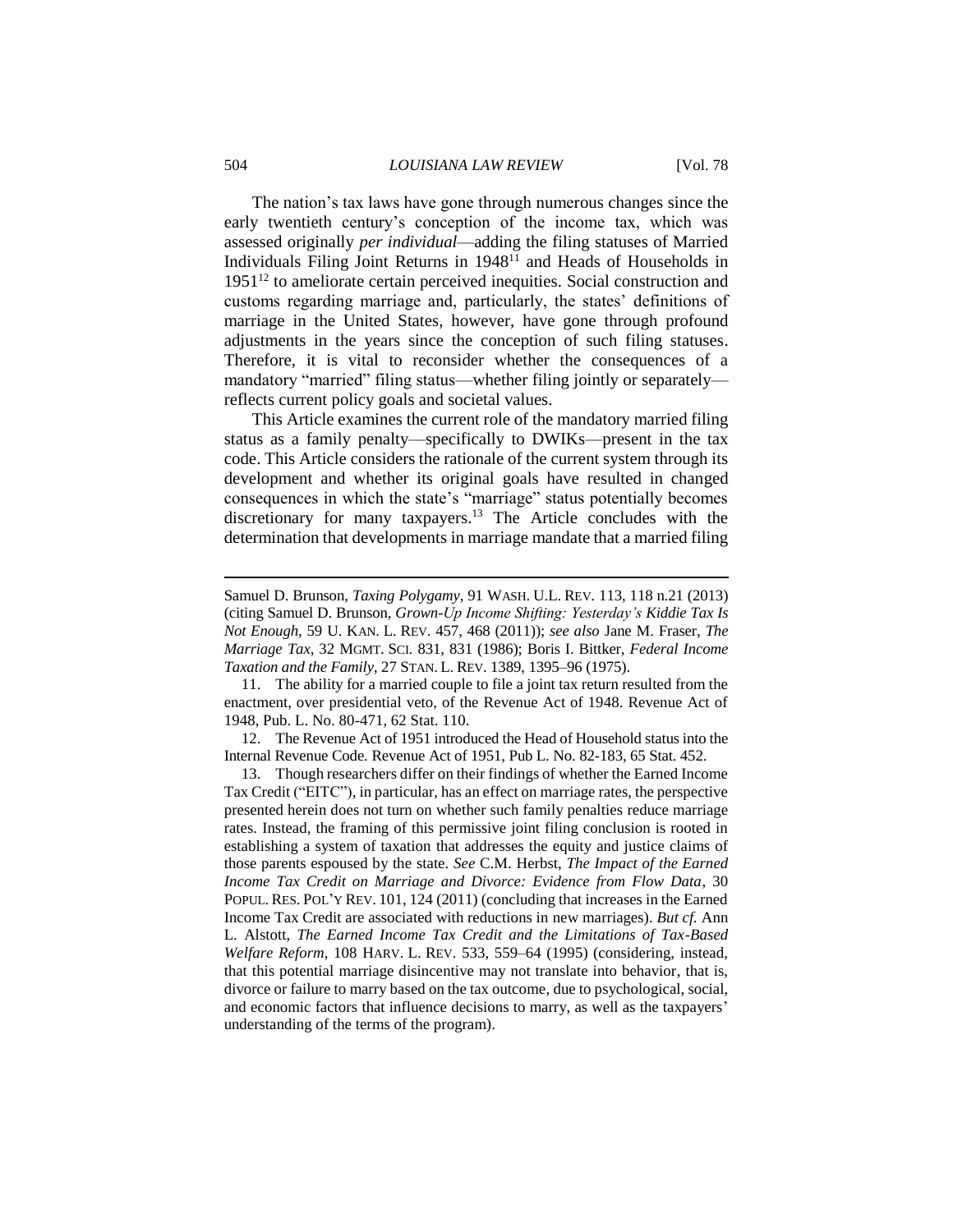status must remain permissive joint filing to achieve the horizontal equity goals upon which the tax system is founded. This system would discard the "Married Individuals Filing Separate Returns" filing status in favor of allowing such individuals to use the "Unmarried Individuals" or the "Heads of Households" filing status as an alternative to joint filing.<sup>14</sup>

Although such a fundamental change to our tax structure certainly would raise distributive and revenue concerns as an autonomous revision, such secondary effects must be addressed through other means, such as higher marginal tax rates and effective anti-poverty or income redistribution provisions. A revised version of the code must base its structure on modern values and goals and consider efficient mechanisms to achieve those ends. This proposal should not be studied discretely but rather as the foundation of a fiscal system that respects and supports the individual while showing that same respect and support to individuals who choose a conventional family structure.

Part I of this Article examines the historical underpinnings for the current construction of the code. In examining the purpose of its details and the operation of its terms, this Article questions whether those purposes are fulfilled by the application of the current code and whether those values reflect today's values and goals. Part II reviews the 1951 and 1969 reforms, and reactions to those reforms, which converted the code from pro-family to a structure that penalizes marriage for those with and without children. Part III focuses on three particular provisions that affect tax liability by marriage or by children within and without a marriage unit for the true effect of potential marriage and family penalties to be confronted. Finally, Part IV concludes that adherence to mandatory marriage status filing to achieve any version of equity is an incompetent pursuit. Mandatory filing based on nuptials is as unacceptable as mandatory filing devoid of the recognition of the family unit as a tax unit. To avoid this "family penalty," income splitting and separate filing both must be available.

## I. THE INDIVIDUAL INCOME TAX WAS INTRODUCED AS PRO-FAMILY AND PRO-MARRIAGE

A marriage penalty occurs when a married couple must pay more in taxes than if each spouse filed as an unmarried taxpayer.<sup>15</sup> A marriage

<sup>14.</sup> An individual is a head of household if she is not married at the close of her taxable year, is not a surviving spouse, and maintains as her home a household of a qualifying child or a qualifying dependent. I.R.C. § 2(b).

<sup>15.</sup> Richard B. Malamud, *Allocation of the Joint Return Marriage Penalty and Bonus*, 15 VA. TAX REV. 489, 491 (1995-1996).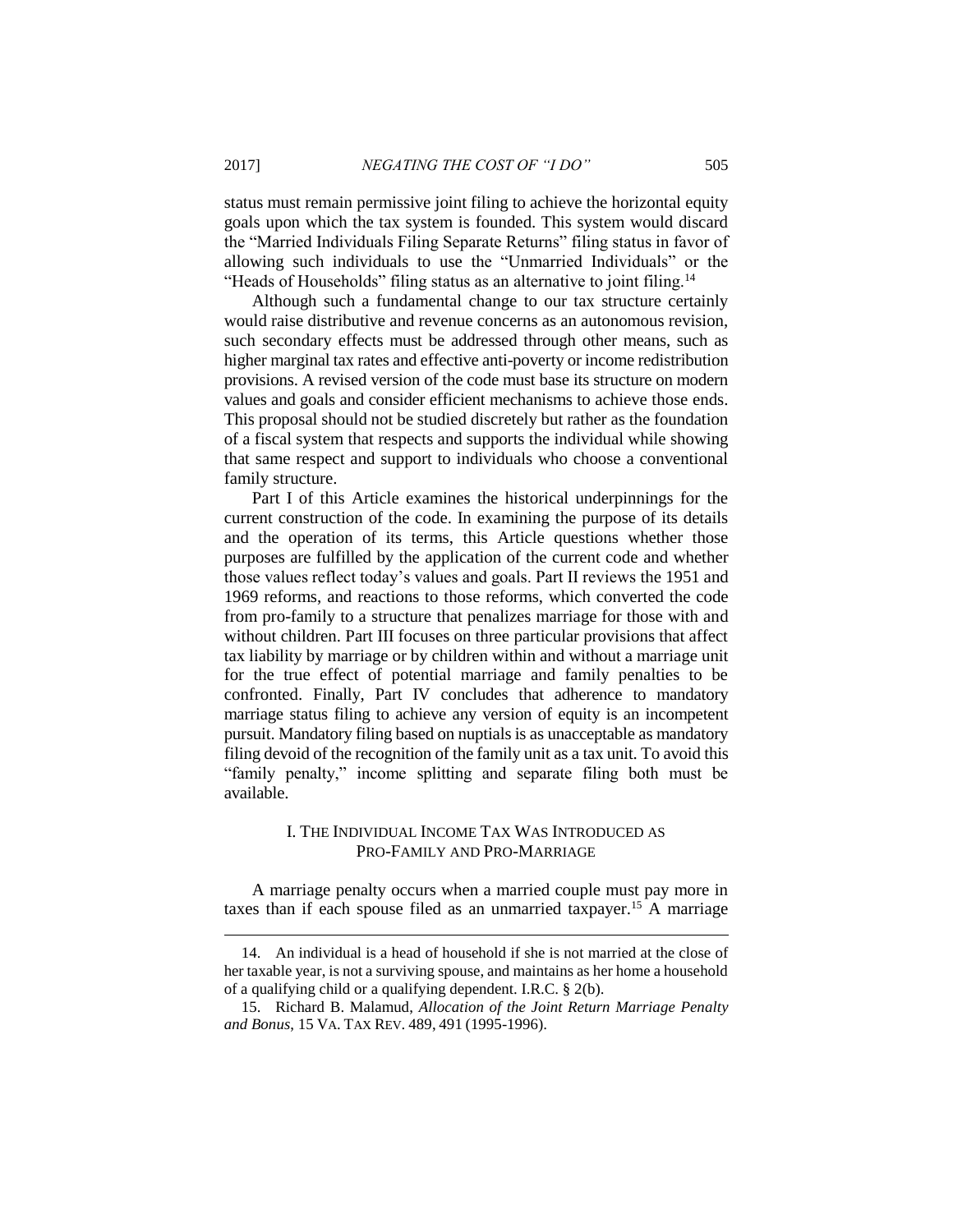#### 506 *LOUISIANA LAW REVIEW* [Vol. 78

bonus occurs when a married couple pays less in taxes by filing a joint return.<sup>16</sup> A married couple would be harmed by their status as married when a dual income couple has a particularly low income and would thus phase out, or begin to phase out, of low income credits and other antipoverty benefits that would be available to one or both spouses if he or she filed as unmarried individuals.<sup>17</sup> A married couple also would be harmed by such a status when both members of the dual income couple had substantial income, as, consequently, more of their income would be subjected to a greater marginal rate than if they filed individually. In addition to increased marginal rates, this married couple may face increased phaseouts of deductions and credits and also may face penalties enacted to serve against high income individuals. As joint filing thresholds often are not double that of unmarried income thresholds, individuals not targeted as high income earners may become high income earners through marriage without any change to their earnings.

#### *A. In the Beginning, There Was Only Tax Filing* Per Individual

In 1901, Guy C. Earl and his wife Ella F. Earl entered into a written contract in which they agreed

that any property either of us now has or may hereafter receive or acquire (of any and every kind) in any way, either by earnings (including salaries, fees, etc.) or any rights by contract or otherwise during the existence of our marriage, or which we or either of us may receive by gift, bequest, devise or inheritance, and all the proceeds, issues and profits of any and all such property shall be treated and considered and hereby is declared to be

<sup>16.</sup> *Id.*

<sup>17.</sup> See Robert Cherry, *Improving Efficiency and Equity of Child-Related Federal Tax Policies*, 27 E. ECON. J. 309, 309–10 (2001), for a discussion of the marriage penalty's very high marginal effect faced by poor female household heads when, once married, they lose eligibility for food stamps, housing, child care subsidies, welfare benefits, and the reduction of the EITC and other childrelated federal tax benefits. Though many of these benefits, such as food stamps, housing, and childcare subsidies, are welfare-based, there are also anti-poverty benefits of the Revenue Code, such as the EITC, the Dependent Care Credit under I.R.C. § 21, and the additional child tax credit under § 24(d), that also are reduced or eliminated when a joint filing status increases household income over a certain threshold that would not be implicated when the couple lives together unmarried. See discussion *infra* Part III.A., for a detailed application of the Earned Income Tax Credit that begins to phase out at about \$24,000 for a married couple with three or more children but not until about \$36,000 for a similar unmarried couple.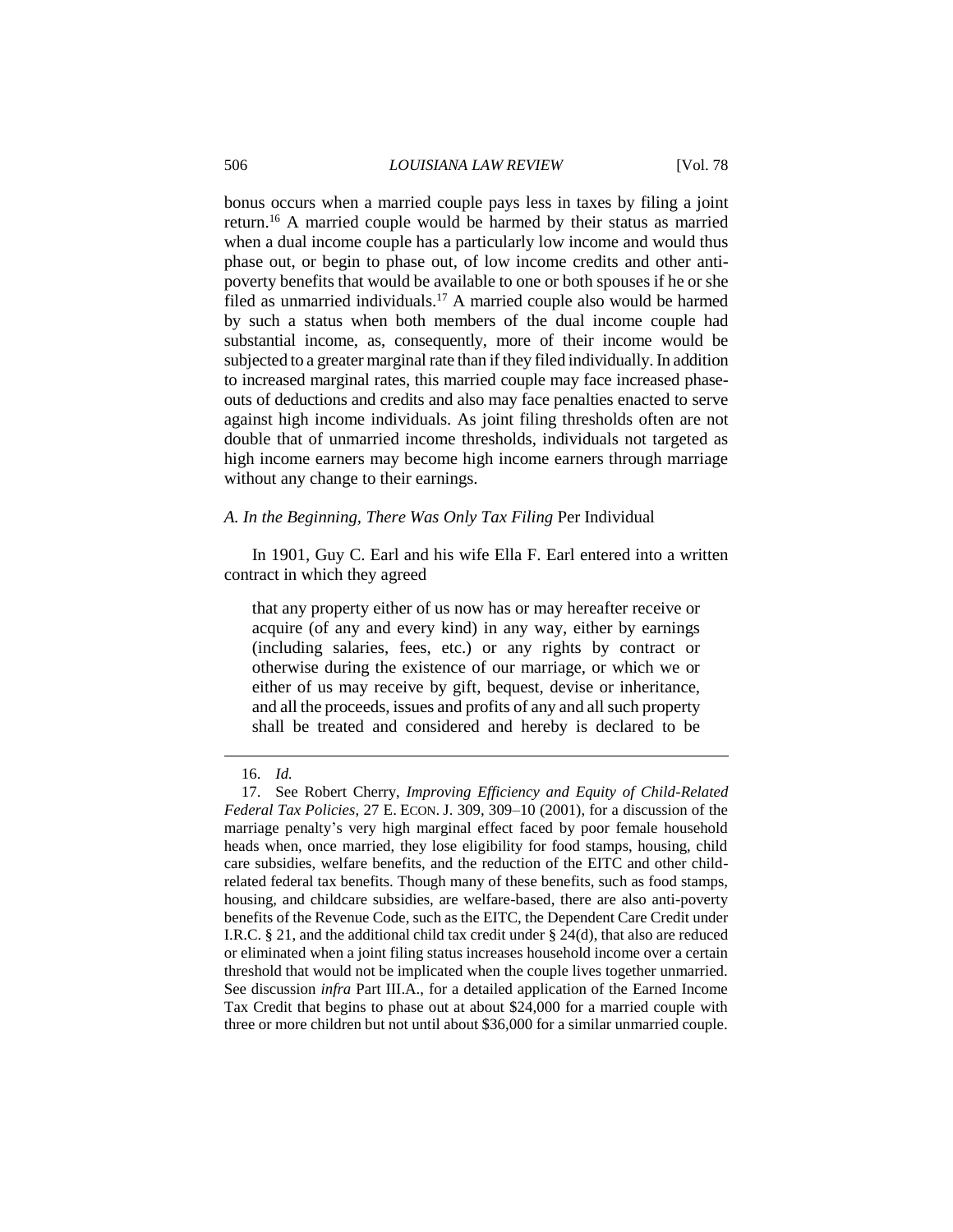received, held, taken and owned by us as joint tenants and not otherwise with the right of survivorship.<sup>18</sup>

Tax planning did not motivate this agreement between husband and wife.<sup>19</sup> In fact, the United States Supreme Court ruled that the income tax was unconstitutional six years prior; Congress did not reintroduce the income tax until more than a decade after Mr. and Mrs. Earl signed this contract.<sup>20</sup> Rather, the married couple intended this agreement to be a substitute for a will that would pass property directly from Guy to Ella in the event of his death—without having the property go through probate.<sup>21</sup>

In *Earl v. Commissioner*, the government challenged whether income earned by Guy in 1920 and 1921 was properly disclosed by the couple when they reported half of such amount on Guy's income tax return and the other half on Ella's tax return. <sup>22</sup> Though the Supreme Court famously found that the entire salary must be taxed to Guy in determining that the taxing act could "no doubt . . . tax salaries to those who earned them," the Earls appreciated that the application of the relevant revenue acts would confer an expense in singularly reporting the income over the individuals each reporting half.<sup>23</sup>

During the years in question, United States' tax law provided for taxes to be levied progressively—*per individual*—which, for the Earls, meant a greater tax liability because Guy was required to report all of the income

<sup>18.</sup> Earl v. Comm'r, 30 F.2d 898, 898 (9th Cir. 1929), *rev'g* Earl v. Comm'r, 10 B.T.A. 723 (Feb. 14, 1928), *rev. sub. nom.* Lucas v. Earl, 281 U.S. 111 (1929).

<sup>19.</sup> *See* Patricia A. Cain, *The Story of* Earl*: How Echoes (and Metaphors) From the Past Continue to Shape the Assignment of Income Doctrine*, *in* TAX STORIES: AN IN-DEPTH LOOK AT TEN LEADING FEDERAL INCOME TAX CASES 275, 313–19 (Paul L. Caron ed., 2003).

<sup>20.</sup> *Pollock v. Farmers' Loan & Tr. Co*., 157 U.S. 429 (1895), found that the Constitution prohibited a federal income tax. The Sixteenth Amendment, U.S. CONST. amend. XVI, was adopted in 1913, allowing for federal income taxes. The Revenue Act of 1913, Pub. L. No. 63-16, § 2, 38 Stat. 114, 166, was the first to impose an income tax following the adoption of the Sixteenth Amendment.

<sup>21.</sup> *See* Cain, *supra* note 19, at 313–16.

<sup>22.</sup> *Earl*, 10 B.T.A. at 723–24.

<sup>23.</sup> *Lucas*, 281 U.S. at 114. The Revenue Act of 1921, for instance, assessed a Normal Tax of eight percent, with an allowance of four percent on the first \$4,000 reported per individual as well as a graduated income tax that would levy Earl's earnings with a nine percent marginal rate surtax if reported singularly and a two percent marginal rate surtax if each reported half the income. *See* Revenue Act of 1921, Pub. L. No. 67-98, §§ 210, 211, 42 Stat. 227, 233.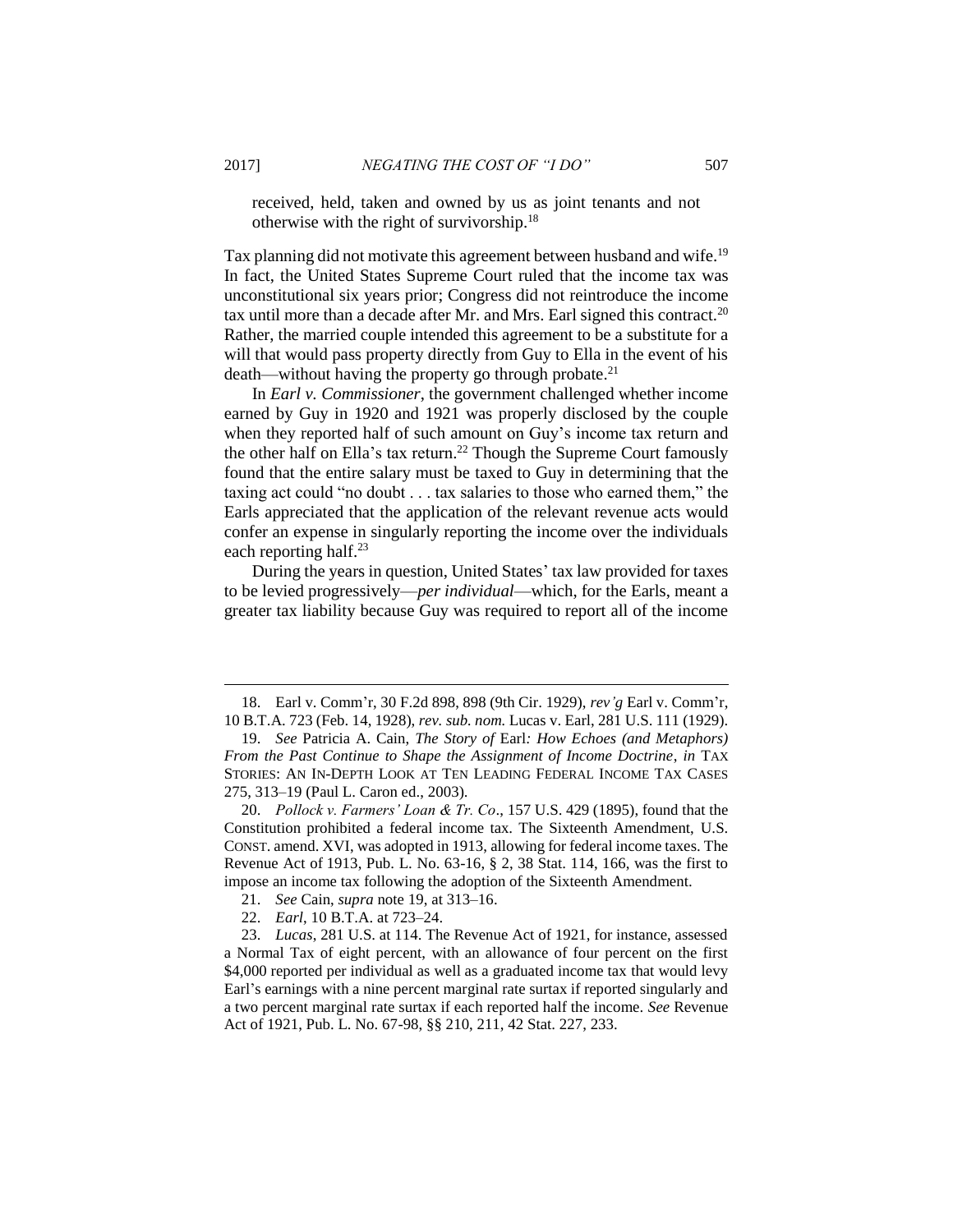on his return.<sup>24</sup> In the Earls' case, the Court concluded that salaries are taxed to those who earn them.<sup>25</sup> In 1930, the Supreme Court applied *Earl*'s holding in *Poe v. Seaborn*. <sup>26</sup> The Seaborns resided in a state with community property laws that provided that community property interests are presently vested in the spouse—rather than vesting in the spouse at death.<sup>27</sup> The Seaborns filed returns on such a *per individual* case called for in the applicable Revenue Act of 1926, each reporting half of the earnings from the husband's salary and from the other property held in the husband's name only.<sup>28</sup> Here, the Supreme Court found, in contrast to the Earls' case, that due to state law dictating that earnings are never the property of the spouse performing the work, but rather that of the community, the husband and wife were entitled to file separate returns with each spouse treating half of the community income as his or her respective income.<sup>29</sup> The Court concluded that although this determination would vary the incidence and operation of the tax depending on the state's property laws, it was not an unconstitutional interpretation.<sup>30</sup>

- 25. *Earl*, 10 B.T.A. at 724–25.
- 26. Poe v. Seaborn, 282 U.S. 101 (1930).

27. *Id.* at 113. These taxpayers were Washington state residents where the spouse's interest in community property is presently vested—as opposed to California state community property law where the spouse's interest in community property was, at that time, an expected contingency on the spouse's death. *Id*.

- 28. *Id.*
- 29. *Id.* at 118.

30. *Id*. at 117–18. The Court was responding to an argument made pursuant to U.S. CONST. art. I, § 8 cl. 1, which provides that "all Duties, Imposts and Excises shall be uniform throughout the United States." There is no lack of uniformity, however, because differences in state law may bring a person within or without the category designated by Congress as taxable. *See* U.S. CONST. art. I, § 8 cl. 1. A taxing statute does not fall short of the prescribed uniformity because its operation and incidence may be affected by differences in state laws. Phillips v. Comm'r, 283 U.S. 589, 602 (1931).

<sup>24.</sup> The first income tax effective after the ratification of the Sixteenth Amendment, U.S. CONST. amend. XVI, which provided that "Congress shall have power to lay and collect taxes on incomes . . . without apportionment among the several States . . .," referred to a normal tax assessed on "every citizen of the United States" and "to every person residing in the United States." This income tax also assessed an additional tax on "every individual." Revenue Act of 1913 § 2. The Revenue Act of 1921 called, simply, for both a normal tax and a surtax imposed "upon the net income of every individual." Revenue Act of 1921 §§ 210, 211. The language had been the same in each act since the Revenue Act of 1919, Pub. L. No. 65-254, 40 Stat. 1057. A progressive income tax system requires that initial income is taxed at a lower rate than subsequent income. *See* Harry Kalven, Jr. & Walter Blum, *The Uneasy Case for Progressive Taxation*, 19 U. CHI. L. REV. 417, 419 (1952).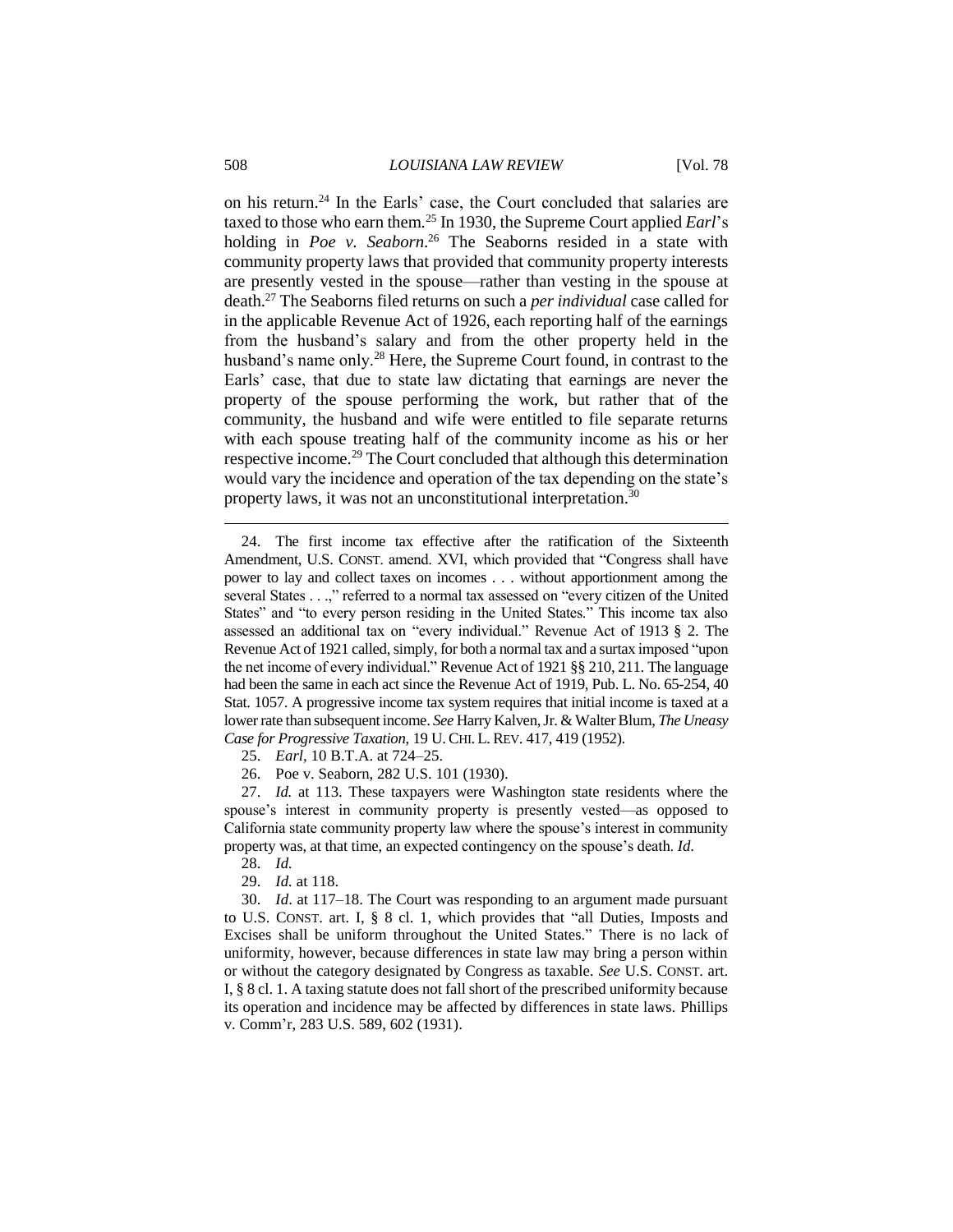The Court's decision in *Seaborn* means that spouses in community property states received the functional equivalent of income splitting because the collective earnings of the couple were split and taxed half to each spouse. By allowing income splitting, the Court's decision permitted a married couple in a community property state to receive double benefits of a progressive income tax schedule. A married couple with only a single income earner received a "marriage bonus" because the income earned by a single member of the couple would be divided among two returns, allowing more of that income to fall in the lower graduated tax brackets. Though, when both individuals in a married couple earned similar incomes, they were taxed similarly to unmarried individuals or married individuals in non-community property states. The status of the law at this time meant then that there were two forms of horizontal inequality or violations of marriage neutrality.<sup>31</sup> First, in community property states, two married individuals could pay fewer taxes than two unmarried individuals with comparable incomes because the income of the married couple would be divided over two tax returns. Second, a married couple in a community property state could have a lower tax liability than a married couple in a common law property state.<sup>32</sup>

#### *B. Introducing Income Splitting to the Tax Code*

The simplest answer to the *Seaborn* complication would have been to implement a legislative fix that would discard state community property rules for federal tax purposes. The Revenue Act of 1948, however, attempted to eliminate these inequities and create geographic uniformity by allowing all married couples—both in common law and in community property states—to file a joint return and pay twice the tax that a single

<sup>31.</sup> Marriage neutrality proponents argue against the treatment of married couples as a singular unit and maintain that married and unmarried couples should be subject to equal tax burdens. *See, e*.*g*., Yair Listokin, *Taxation and Marriage: A Reappraisal*, 67 TAX LAW REV. 185 *passim* (2014).

<sup>32.</sup> Whether a state is a community property state is a matter of state law. Several states have statutes that provide that each spouse has a present, vested, onehalf ownership interest in marital property. *See* ARIZ. REV. STAT. ANN. § 25-211(A) (2017); CAL. FAM. CODE § 751 (West 2017); IDAHO CODE § 32-906(1) (2017); LA. CIV.CODE art. 2336 (2017); NEV.REV. STAT. § 123.225(1) (2017); N.M.STAT ANN. § 40-3-12 (2017); TEX. FAM. CODE ANN. § 3.002 (West 2017); WASH. REV. CODE § 26.16.030 (2017); WIS. STAT. § 766.31(3) (2017). In common law property states, spouses have similar rights and interests in each other's property at divorce or death. For a comparison of the two regimes, see Susan Kalinka, *Taxation of Community Income: It is Time for Congress to Override* Poe v. Seaborn, 58 LA. L. REV. 73, 80– 84 (1997).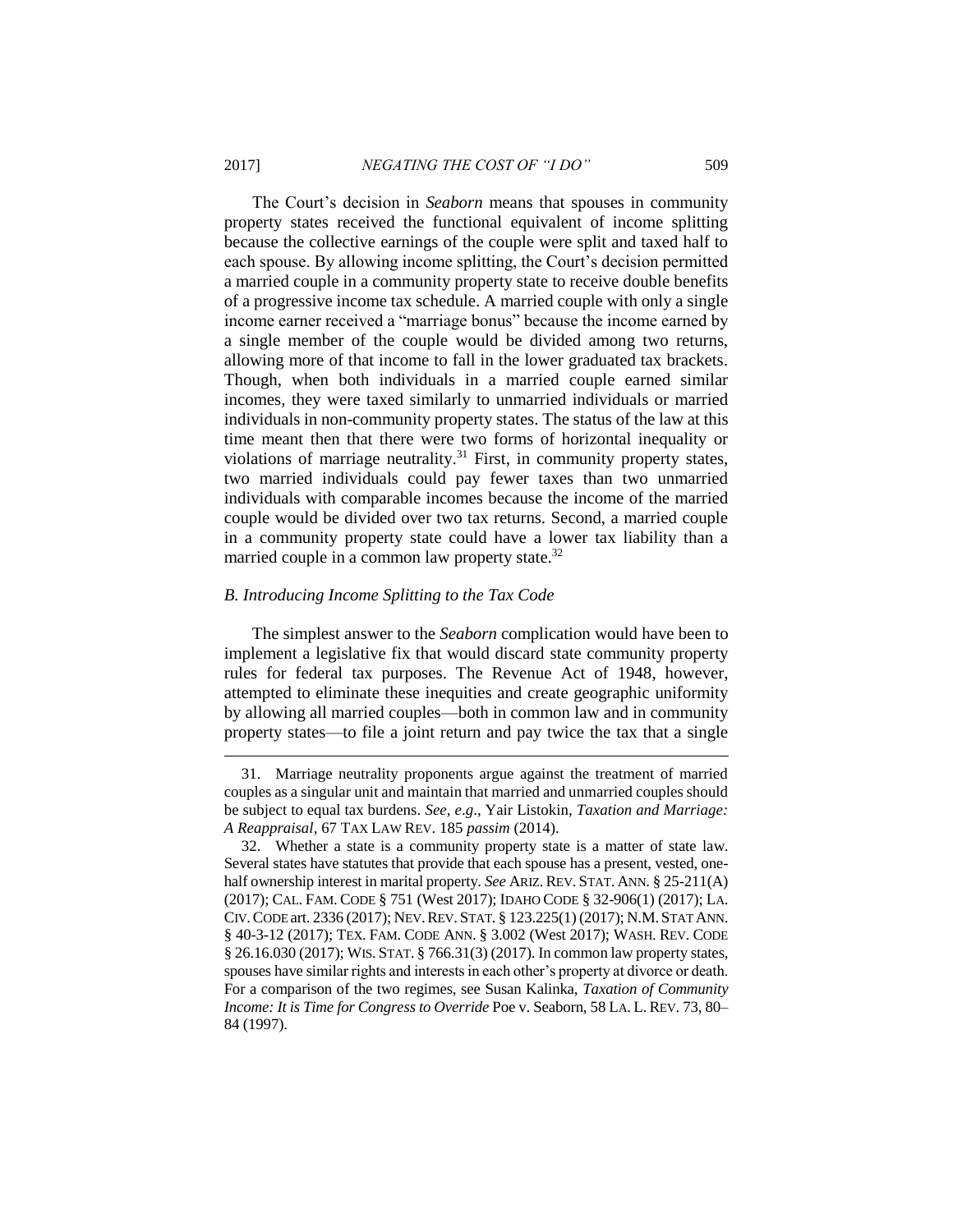individual would pay on half of the couple's total taxable income. This change was classified as a "tax-equalization" feature and "designed to produce uniform treatment for residents of common law property and community property States."<sup>33</sup> That statute provided that "[i]n the case of a joint return of husband and wife . . . the combined normal tax and surtax . . . shall be twice the combined normal tax and surtax that would be determined if the net income and the applicable credits against net income ... were reduced by one-half.<sup>34</sup><sup>1</sup> This calculation ensures that a tax is assessed on half of the aggregate income of the married couple at the same rate that tax is assessed on an unmarried taxpayer. That liability is doubled so that the married taxpayer essentially is income splitting as if each taxpayer is earning half of the income and is assessed a tax at the lower rates available to lower income individuals. The standard deduction limit available to joint return filers, however, remained equal to that of the standard deduction limit available to the unmarried filer when "in the case of a separate return by a married individual, the standard deduction shall be [half of that limit]."<sup>35</sup> Thus, although the income tax brackets may have allowed for a tax equal to the amount taxed if each spouse had earned half of the income and filed as an individual, because certain deductions were not doubled, there continued to be a potential marriage penalty.

This 1948 change calmed what had become a rush of states to enact community property law reforms for their married residents to have access to the marriage bonus while making the marriage bonus more pronounced when contrasting with unmarried persons.<sup>36</sup> With income splitting available

<sup>33.</sup> H.R. REP. NO. 80-1274, pt.1 (1948). For an alternate tax system, consider states in the United States utilizing only one progressive tax table that may be applied to a married couple filing either jointly on their combined income or individually on their separate income. *See, e.g.*, MONT. CODE ANN. § 15-30-2103 (2017).

<sup>34.</sup> Revenue Act of 1948, Pub. L. No. 80-471, § 301, 62 Stat. 110, 114.

<sup>35.</sup> *Id*. § 302(a).

<sup>36.</sup> This excerpt from a House Report describes Congressional concerns that led to the 1948 change in how married couples were taxed:

Recently, however, a number of States have shifted from the common law to the community property system. In these cases, benefits under the Federal income tax which residents of the State would obtain under the community property system were largely responsible for the abandonment of common law. . . . The geographical differences in the impact of the individual income tax resulting from the fact that 12 States use community property raises a serious problem, but the fact which makes action at the present session imperative is the potential rapid extension of community property to a large number of other common law States. . . . If the necessary action is not taken, there will be a flood of ill-advised State legislation intended to produce the same results, but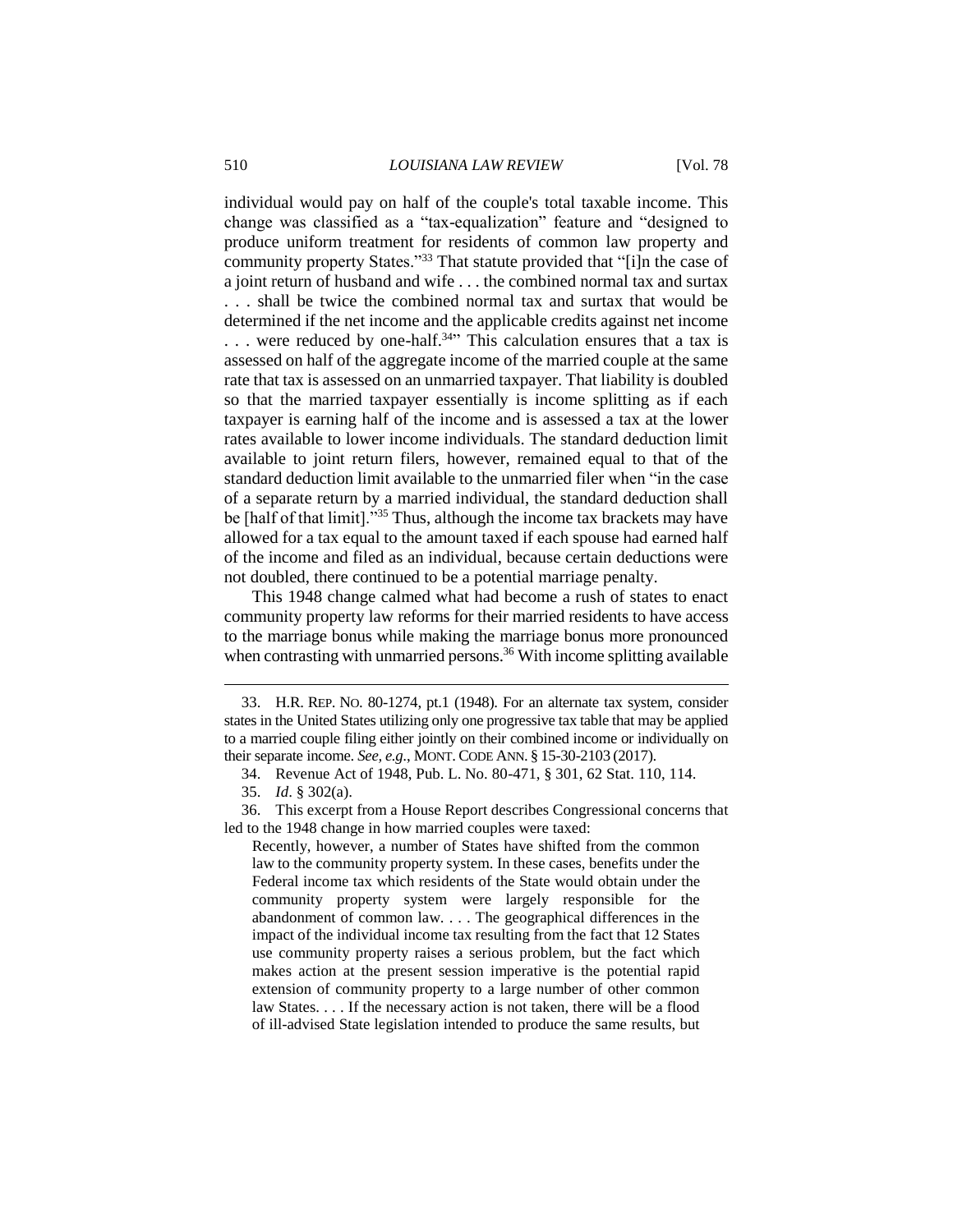to all married persons in the country, the focus turned to the comparative effect on single people who paid higher income taxes than married couples at the same income levels.<sup>37</sup> The defense to this result was that single persons at the time generally were not considered to maintain a household with the attendant costs of lawn care, snow removal, mending leaky pipes, or replacing spent appliances. Singles, instead, were thought of as a mass of childless persons tucked away in individual rented apartments, or rooms, either rented or within homes belonging to and maintained by his or her relations. Thus, the income splitting allowance for married couples was in furtherance of addressing the additional expenses of maintaining such a household.<sup>38</sup> When an unmarried person did maintain a household and support dependents, however, he was at some tax disadvantage vis-àvis the married couple. An unmarried person, for instance, may have been obliged to maintain a household with multiple dependents with attendant costs far greater than those of a married person with only one dependent, that is, a spouse, yet the unmarried person would not be permitted to use the more generous income splitting available to the married couple.

## II. THE 1951 AND 1969 PURPORTED HORIZONTAL EQUITY REFORMS TO THE CODE DILUTED THE STATUS OF THE WIFE AND THE MOTHER

The 1951 and 1969 reforms attempted to recognize living situations and their attendant costs outside of those envisioned in earlier versions of the code.<sup>39</sup> The introduction of the Head of Household ("HOH") filing status acknowledged that the costs in maintaining children and other such dependents were not exclusive to married couples. <sup>40</sup> The 1969 change, which addressed the "singles penalty" then found in the code, similarly addressed unmarried individuals but now recognized that a single individual may maintain a household rather than renting a room or living

doing so in a manner which has most unfortunate consequences, not only for the taxpayers involved, but also for all the persons who must use or administer the property laws of the States which rush into the community property system.

H.R. REP. NO. 80-1274, pt. VIII (1948).

<sup>37.</sup> See discussion *infra* Part II.

<sup>38.</sup> STAFF OF J. COMM. ON TAXATION, 99TH CONG., GENERAL EXPLANATION OF THE TAX REFORM ACT OF 1969, at 222 (J. Comm. Print. 1970) [hereinafter GENERAL EXPLANATION OF THE TAX REFORM ACT OF 1969].

<sup>39.</sup> *See* Revenue Act of 1951, Pub. L. No. 82-183, 65 Stat. 452, 480–83; Tax Reform Act of 1969, Pub. L. No. 91-172, 83 Stat. 487, 678–82.

<sup>40.</sup> *See* discussion *infra* Part.II.A.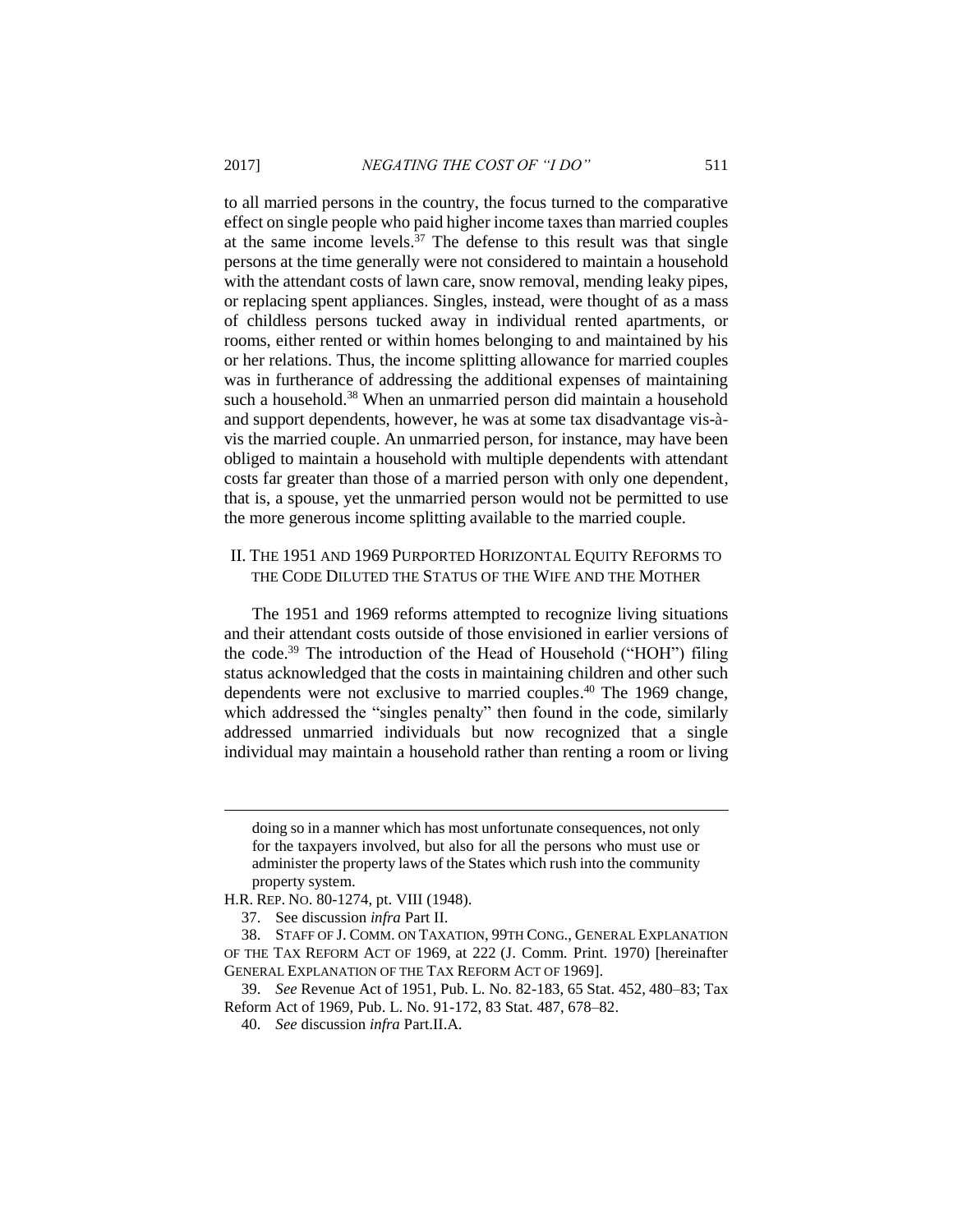within a household financed by a married couple.<sup>41</sup> Although increased tax relief for unmarried parents and equitable recognition for bachelors and bachelorettes choosing suburban communities over small city lodgings are legitimate concerns, each of these new and more generous statuses *not* applied to the married couple diluted the recognition of the non-working or lower earning spouse's non-economic contributions to the economic income of the married unit. As the bracket for the head of household or the unmarried, childless individual is expanded, both the non-economic contributions of the childless spouse to the economic income as well as the non-economic contributions of the mother lose tax bracket value *visà*-*vis* the unmarried taxpayer.

# *A. The 1951 Addition of the Head of Household Filing Status Introduced the "Family Penalty"*

In 1951, a HOH filing status was enacted that allowed single people furnishing over half of the cost of maintaining a household to have approximately half of the income splitting benefits given to married filers as long as that household was the principal place of abode of a child, grandchild, or any other dependent of the taxpayer.<sup>42</sup> This filing status and attendant tax schedule created the first instance of a penalty for married couples when they have children, examined herein as the "family penalty."<sup>43</sup> Whereas previously a married couple was entitled to such a tax status that allowed for a doubling of tax brackets from that of their alternate, single status, the HOH filing status provided for changed circumstances in which the married bracket was no longer twice the unmarried bracket when a dependent was present.<sup>44</sup> Under this new

43. *See* Revenue Act of 1951 § 301; SUMMARY OF THE PROVISIONS OF THE REVENUE ACT OF 1951, *supra* note 42, at 6 tbl.5.

44. *Compare* Revenue Act of 1951 § 301, *with* Revenue Act of 1948, Pub. L. No. 80-471, § 301, 62 Stat. 110, 114 (1948).

<sup>41.</sup> *See* discussion *infra* Part.II.B.

<sup>42.</sup> Revenue Act of 1951 § 301. The percent tax difference between head of household and married couples ranged from 50% for lower income earners to 48.1% for higher income earners. STAFF OF J. COMM. ON INTERNAL REV. TAX'N, 82ND CONG., SUMMARY OF THE PROVISIONS OF THE REVENUE ACT OF 1951 AS AGREED TO BY THE CONFEREES 6 tbl. 5 (Comm. Print 1951) [hereinafter SUMMARY OF THE PROVISIONS OF THE REVENUE ACT OF 1951]. An individual was considered a Head of Household if "such individual is not married . . . and maintains as his home a household which constitutes . . . the principal place of abode, as a member of such household," a dependent, child, step-child, or descendent of a child where the individual furnishes over half of the cost of maintaining the household. Revenue Act of 1951 § 301.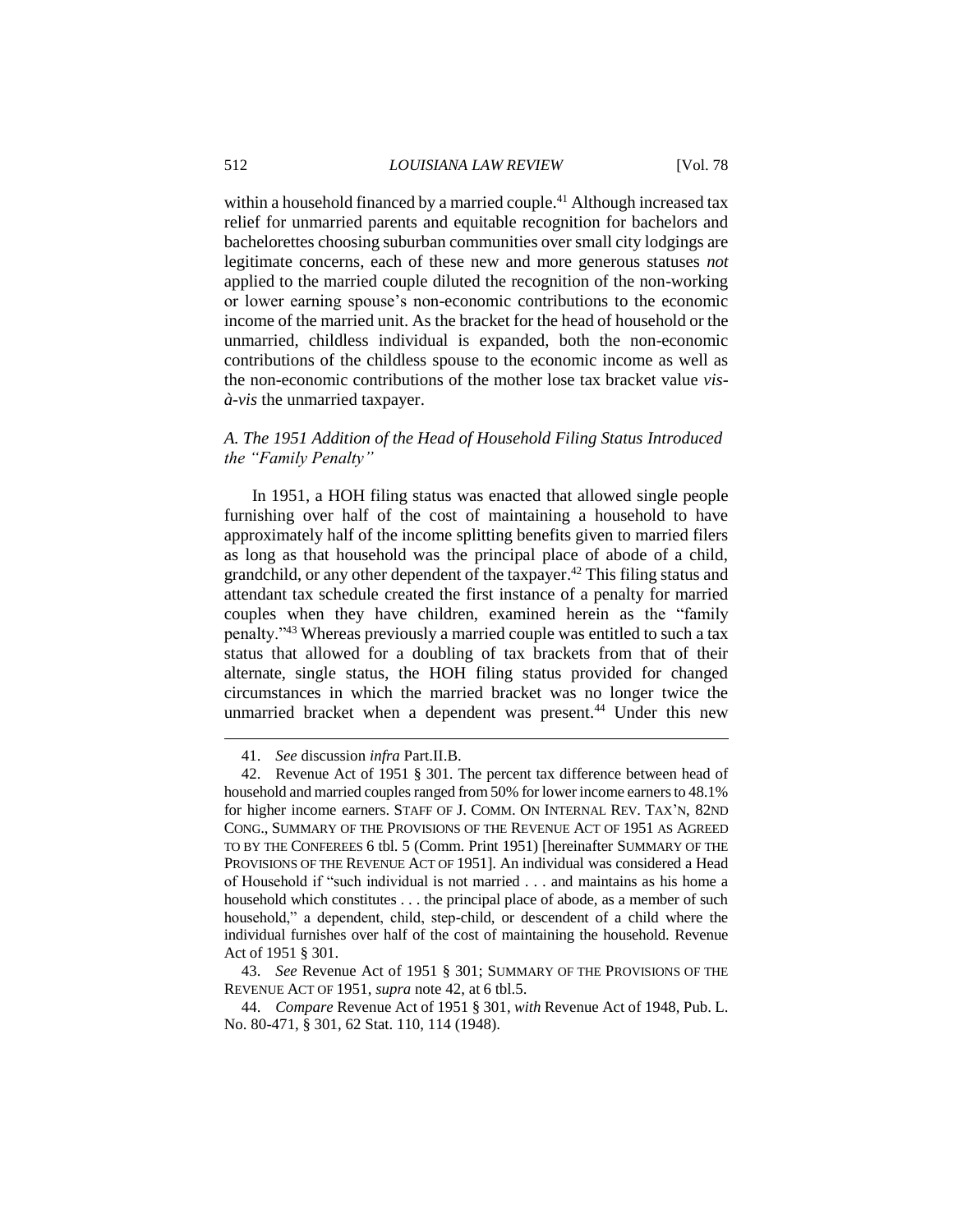enactment, when two married persons are to become three, which often follows marriage, they remain under merely the married tax brackets.<sup>45</sup> Yet when two unmarried people sharing a household add a dependent to their fold, collectively they become entitled to one unmarried tax bracket and one HOH bracket that, again, is approximately one and a half times a single bracket.<sup>46</sup>

Increasing the bracket width for an HOH to greater than that of a single person—or to less than half of that of a married couple—diluted the place of the wife and mother in the family.<sup>47</sup> Though true today, it was even more so the case in 1951 that the wife was the secondary income earner and primary non-economic contributor to the family.<sup>48</sup> Without an HOH filing status, the addition of the wife or mother to the 1951 tax return would have allowed for income tax to be paid based on the premise that the reported income is the earnings of two persons. This position fully recognized the wife or mother's contributions to the family by the work she did in the home to allow the primary or sole income earner to bring that economic contribution to the family. By extending half of that recognition, as demonstrated through income splitting, to an HOH filer,

<sup>45.</sup> First comes love, then comes marriage, then comes baby in the baby carriage. The addition of a dependent did increase dependent exemptions for both married and HOH taxpayers through 2017; however, the 2017 tax reform act reduced the value of those exemptions to zero beginning in tax year 2018. Pub. L. No. 115-97, § 11041 (2017). The effects of the HOH filing status are not limited to applicable income tax rates found in I.R.C. § 1. For instance, in 1990, the "Pease Limitation" was added to the code. *See* Omnibus Budget Reconciliation Act of 1990, Pub. L. No. 101-508, § 11103, 104 Stat. 1388, 406–07. The Pease Limitation provides for a reduction of up to 80% of itemized deductions otherwise allowable for the taxable year for a taxpayer with an adjusted gross income ("AGI") over a certain "applicable amount." Omnibus Budget Reconciliation Act § 11103; *see also*  I.R.C. § 68 (2012). This "applicable amount" and "threshold amount" varies with taxpayer filing status, allowing for such a reduction on itemized deductions for a person with a Head of Household filing status with an applicable amount midway between that applicable amount applied to a taxpayer filing as an unmarried individual and that of a taxpayer filing a joint return. Omnibus Budget Reconciliation § 11103. *But see* American Taxpayer Relief Act of 2012, Pub. L. No. 112-240, § 101, 126 Stat. 2313, 2316–17 (2013) (extending the benefit of an increased applicable amount to the HOH filing status in determining the applicability of the Pease Limitation some 23 years later).

<sup>46.</sup> *See* Revenue Act of 1951 § 301.

<sup>47.</sup> *See id.*; *see also* SUMMARY OF THE PROVISIONS OF THE REVENUE ACT OF 1951, *supra* note 42, at 6.

<sup>48.</sup> *See infra* note 181.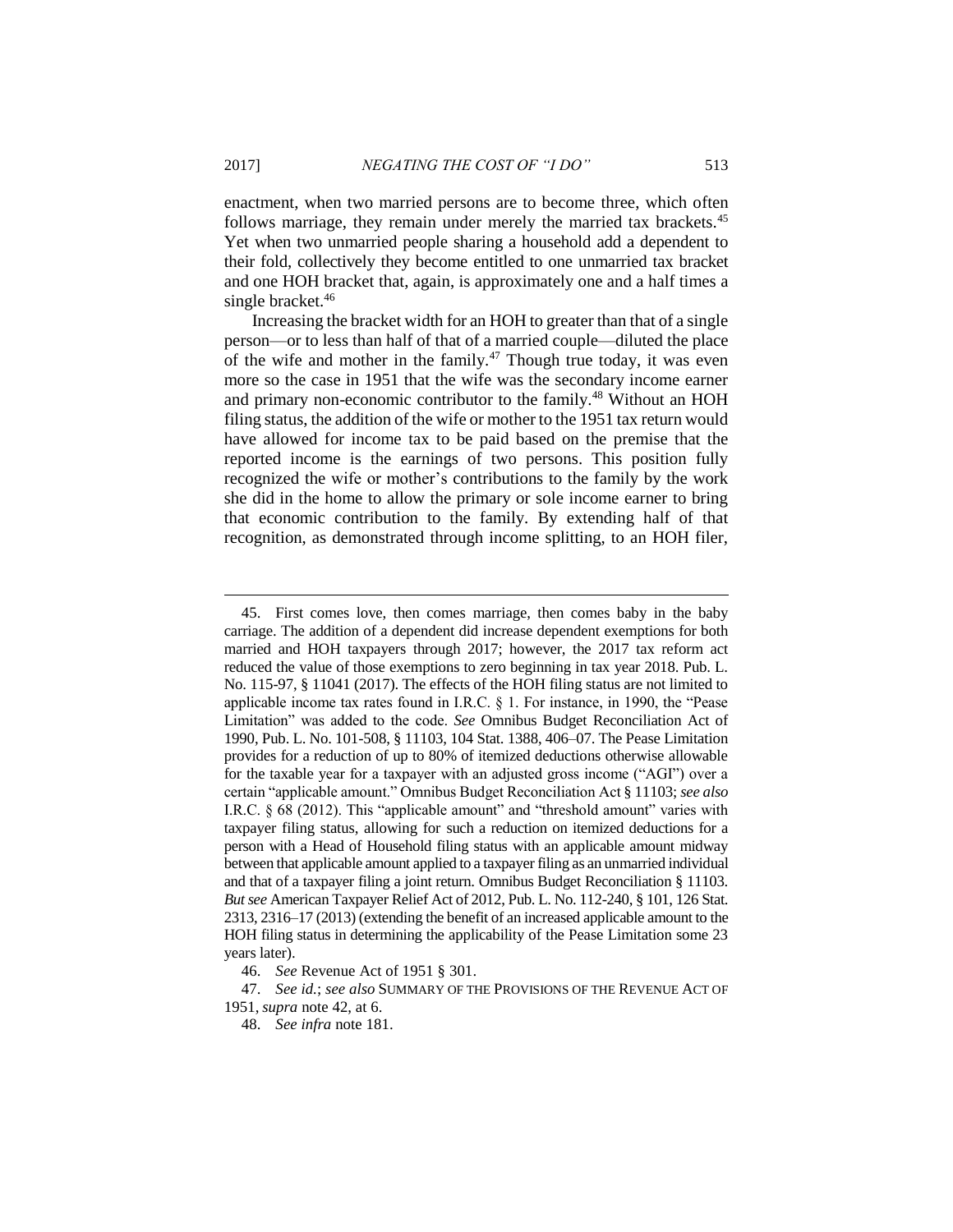the enactment of the HOH filing status has reduced that value of the wife and mother by that same half.

To add insult to increased tax liability injury, in considering a marriage-like living situation in which a couple shares a household and has a child but is not considered married for tax filing purposes, the HOH filing status is up for grabs between the two. $49$  Therefore, when a couple remains unmarried they are able to shift the tax benefits of children to the higher earning individual. Provisions like the larger tax bracket available to the HOH filer may be applied to the spouse with the higher marginal tax rate, thus increasing the collective benefit for the couple. 50

Further, benefits that may phase out with high incomes that may not be available to the married joint filer may remain accessible to an unmarried pair. In the event that both the married and the unmarried couple have the same collective income per couple, but in the unmarried household one of the two has an income low enough to qualify for certain credits related to children, the married couple is further penalized. This family penalty exists as to the married family as against the unmarried family only when both individuals in a couple are adequately employed and earning income. When, instead, one member of the couple is earning substantially less or nothing at all, only the married couple generally would be able to take advantage of income splitting in order to achieve a lower tax liability.<sup>51</sup> Therefore, Congress's attempt to provide horizontal equity for the unmarried person supporting a household and its dependents had resulted in this married family penalty and violation of the principle of marriage neutrality.<sup>52</sup>

<sup>49.</sup> When the child has a principal place of abode with more than one taxpayer and one taxpayer is a parent, the child shall be the qualifying child of the taxpayer who is a parent of the individual. I.R.C.  $\S$  152(c)(4). If, however, both parents attempt to claim the otherwise qualifying child, the child is treated as the qualifying child of the parent with the highest adjusted gross income. §  $152(c)(4)(B)(ii)$ .

<sup>50.</sup> See *id.* § 1(a)–(c), and the relevant Revenue Procedure for adjusted for inflation brackets, to compare the HOH filing status bracket coupled with an Unmarried Individual filing status bracket with the Married Filing Jointly filing status income tax bracket.

<sup>51.</sup> Generally, when the income division between the spouses is at least 80% / 20%, a marriage bonus may occur. This split may not be correct in the case of the Earned Income Tax Credit. *See id.* § 32.

<sup>52.</sup> For an in-depth discussion on the principle of marriage neutrality, see James M. Puckett, *Rethinking Tax Priorities: Marriage Neutrality, Children, and Contemporary Families*, 78 U. CIN. L. REV. 1409 (2010).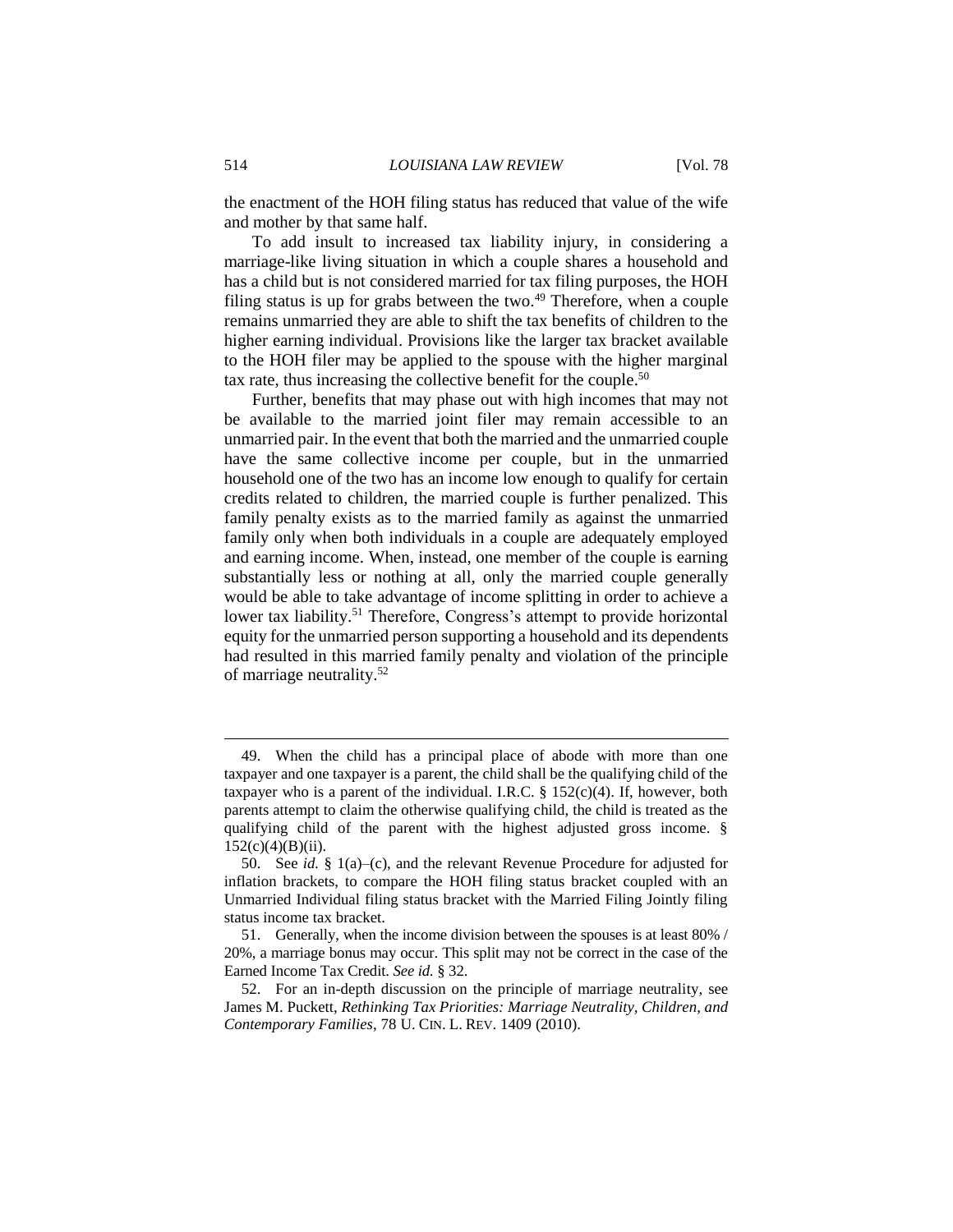*B. The 1969 Amendments Addressed the "Singles Penalty" by Adding More Complexity to the Code*

The 1948 and 1951 changes to tax filing status and the application of tax rates were attempts first to create equity between married couples in community property law states and married couples in common law states and second to extend some degree of that resulting benefit to taxpayers who supported dependents. The debate surrounding amendments made to the code in 1969 focused instead on unmarried persons without dependents and the comparative "singles penalty" that occurred as a result of those earlier changes.<sup>53</sup> In fact, the universal married income splitting allowance created in 1948 also created a marriage bonus that was as much as 42.1% when considering tax liability of like income earners in which one couple is married and one couple is not.<sup>54</sup> Generally, such a bonus occurs by comparing a married couple wherein one spouse does not work outside the home to an unmarried person. Though both income-earning individuals may have the same income, the married individual's income is subject to income splitting where each spouse is taxed as though they have earned half that income. When applied to the progressive income tax rate schedule, the married income earner is able to access the lower rates for more of his income. This system may provide a result in which the unmarried person is paying as much as 42.1% more in income tax liability than the married earner on the same amount of earnings.<sup>55</sup> Though HOHs were entitled from 1951 to a liability halfway between a single taxpayer's liability and a married taxpayer's liability, the potential extreme marriage bonus served to highlight the sizable tax penalty that resulted from remaining single without dependents.

<sup>53.</sup> GENERAL EXPLANATION OF THE TAX REFORM ACT OF 1969, *supra* note 38, at 222–24. The committee discussed that

<sup>[</sup>u]nder prior law, the tax rates imposed on single persons were quite heavy relative to those imposed on married couples at the same income level: at some income levels a single person's tax was as much as 42.1 percent higher than the tax paid on a joint return with the same amount of taxable income. The Congress believed that some difference between the rate of tax paid by single persons and joint returns was appropriate to reflect the additional living expenses of married taxpayers but that the prior law differential of as much as 42 percent (the result of income splitting) could not be justified on this basis.

*Id*. at 222.

<sup>54.</sup> *Id.* at 222, 224 tbl.5. This penalty was greatest at taxable incomes of \$28,000 and was reduced with taxable incomes both higher and lower. *Id.*

<sup>55.</sup> *Id.* at 222.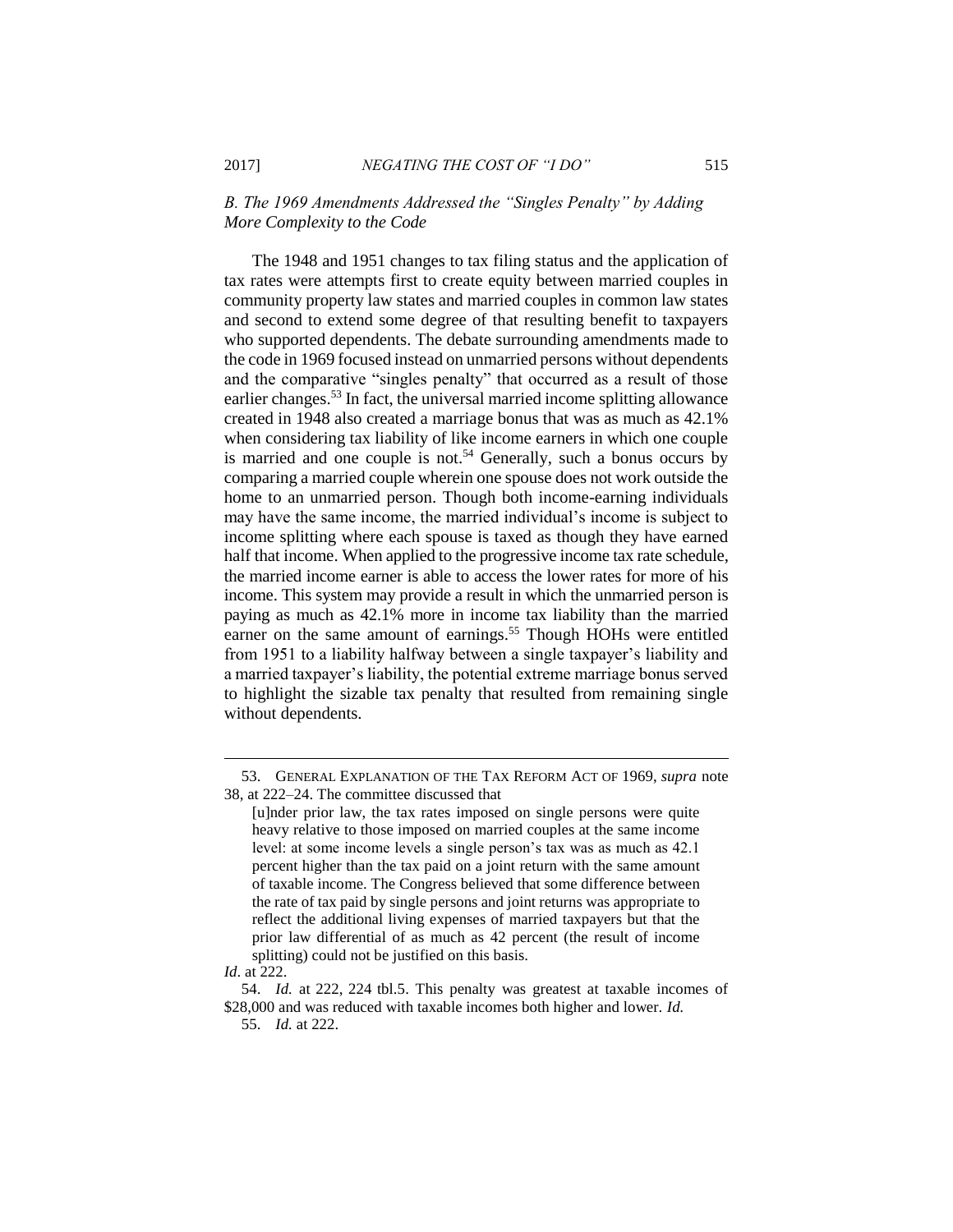In considering those individuals that fell within the unmarried taxpayer status, it seems that earlier considerations contemplated a bachelor with moderate expenses, as separate from a married person.<sup>56</sup> A bachelor was thought to be living with family or in a simple residence.<sup>57</sup> A United States House of Representatives proposal in the 1969 tax reform effort, however, allowed for a rate structure that somewhat alleviated that "singles penalty" for mature individuals—ages 35 and over—allowing them the use of the intermediate tax rate schedule provided for individuals that had qualified as HOHs since 1951.<sup>58</sup> A summary report of that proposal, prepared by the Joint Committee on Internal Revenue Taxation and the Committee on Finance, acknowledged that the age of 35 was arbitrary and this standard thereby would treat considerably different economic situations the same.<sup>59</sup> The summary also went on to concede that equity for single persons could be achieved by ending income splitting for married persons rather than manipulating the rate schedules for single persons to attempt to achieve some weak version of this equality.<sup>60</sup>

In the final version of the 1969 reforms, 35 failed to signify some sort of tax maturity and entitlement to reduced tax liability.<sup>61</sup> Instead, the

[T]his treatment places unduly heavy tax burdens on mature single individuals, widows and widowers. Such individuals more often than not have to incur the expense of maintaining a household; and in any event, it is maintained, they should receive some income splitting in order to be treated fairly compared with married couples. Moreover, for widows and widowers present law is said to be harsh in that it withdraws all the benefits of income splitting after their spouse dies despite the fact that they may continue to have relatively heavy living expenses.

*Id*.

 $\overline{a}$ 

- 58. *Id.* at 104.
- 59. *Id.*

60. *Id.* The subjective analysis, that is, the "weak version of this equality," is provided by this author and not the staffs of the listed committees, though the report does state that repealing income splitting is a "more favorable result for the Treasury" and that selecting an arbitrary age to receive more favorable tax treatment will result in different economic situations receiving the same tax treatment and similar incomes taxed differently. *Id.*

61. The Senate Finance Committee explained in its report that there was a basic issue of too great a tax difference between married and single taxpayers that was not limited to those over a certain age. The Committee also explained, however, that

<sup>56.</sup> STAFF OF J. COMM. ON INTERNAL REVENUE TAX'N AND COMMITTEE ON FINANCE, 91ST CONG., SUMMARY OF H.R. 13270, THE TAX REFORM ACT OF 1969 (AS PASSED BY THE HOUSE OF REPRESENTATIVES) 103 (J. Comm. Print 1969) [hereinafter SUMMARY OF H.R. 13270, THE TAX REFORM ACT OF 1969]. The committee explained:

<sup>57.</sup> *See id.*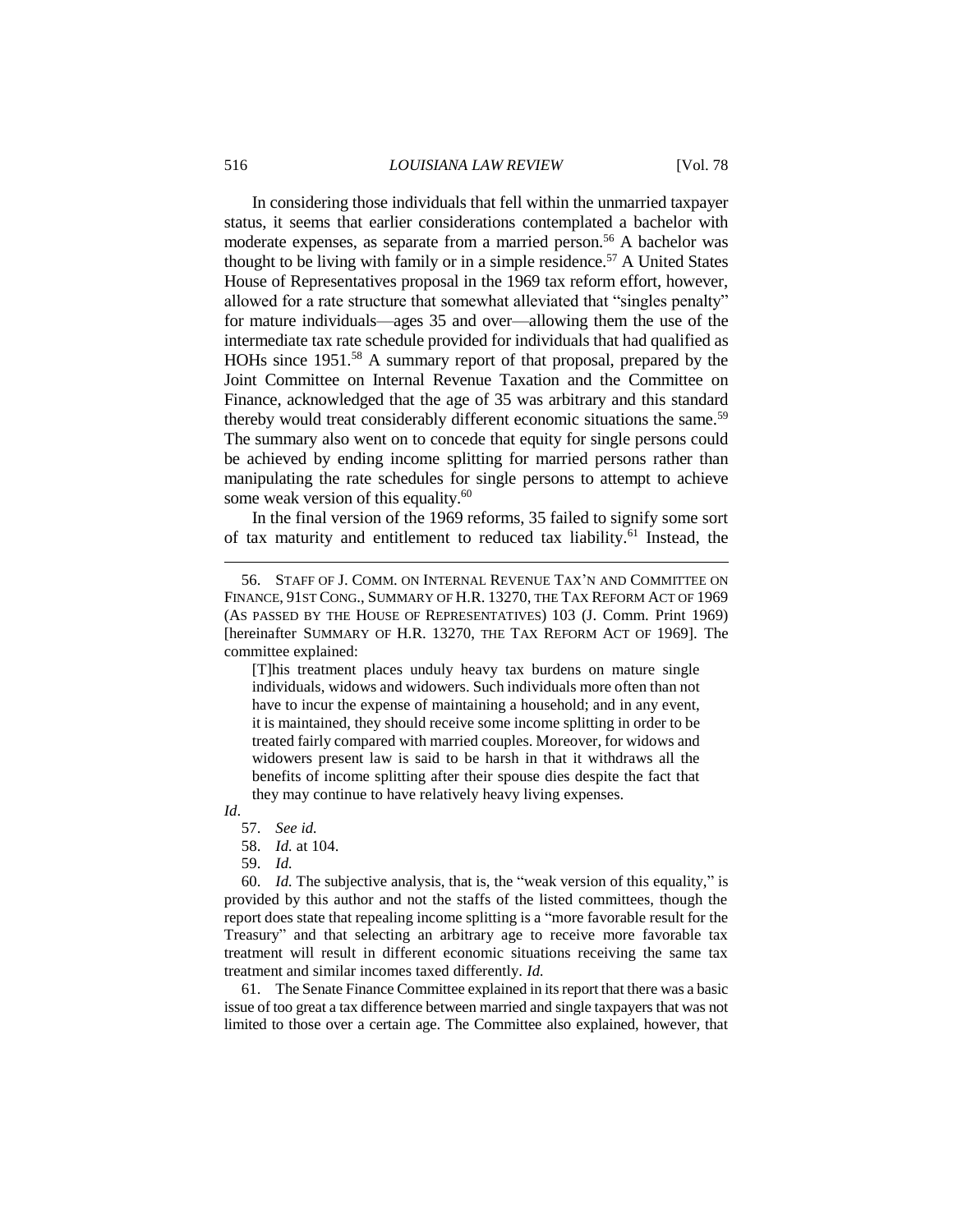singles penalty was alleviated for the unwedded as a whole by enacting a new rate schedule for all unmarried taxpayers.<sup>62</sup> The final bill worked to reduce the singles penalty so that an unmarried individual's tax liability would be no more than 20% above a married person's tax liability while also providing that the HOH benefit was repositioned to halfway between the new unmarried liability and the married liability.<sup>63</sup> The obvious final element to preserve this repositioning of the potential tax liability differential between unmarried and married individuals was to fix the Married Filing Separately tax brackets at equal to the prior Unmarried Individual brackets that were equal to half of the Married Filing Jointly brackets.<sup>64</sup> Without such a measure, the initiatives of previous reforms would have been for naught, as with individual income tax brackets available that were greater than half the married filing jointly brackets, dual earning married couples and married couples in community property states again would be able to reduce their tax liability by choosing an individual filing over a joint filing. That possibility would result in the perpetuation of the singles penalty.

62. *See id.*

there is good reason for preserving some tax differential between single persons and HOHs who maintain a household for a dependent. These considerations led to the changes found in the enacted legislation. *See* S. REP. NO. 91-552 (1969).

<sup>63.</sup> The highest singles penalty of 20% would be reached at a taxable income of \$24,000 under the new tax rate schedules provided in the 1969 Act and decreased gradually as taxable income rises where a 10.9% tax penalty is possible with a \$200,000 taxable income; the penalty similarly decreases as taxable income decreases with a potential 3.6% penalty possible at a taxable income of \$1,000. These ends of taxable income liability differentials are similar to the prior law— 13.1% possible singles tax penalty with taxable income of \$200,000 and 3.6% at \$1,000 of taxable income. The focus and the result of the reforms were to limit the height of the penalty, reducing its potential from 42.1% to 20%. Tax Reform Act of 1969, Pub. L. No. 91-172, 83 Stat. 487, 678–82; GENERAL EXPLANATION OF THE TAX REFORM ACT OF 1969,*supra* note 38, at 222, 224 tbl.5 (Comm. Print 1970); *see also* S. REP. NO. 91-552, at 260–62.

<sup>64.</sup> "[I]t is justified on the grounds that although a married couple has greater living expenses than a single person and hence should pay less tax, the couple's living expenses are likely to be less than those of two single persons and therefore the couple's tax should be higher than that of two single persons." Tax Reform Act of 1969 § 803; GENERAL EXPLANATION OF THE TAX REFORM ACT OF 1969, *supra* note 38, at 223.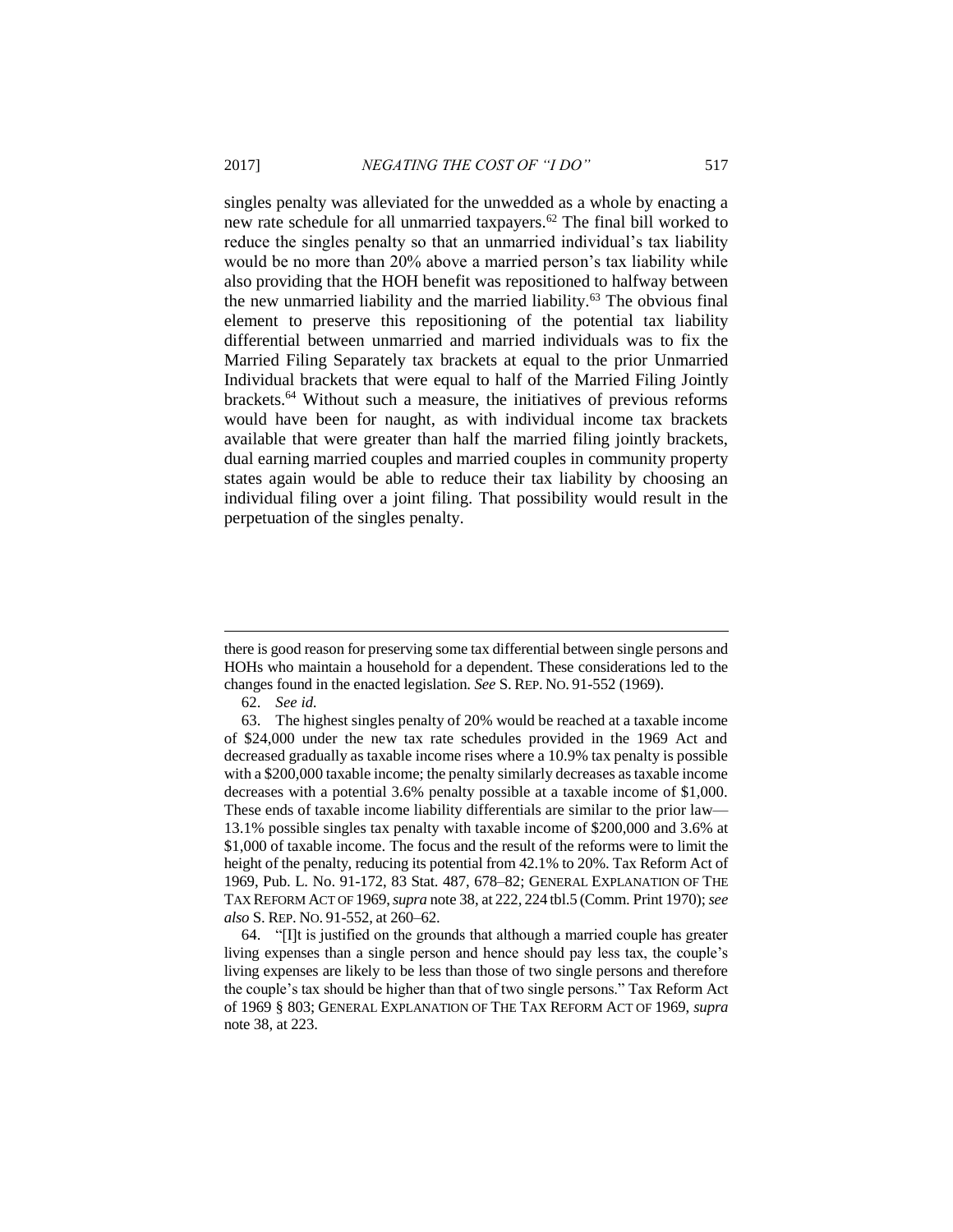# *C. Legal Challenges to the Marriage Penalty Demonstrate New Attitudes Toward Marriage*

The changes that led to the marriage and family penalties at that time did not go without challenge. In 1975 and 1976, James O. Druker, a United States Attorney and later a District Attorney for the state of New York, and his wife Joan, who was employed as a computer programmer, made constitutional challenges to the federal tax penalty that fell on two-income married couples.<sup>65</sup> The Drukers filed their federal income tax returns for each year as "Married individuals filing separate returns"; they applied the tax tables due to "Unmarried individuals," however, in determining their individual tax liabilities.<sup>66</sup> They attached letters to each return explaining that "they were applying the tax tables for single persons because they believed that the income tax structure unfairly discriminates against working married couples in violation of the equal protection clause of the fourteenth amendment."<sup>67</sup>

The United States Court of Appeals for the Second Circuit relied on conclusions reached in similar cases that asserted an infringement on the right to marry. The court found that the adverse effect of the marriage penalty is "indirect" because, although it may weigh on the decision to marry, it does not obstruct or prevent marriage, leaving the decision to the individuals.<sup>68</sup> The court concluded that Congress's choice to adhere to

68. The court considered *Califano v. Jobst*, 434 U.S. 47, 54 (1977), and found the fact that marriage resulted in the termination of social security benefits to be an "indirect" effect, leaving the ultimate decision to marry to the individual; and, additionally, found that the law in question was not an attempt to interfere with

<sup>65.</sup> Druker v. Comm'r., 697 F.2d 46, 47 (2d Cir. 1982); see also Kellems v. Comm'r, 58 T.C. 556 (1972), *aff'd per curiam*, 474 F.2d 1399 (2d Cir. 1973), *cert. denied*, 414 U.S. 831 (1973); Faraco v. Comm'r, 261 F.2d 387 (4th Cir. 1958), *cert. denied*, 359 U.S. 925 (1959), for cases in which constitutional challenges to the singles penalty were raised and uniformly rejected.

<sup>66.</sup> *Druker*, 697 F.2d at 48.

<sup>67.</sup> *Id*. Constitutional challenges to the singles penalty similarly were rejected. *See, e.g.*, *Kellems*, 58 T.C. 556 (stating the rational basis standard is satisfied by Congress's goals of geographic equalization of taxpayers as between community and non-community states and the recognition of the greater financial burdens of married persons than single persons and enacted such scheme consonant with taxation based on the ability to pay); *Faraco*, 261 F.2d 387 (finding classification of taxpayers according to marital status not unreasonable and much reason in creating geographic equalization amongst married couples in a case where the husband died on December 26, 1953 and widow claimed unconstitutional arbitrary and unreasonable discrimination in preventing single persons from using the split income device available to married persons in relation to her 1954 return).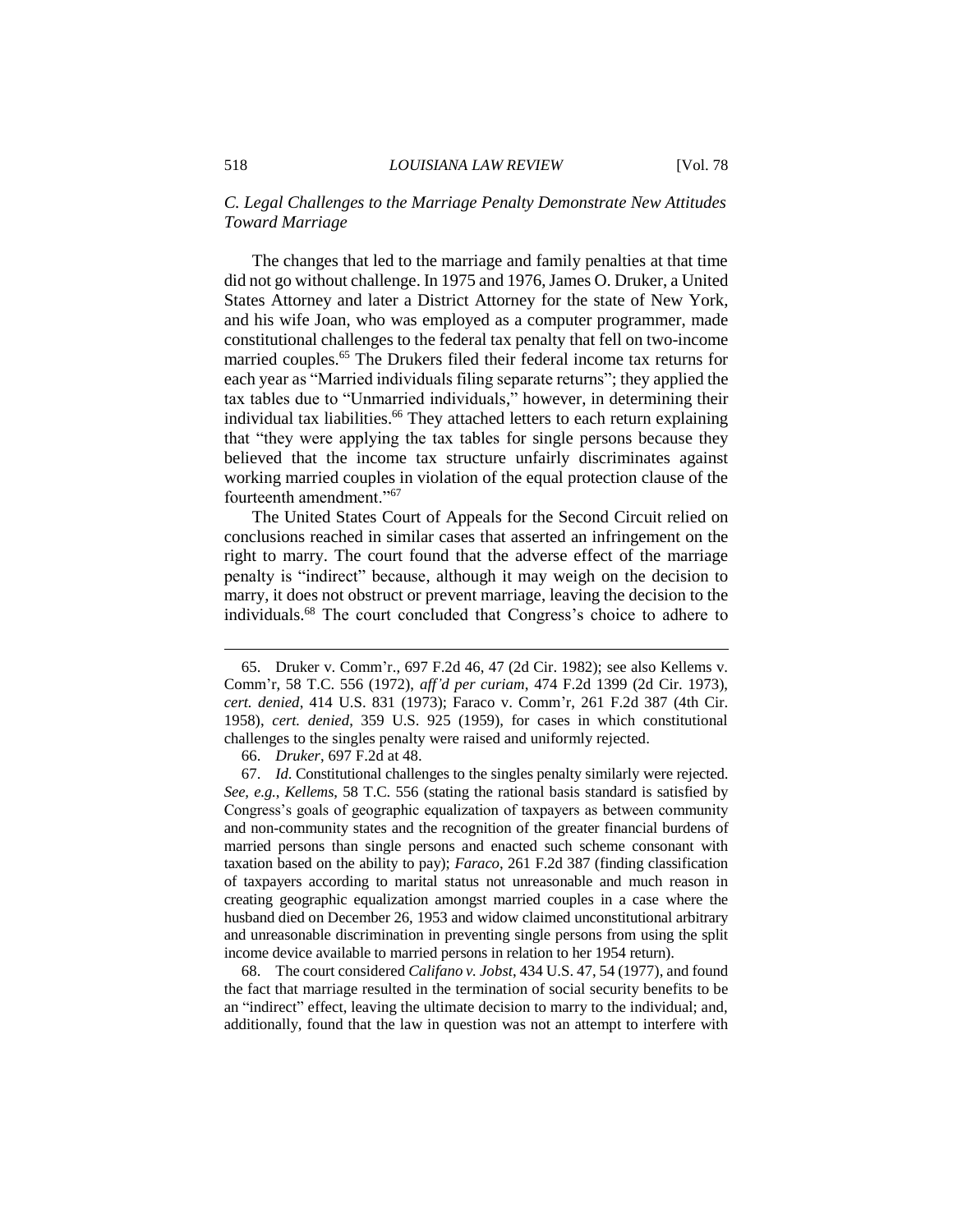principles of horizontal equity in taxing married couples equally was a constitutionally valid decision and thus what the Drukers called the marriage penalty deprived them of no constitutional right.<sup>69</sup> Though the Drukers attempted to challenge the negative tax treatment of marriage directly, another couple focused their avoidance of the marriage penalty on the Internal Revenue Code's position that whether an individual is married shall be made as of the close of the taxable year.<sup>70</sup>

In *Boyter v. C.I.R.*, a couple used divorce to avoid the marriage penalty when David and Angela Boyter's dissolution scheme for the years 1975 and 1976 involved an end-of-the-year trip to the Caribbean for an offshore divorce followed by remarriage to one another in the new year.<sup>71</sup> Following the Commissioner of the Internal Revenue's application of the "sham transaction doctrine," the Boyters remained unmarried in future years to ensure access to their preferential tax brackets.<sup>72</sup> Similarly, in *Druker*, James Druker stated at argument that having failed so far in the courts, he and his wife also divorced to solve their tax problem.<sup>73</sup> In each case, the couples continued to live together after divorce; indeed, Angela Boyter

the individual's freedom to marry. Later, in *Zablocki v. Redhail*, 434 U.S. 374, 387 & n.12 (1978), the court found a Wisconsin statute that required any resident with out-of-custody minor issue to receive court permission to marry *was* a direct legal obstacle in the path of persons desiring to get married, which absolutely prevented some from getting married.

69. *Druker*, 697 F.2d at 51.

70. Generally, the determination of whether an individual is married shall be made as of the close of his taxable year, and an individual legally separated from his spouse under a decree of divorce shall not be considered as married. I.R.C. § 7703(a) (2012).

71. Boyter v. Comm'r, 668 F.2d 1382 (4th Cir. 1981). In 1975, the couple traveled to Haiti and secured a divorce under such law on December 8, 1975 and then remarried in Maryland on January 9, 1976. In November of 1976, the Boyters travelled to the Dominican Republic and obtained a divorce decree on November 22, 1976 and remarried in Maryland on February 10, 1977. Rev. Rul. 76-255, 1976-2 C.B. 40.

72. The sham transaction argument was not addressed by the lower court. *See Boyter*, 74 T.C. at 993 & n.4. That court instead concluded that Maryland would not recognize the foreign divorces as valid because the foreign courts lacked subject matter jurisdiction over the divorce proceedings and, for that reason, did not reach the Boyters' other arguments. S*ee id*. In contrast, the appellate court found that the sham transaction doctrine could be applied to married taxpayers who divorced solely to avoid the marriage penalty and the tax laws and then remarry and remanded the case to the Tax Court to determine whether the divorces were shams and should be disregarded for federal income tax purposes. *Boyter*, 668 F.2d at 1387–88.

73. *Druker*, 697 F.2d at 50.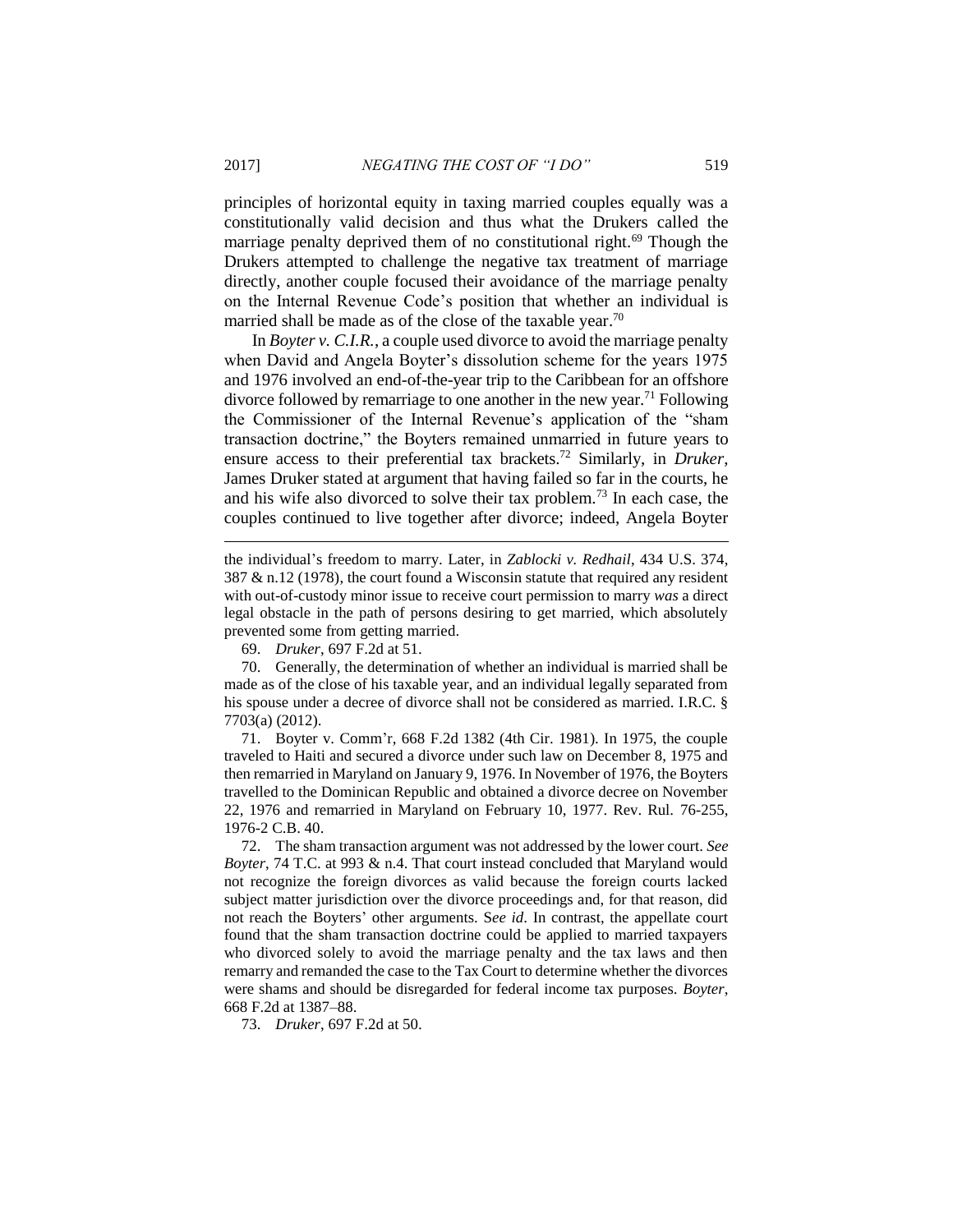testified that she did not intend to separate physically from David and that they would continue to live together, share finances, and that the "sole reason for her obtaining the divorce was 'because the tax laws . . . caused [them] to pay a penalty for being married."<sup>74</sup> The sentiment and conclusions in these lower court decisions were similarly reflected in a contemporaneous Supreme Court decision.

In *Califano v. Jobst*, the United States Supreme Court in 1977 explained that "[b]oth tradition and common experience support the conclusion that marriage is an event which marks an important change in economic status."<sup>75</sup> These changes historically have focused on the premise that a married couple would be able to reduce living expenses through cohabitation and the untaxed imputed income of the household chores of the wife.<sup>76</sup> The 1951 legislative remarks in implementing the HOH filing status and the 1977 remarks by the Supreme Court in *Jobst* indicate a conception of marriage as indicative of a shared household and resources and, also, where those who are unmarried do not share a household or resources.<sup>77</sup> Although such a perception may have been well-founded and generally applicable in the 50s through the 70s, it is certainly less so today.<sup>78</sup> If marriage is no longer a dependable indicator of economic status, the ability to manipulate filing status, and therefore the attendant benefits and penalties, has the result of inherent horizontal inequity in the filing status itself.

#### *D. The Limited Reintroduction of Income Splitting*

Following a short flirtation with a secondary earner deduction introduced in the Economic Recovery Tax Act of 1981 and repealed by the Tax Reform Act of 1986, Congress settled on structural changes to

<sup>74.</sup> *Id*.; *see also Boyter*, 668 F.2d at 1384 n.2.

<sup>75.</sup> Califano v. Jobst, 434 U.S. 47, 53 (1977).

<sup>76.</sup> GENERAL EXPLANATION OF THE TAX REFORM ACT OF 1969, *supra* note 38, at 222. See Lawrence Zelenak, *Marriage and the Income Tax*, 67 S. CAL. L. REV. 339, 362–63 (1994), for a discussion of untaxed imputed income generated by the non-working wife.

<sup>77.</sup> SUMMARY OF THE PROVISIONS OF THE REVENUE ACT OF 1951,*supra* note 42, at 6; *Califano*, 434 U.S. at 53.

<sup>78.</sup> Research shows that marriage rates overall have declined, and cohabitation without marriage is on the rise. In 2016, the number of adults in the United States cohabiting was about 18 million, up 29% since just 2007. *See, e.g.*, Renee Stepler, *Number of U.S. adults cohabiting with a partner continues to rise, especially among those 50 and older*, PEW RES. CTR. (Apr. 6, 2017), http://www.pewresearch.org/facttank/2017/04/06/number-of-u-s-adults-cohabiting-with-a-partner-continues-to-riseespecially-among-those-50-and-older/ [https://perma.cc/Q5KX-XGYH].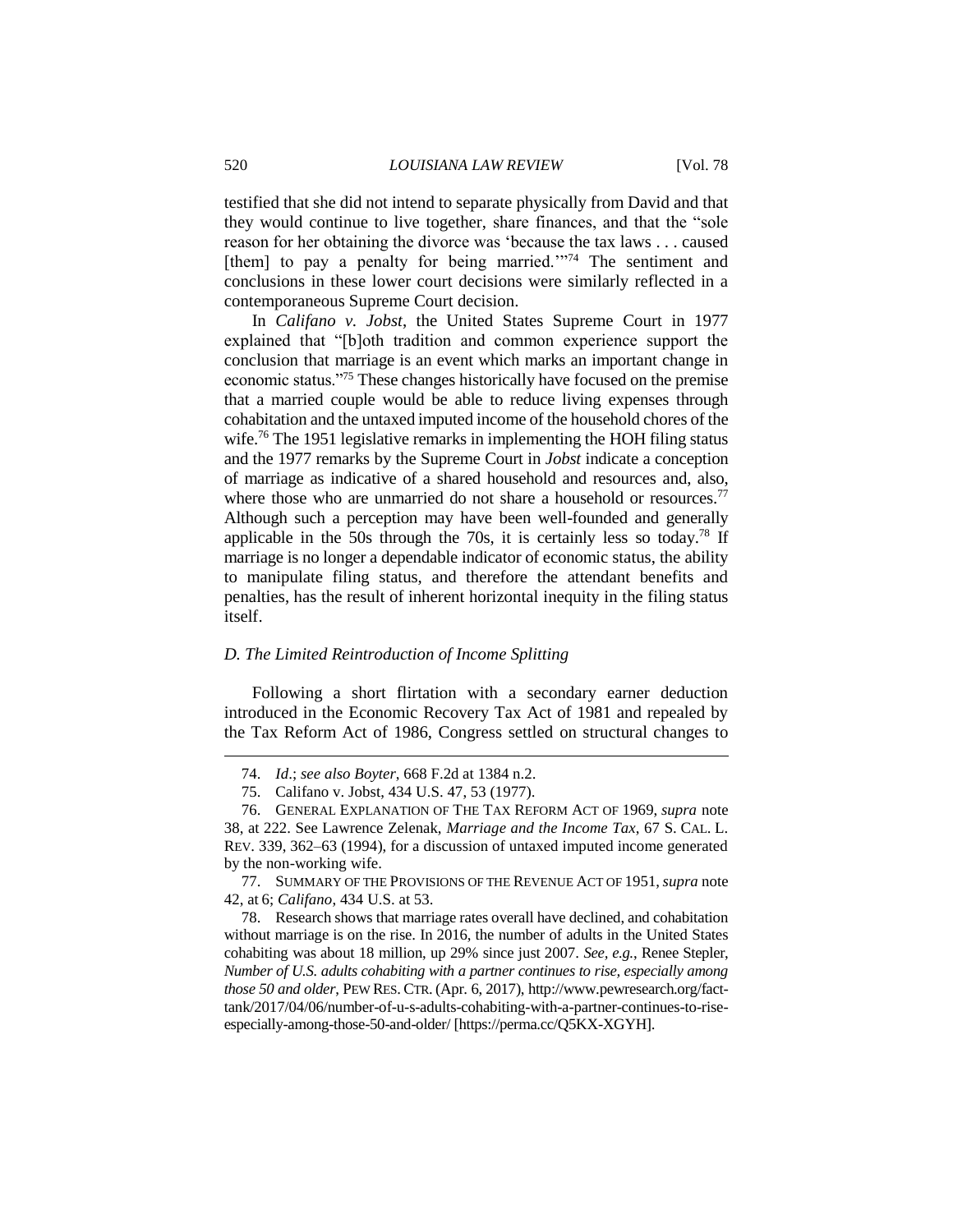reduce the marriage penalty.<sup>79</sup> The 1986 Act sought to relieve low income families of any federal income tax liability through increasing the personal exemption, the standard deduction, and providing further for the Earned Income Credit.<sup>80</sup> These increases meant that the beginning point of income tax liability was higher than the estimated poverty level in 1988 for all families.<sup>81</sup>

In the Economic Growth and Tax Relief Reconciliation Act ("EGTRRA") of 2001, Congress made further attempts to ameliorate the marriage tax penalty.<sup>82</sup> Along with increasing the standard deduction for a couple that elects to file as Married Filing Jointly ("MFJ") to twice that of the unmarried individual standard deduction, that legislation also increased the size of the 15% regular income tax rate bracket for a married couple filing a joint return to twice the size of the corresponding rate bracket for an unmarried individual filing a single return.<sup>83</sup> This change reversed the effect of the 1969 legislation that sought to address the "singles penalty" for married taxpayers with taxable income up to the top of the 25% marginal rate bracket.<sup>84</sup>

80. The Earned Income Tax Credit was added to the code through the Tax Reduction Act of 1975, Pub. L. No. 94-12, §43, 89 Stat. 30, but was increased through a 1986 reform.

81. STAFF OF JOINT COMM. ON TAX'N, 100TH CONG., GENERAL EXPLANATION OF THE TAX REFORM ACT OF 1986, at 15 (Comm. Print 1987).

82. Economic Growth and Tax Relief Reconciliation Act of 2001, Pub. L. No. 107-16, 115 Stat. 38.

<sup>79.</sup> The Economic Recovery Tax Act of 1981, Pub. L. No. 97-34, § 103, 95 Stat. 172, 187 established the "Deduction for Two-Earner Married Couples" under a new § 221, while the Tax Reform Act of 1986, Pub. L. No. 99-514, § 131, 100 Stat. 2085, 2113 repealed the provision.

<sup>83.</sup> *Id.* at 53–54; *see also* STAFF OF J. COMM. ON TAX'N, 107TH CONG., GENERAL EXPLANATION OF TAX LEGISLATION ENACTED IN THE 107TH CONGRESS 25–28 (Comm. Print 2003) [hereinafter GENERAL EXPLANATION OF TAX LEGISLATION ENACTED IN THE 107TH CONGRESS]. This legislation made a third advancement in pursuit of marriage penalty relief through various changes to the Earned Income Credit. GENERAL EXPLANATION OF TAX LEGISLATION ENACTED IN THE 107TH CONGRESS, *supra*; *see also* I.R.C. § 32 (2012).

<sup>84.</sup> For 2016, MFJ taxpayers with taxable income over \$75,300, but not over \$151,900, have a marginal tax rate of 25%; this rate is equal to Unmarried Individuals with half such taxable income. For Unmarried Individuals, however, the 25% marginal rate extends to taxable income not over \$91,150, an amount in excess of half of the top taxable income an MFJ taxpayer. Rev. Proc. 2015-53, 2015-44 I.R.B. 615. See Tracey M. Roberts, *Brackets: A Historical Perspective*, 108 NW. U. L. REV. 925 (2014), for a comprehensive consideration of tax brackets over the past century.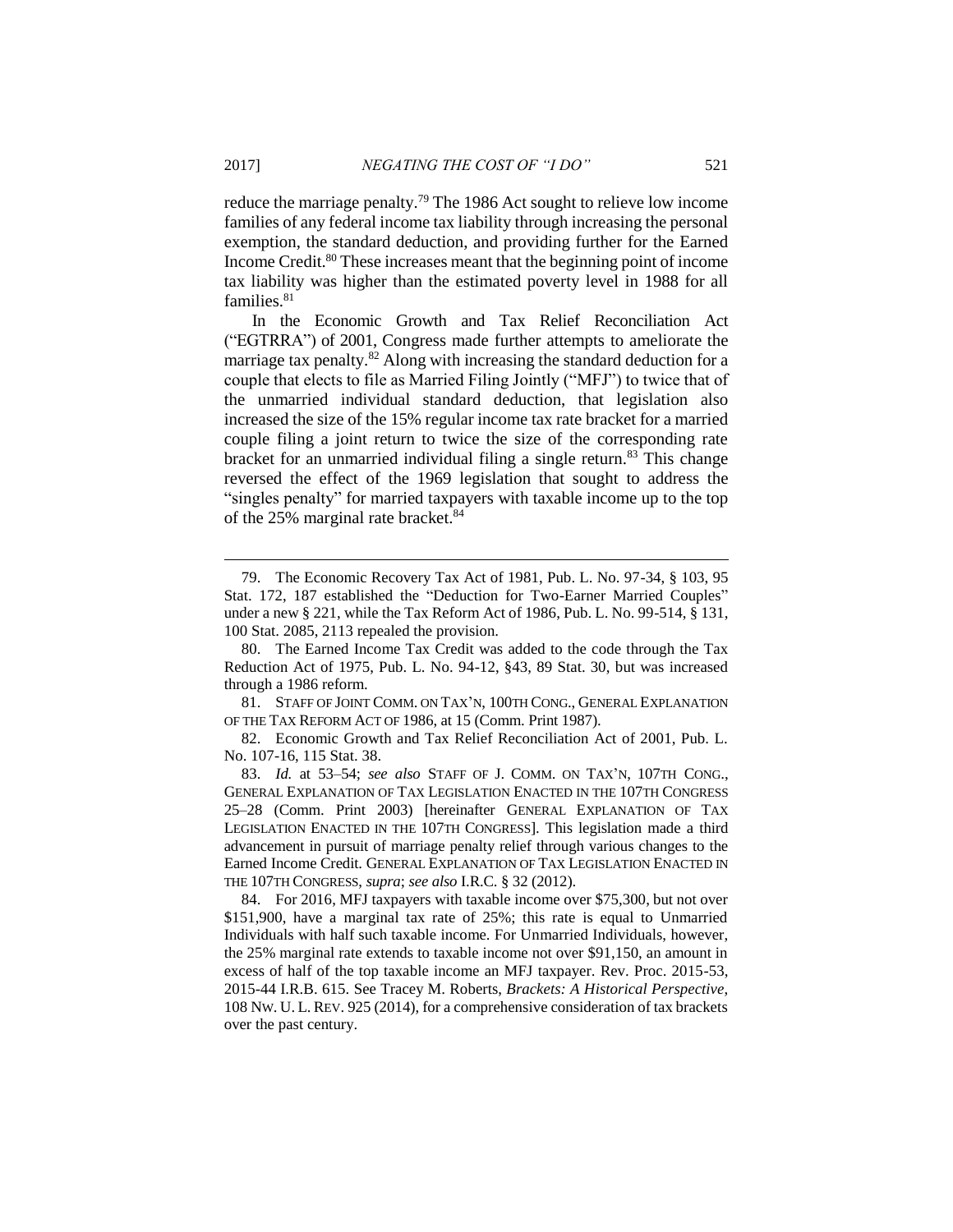Although this change provided some marriage penalty relief, it failed to provide sufficient family penalty relief. If two unmarried taxpayers without qualifying dependents married and each spouse had a top marginal rate of up to 25%, the couple did not suffer from a marriage penalty with regard to tax rates on taxable income and may have even experienced a marriage bonus. When either or both taxpayers had children, however, the comparison of twice the Unmarried applicable marginal rate against the MFJ applicable marginal tax rate is a logical fallacy. In this instance, one, instead, must compare the HOH applicable rate plus the Unmarried rates to the MFJ rates or, when both may have had qualified individually for the HOH rates, twice the HOH rates are compared to the MFJ rates.<sup>85</sup> As the HOH taxable income bracket earnings are placed between the Unmarried and the MFJ earnings allowable to earn a particular tax rate, this attempt at offering marriage penalty relief failed to address family penalty relief in any meaningful way.

Additionally, this 2001 congressional attempt at marriage penalty relief for some failed to address the fundamental marriage and/or family penalty issue then present in the structure of the individual income tax. The extension of the 15% rate bracket for the Married taxpayer to twice that of the corresponding rate bracket for an Unmarried taxpayer essentially reintroduced income splitting for these taxpayers and made permissive joint filing unnecessary for Two-Income No Children ("TINCs") couples under a certain income level.<sup>86</sup> In drafting that legislation, Congress expressed "concern[] about the inequity that arises when two working single individuals marry and experience a tax increase solely by reason of their marriage."<sup>87</sup> The legislative history reveals the intent behind these changes, stating that

[a]ny attempt to address the marriage tax penalty involves the

<sup>85.</sup> See I.R.C. § 1(a)–(c), and the relevant Revenue Procedure for adjusted for inflation brackets, to compare the effects of the applicable filing statuses on the family penalty.

<sup>86.</sup> For 2016, this income level is \$151,900 for married couples. *See* Rev. Proc. 2015-53, 2015-44 I.R.B. 615. A 28% marginal tax rate begins for Married Individuals Filing Joint Returns if taxable income is over \$151,900. For Unmarried Individuals, the 28% rate does not begin until taxable income is over \$91,150. Note, though, that for income levels near poverty levels or lower, or twice such poverty level if married, there still may exist a significant marriage penalty in accessing welfare or welfare-type programs like the Earned Income Credit, discussed *infra* Part III.A.

<sup>87.</sup> STAFF OF THE J. COMM. ON TAX'N, 108TH CONGRESS, GENERAL EXPLANATION OF TAX LEGISLATION ENACTED IN THE 108TH CONGRESS 7 (J. Comm. Print 2005).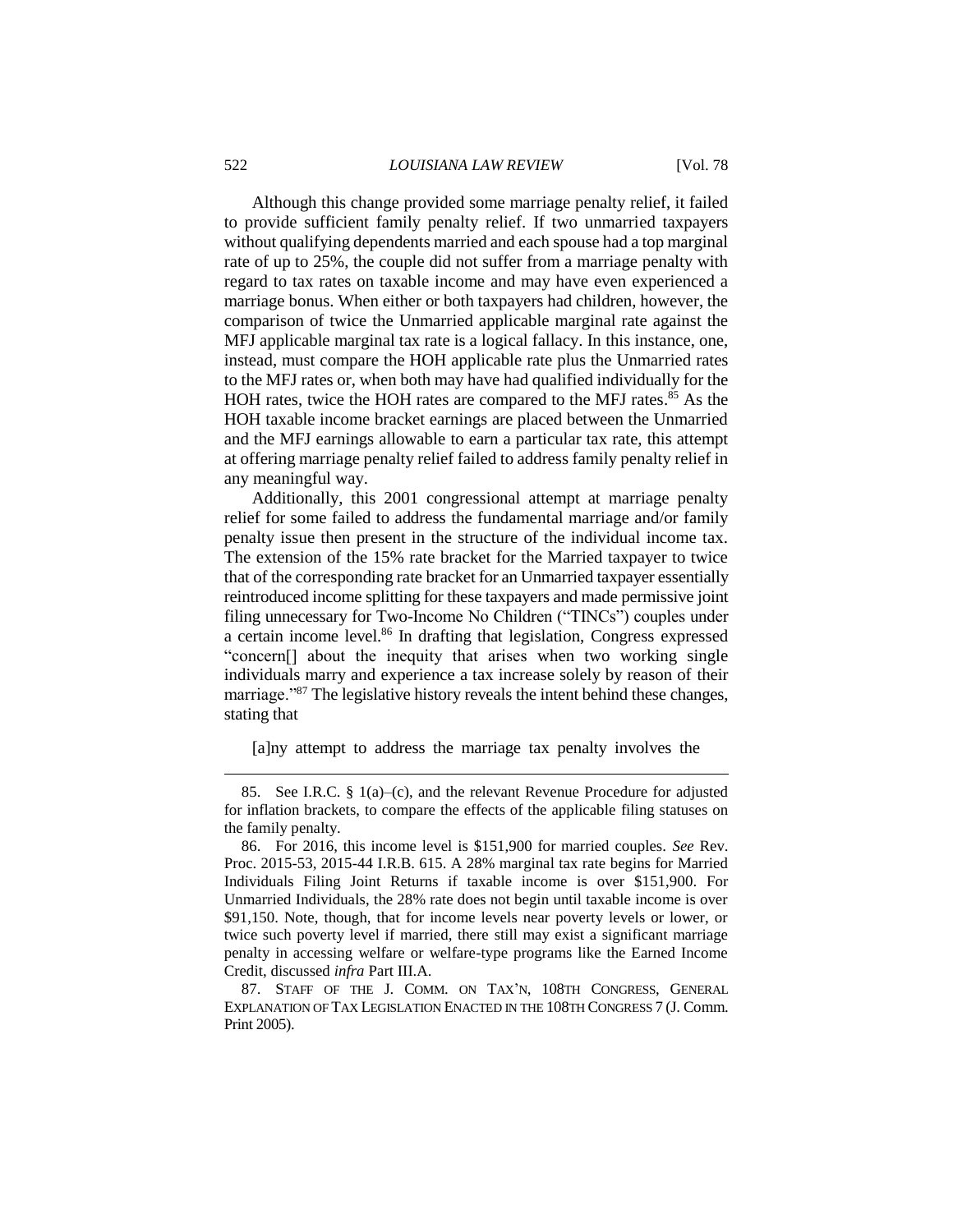balancing of several competing principles, including equal tax treatment of married couples with equal incomes, the determination of equitable relative tax burdens of single individuals and married couples with equal incomes, and the goal of simplicity in compliance and administration.<sup>88</sup>

Although the changes made by this law may have done well to provide more equal tax treatments of married couples to unmarried couples, that movement toward equity was only true for couples with incomes within a certain range who were unencumbered with children.

The 2017 tax reform, which took effect in 2018, made the biggest step forward to eliminate the marriage penalty found in the tax brackets. From January 1, 2018, the applicable tax rates only penalized married taxpayers as against Unmarried Individuals who are not Heads of Households, with taxable income over \$600,000.<sup>89</sup> That reform also addressed family penalty relief, allowing for some additional benefit to unmarried individuals with dependents but only for those with taxable income not over \$51,800.<sup>90</sup> Although this change failed to provide universal relief, it is a great step forward in supporting the family. This 2017 modification of the code, however, will expire beginning in 2026 without Congressional action.<sup>91</sup>

In addition to reducing both the marriage and family penalties, the 2017 bill doubled the child tax credit for that same period through  $2025.^{92}$ The bill also eliminated, through 2025, the child tax credit marriage penalty and raised the phase-out threshold from \$75,000 for single individuals or HOHs and \$110,000 for married individuals filing joint returns to \$200,000 and \$400,000, respectively.<sup>93</sup> It is imperative that Congress acts to make these changes permanent to prevent those severe family penalties present in the code prior to January 1, 2018 from reemerging.

<sup>88.</sup> H. R. REP. NO. 107-29, at 6 (2001).

<sup>89.</sup> Pub. L. No. 115-97, § 11001(a).

<sup>90.</sup> *Id.*

<sup>91.</sup> *Id.*

<sup>92.</sup> The Child Tax Credit was doubled to \$2,000 in the 2017 act. *Id.* § 11022(a).The 2001 EGTRRA similarly doubled the Child Tax Credit from \$500 to \$1,000. Economic Growth and Tax Relief Reconciliation Act of 2001, Pub. L. No. 107-16, § 201, 115 Stat. 38, 45.

<sup>93.</sup> Pub. L. No. 115-97, § 11022(a).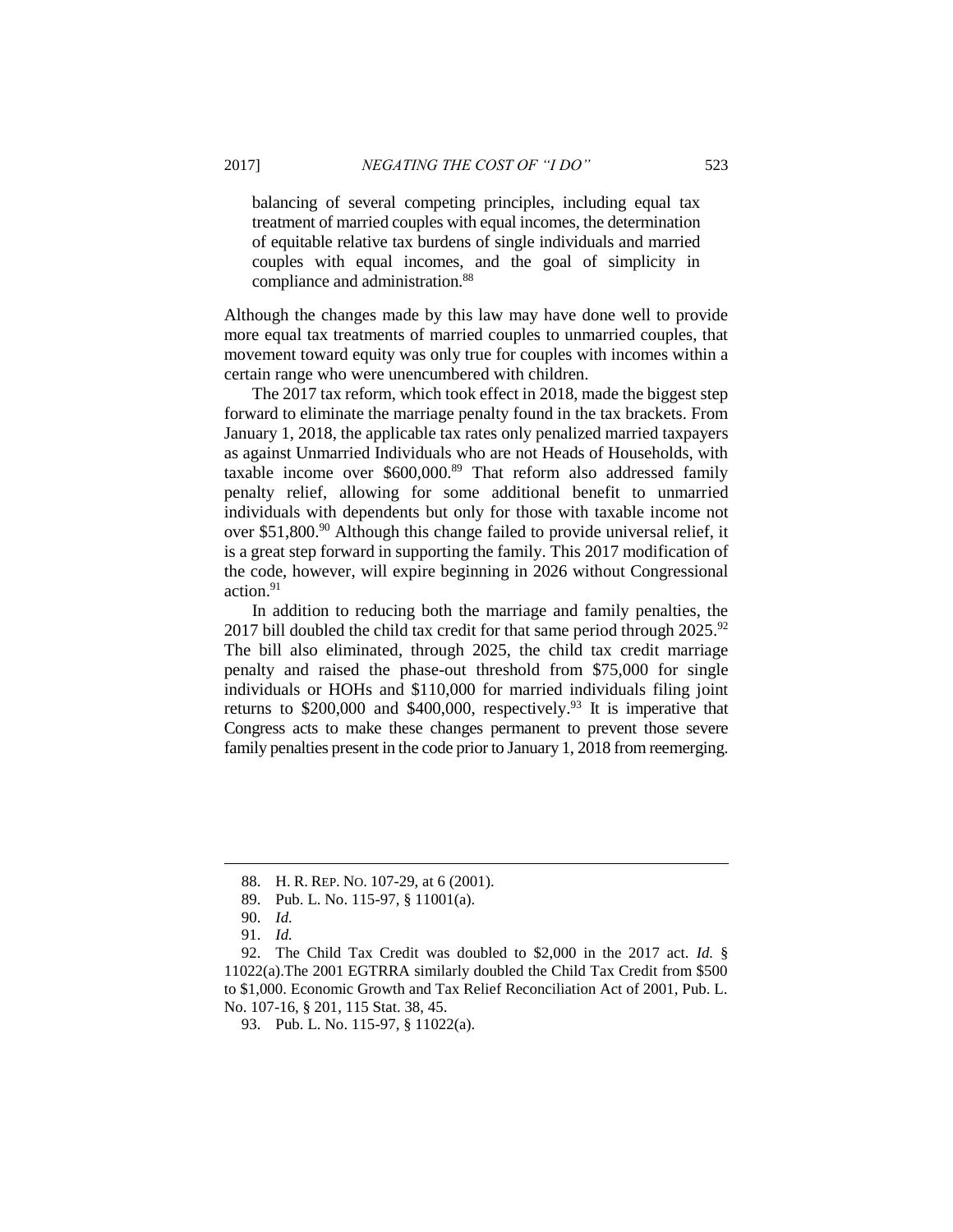#### 524 *LOUISIANA LAW REVIEW* [Vol. 78

# III. THE CODE'S AVERSION TO MARRIAGE: A CONCRETE DISCUSSION OF CONGRESS'S ATTACK ON MARRIAGE

Though the smaller tax brackets allotted for married persons over the tax brackets available for two single persons commonly have been the center of the marriage penalty debate, the family penalty is much more expansive. <sup>94</sup> First, the family penalty considers, instead, the tax liability of married joint filers as compared to the sum of income tax calculated using one HOH tax bracket and one unmarried tax bracket for a couple with like household income. For instance, consider a married couple with at least one child in which each spouse has a taxable income of \$80,000 and was paying federal income taxes in 2016. The married couple would have had a marriage penalty calculated against each spouse utilizing § 1(c) rates for unmarried individuals but would have a family penalty calculated against one spouse utilizing  $\S 1(b)$  rates for HOH's and one spouse utilizing  $\S 1(c)$ rates for unmarried individuals. This can be illustrated in the following way:

Married Filing Joint Return Tax Liability: \$31,785.50<sup>95</sup>  $HOH + Ummarried$  Individuals Tax Liability: \$30,068.00<sup>96</sup>

Thus, one can see that mandated joint filing status in 2016 would have resulted in a \$1,717 penalty—although because of separate phase-out thresholds for a smorgasbord of deductions, credits, and penalty devices, as well asthe ability to shift deductions to the filer with the higher marginal tax rate, the penalty could have been significantly greater.<sup>97</sup>

<sup>94.</sup> *See, e*.*g*., Margaret Ryznar, *To Work, or Not to Work? The Immortal Tax Disincentives for Married Women*, 13 LEWIS &CLARK L.REV. 921, 926–30 (2009); Shari Motro, *A New "I Do": Towards a Marriage-Neutral Income Tax*, 91 IOWA L. REV. 1509 (2006); Wendy C. Gerzog, *The Marriage Penalty: The Working Couple's Dilemma*, 47 FORDHAM L. REV. 27 (1978); Bittker, *supra* note 10.

<sup>95.</sup> Rev. Proc. 2015-53, 2015-44 I.R.B. 615 (setting forth inflation-adjusted tax code items for 2016). The Revenue Procedure shows adjustments to the tax rate tables under § 1 for Table 1—§ 1(a)—Married Individuals Filing Joint Returns to calculate tax if taxable income is over \$151,900 but not over \$231,450 as \$29,517.50 plus 28% of the excess over \$151,900. This calculation assumes no credits. *Id.*

<sup>96.</sup> *Id*. The inflation adjustment for 2016 shows for Table 2—§ 1(b)—Heads of Households to calculate tax if taxable income is over \$50,400 but not over \$130,150 as \$6,897.50 plus 25% of the excess over \$50,400 and shows for Table 3—§ 1(c)—Unmarried Individuals to calculate tax if taxable income is over \$37,650 but not over \$91,150 as \$5,183.75 plus 25% of the excess over \$37,650. This calculation assumes no credits. *Id.* tbls.2, 3.

<sup>97</sup>*. See* discussion *infra* Part IV.A.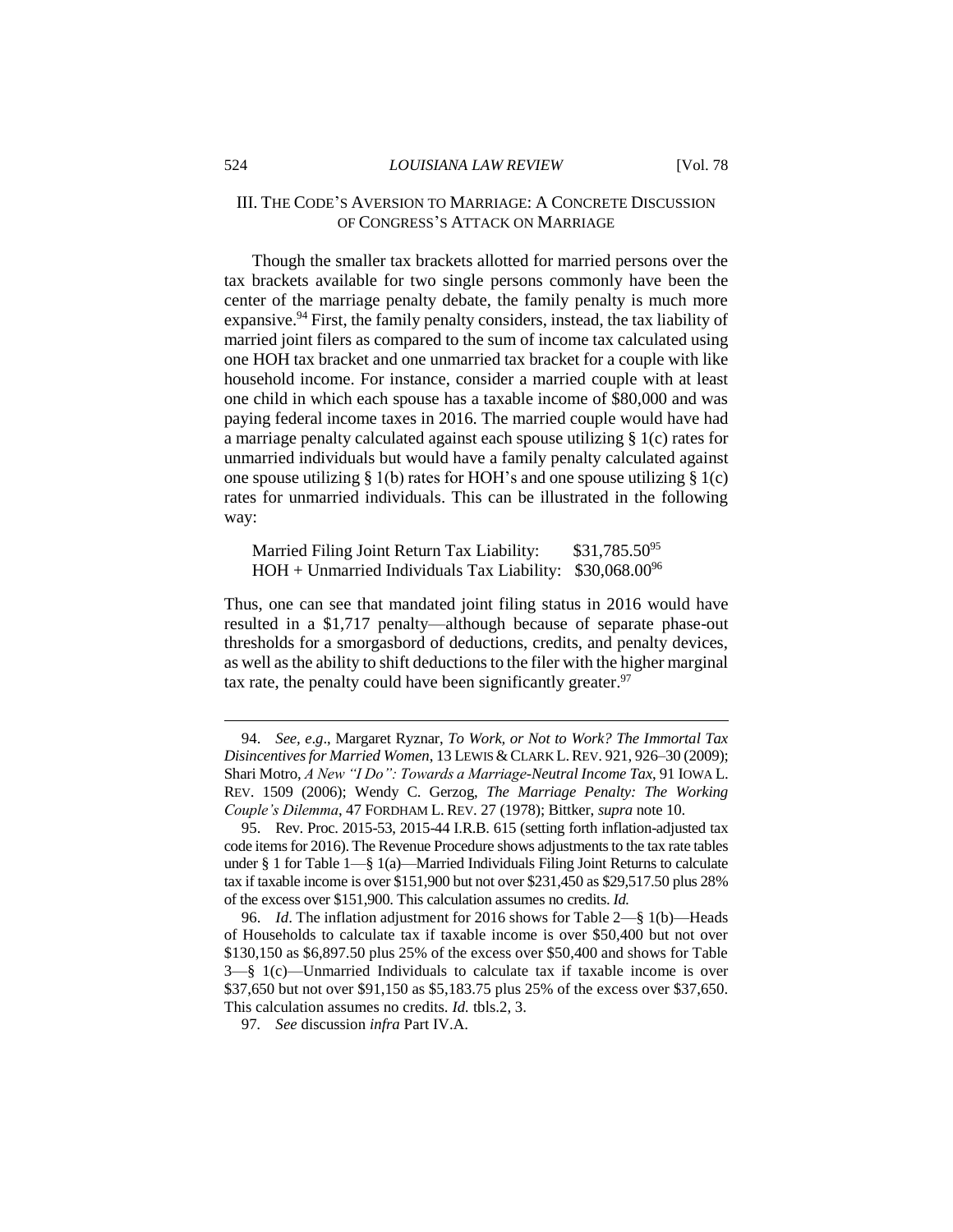$\overline{a}$ 

An analysis of the Earned Income Credit, the Premium Tax Credit, and the Mortgage Interest Deduction shows that the code's bias against marriage is the result of specific statutory provisions and not simply the longstanding bias that had been inherent in the tax rate tables.

# *A. Beyond the Brackets: The Family Penalty and the Earned Income Tax Credit*

The refundable Earned Income Tax Credit ("EITC"), which is available to low income taxpayers, is worth up to \$6,269 for those with three or more children but begins to phase out when an unmarried taxpayer's earned income reaches \$18,190 for the year 2016.<sup>98</sup> That same credit for a married family with three or more children filing a joint return will trigger the phase-out threshold when the married couple's joint earned income is only \$5,550 more than the unmarried filer.<sup>99</sup> Moreover, the amount of the credit in relation to the number of children is not a multiple, that is, for two children the credit may be as much as \$5,572, but a taxpayer with four children would only be able to receive  $$6,269$  on one return.<sup>100</sup> This combination of elements seems to allow for multiple points of manipulation with regard to a married versus an unmarried couple.<sup>101</sup> For

<sup>98.</sup> Tax Reduction Act of 1975, Pub. L. No. 94-12, § 204, 89 Stat. 26, 30. The EITC is a refundable credit, meaning that it may provide taxpayers with a refund to the extent that the credit reduces his or her tax liability below zero. *Id*.; *see also* I.R.C. § 32 (2012).

<sup>99.</sup> These phase-out thresholds and limits adjust for inflation and are reported for the then current year in the applicable Revenue Procedure. In the case of an individual who is married, the taxpayer may only claim the Earned Income Credit if a joint return is filed. *See* § 32(d).

<sup>100.</sup> Note that the number of qualifying children that increase the amount of the credit differentiates between zero, one, two, and three or more, and that although two individuals, each with two children, would be able to receive a maximum credit of \$5,572, a married couple would be entitled only to the \$6,269 credit available to a taxpayer with three or more qualifying children. *See* § 32(b).

<sup>101.</sup> The provision for the Earned Income Credit incorporates portions of the rule for claiming a personal exemption for a dependent to define a "qualifying child" of the taxpayer. §  $32(c)(3)(A)$ . That applicable portion of the rule allows either parent to claim a child when the child has the same principal place of abode for more than one-half of the taxable year as both parents and otherwise qualifies as a "qualifying child" for both parents. *Id.* § 152(c)(4) (setting forth a special rule relating to two or more who can claim the same qualifying child); *see also* GENERAL EXPLANATION OF TAX LEGISLATION ENACTED IN THE 107TH CONGRESS, *supra* note 83, at 33 (explaining the 2002 change in tie-breaking law when both parents claim the child and the parents do not file a joint return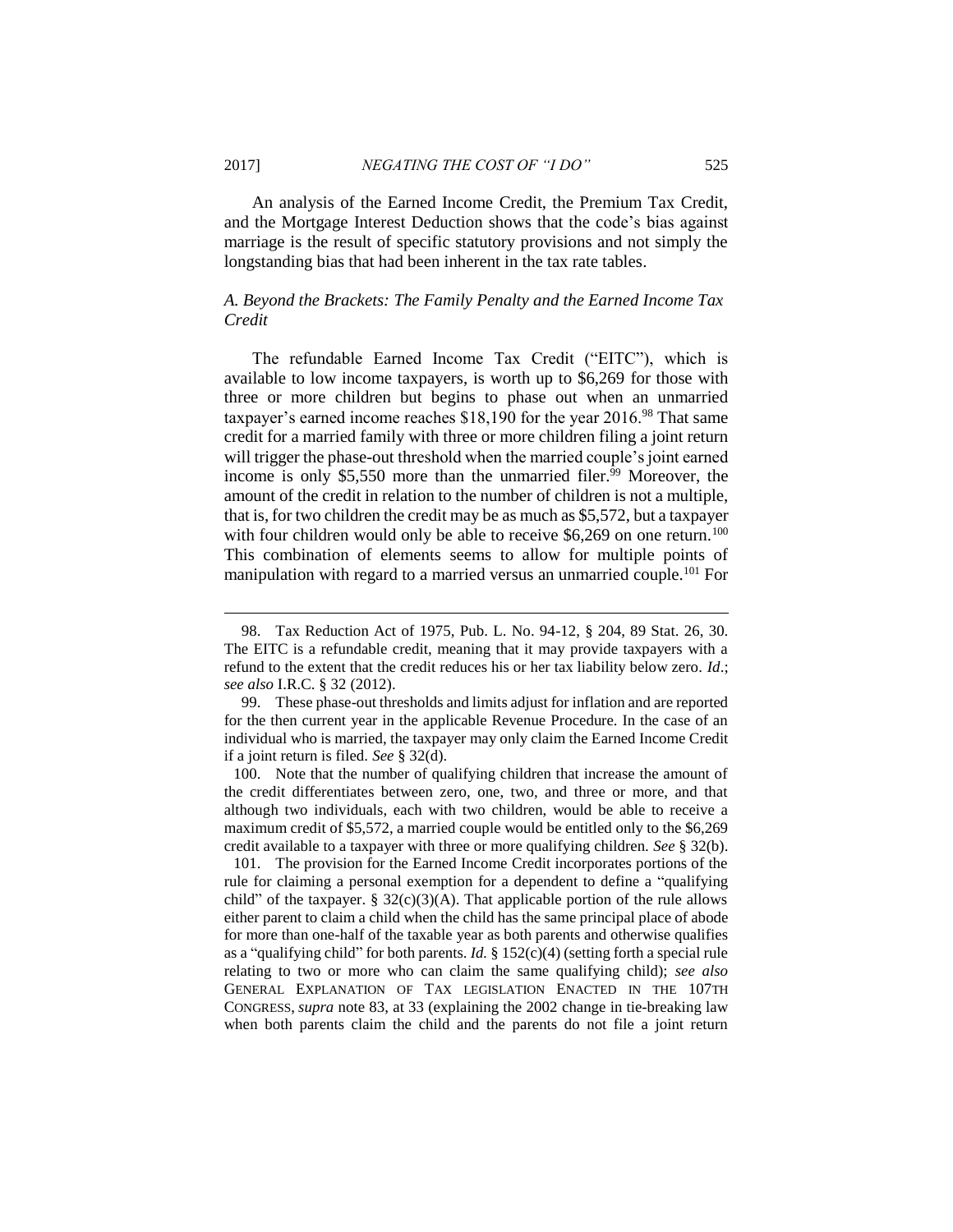instance, in 2016, in a three-child family in which one spouse is the primary earner for the family making as little as \$36,000 and the other spouse works part time earning \$18,000, the married taxpayers would not be entitled to any EITC while an unmarried couple of comparable income could be entitled to  $$6,269$  in a fully refundable credit.<sup>102</sup> The extreme limits of this family penalty would result when each individual earned about \$18,000 and would be able to receive the maximum amount of credit, together \$12,538, though that married couple would be limited to a measly \$581 through the EITC.<sup>103</sup> This would create a nearly \$12,000 family penalty for a married couple with earned income of just over \$36,000.

| Married Filing Joint Return EITC Eligibility: | $$581.00^{104}$    |
|-----------------------------------------------|--------------------|
| $HOH + HOH$ Filers EITC Eligibility:          | $$12,538.00^{105}$ |

103. This calculation assumes six children in order for the couple to each receive the \$6,269 credit value for three or more children. This credit value penalty was calculated assuming that each spouse earns an amount equal to the threshold phaseout for a single person or HOH of \$18,190. Filing as Unmarried, they would be entitled to the twice the maximum credit for a taxpayer, but filing as married they would only be entitled to one \$6,269 credit. That one \$6,269 credit would be reduced by 45% of which their earned income exceeds the threshold phase-out amount for joint filers (\$36,380-\$23,740 = \$12,640; 45% x \$12,640 = \$5,688; \$6269-\$5,688 = \$581). See § 32(b), for the phase-out percentage for three or more qualifying children, and see Rev. Proc. 2015-53, 2015-44 I.R.B. 615, for 2016 adjusted-for-inflation amounts for maximum amount of credit and phase-out thresholds.

104. Rev. Proc. 2015-53, 2015-44 I.R.B. 615, which sets forth inflationadjusted tax code items for 2016, shows adjustments to the tax rate tables under § 1 for Table 1—§ 1(a)—Married Individuals Filing Joint Returns to calculate tax if taxable income is over \$151,900 but not over \$231,450 as \$29,517.50 plus 28% of the excess over \$151,900. This assumes no credits. *Id.*

105. The inflation adjustment for 2016 shows for Table 2—§ 1(b)—Heads of Households to calculate tax if taxable income is over \$50,400 but not over \$130,150 as \$6,897.50 plus 25% of the excess over \$50,400 and shows for Table 3—§ 1(c)—Unmarried Individuals to calculate tax if taxable income is over

together, then the child is considered a qualifying child of the parent with the highest adjusted gross income—this tie-breaking rule, though, is *where both parents claim the child*).

<sup>102.</sup> For 2016, a taxpayer is able to receive a \$6,269 credit with three or more qualifying children when he earns at least \$13,930, though, an unmarried taxpayer must not have an adjusted gross income of more than \$18,190 to receive the full credit; a married taxpayer may not receive any credit when adjusted gross income on his joint return reaches \$53,505. *See* Rev. Proc. 2015-53, § 3.06, 1015-44 I.R.B. 615.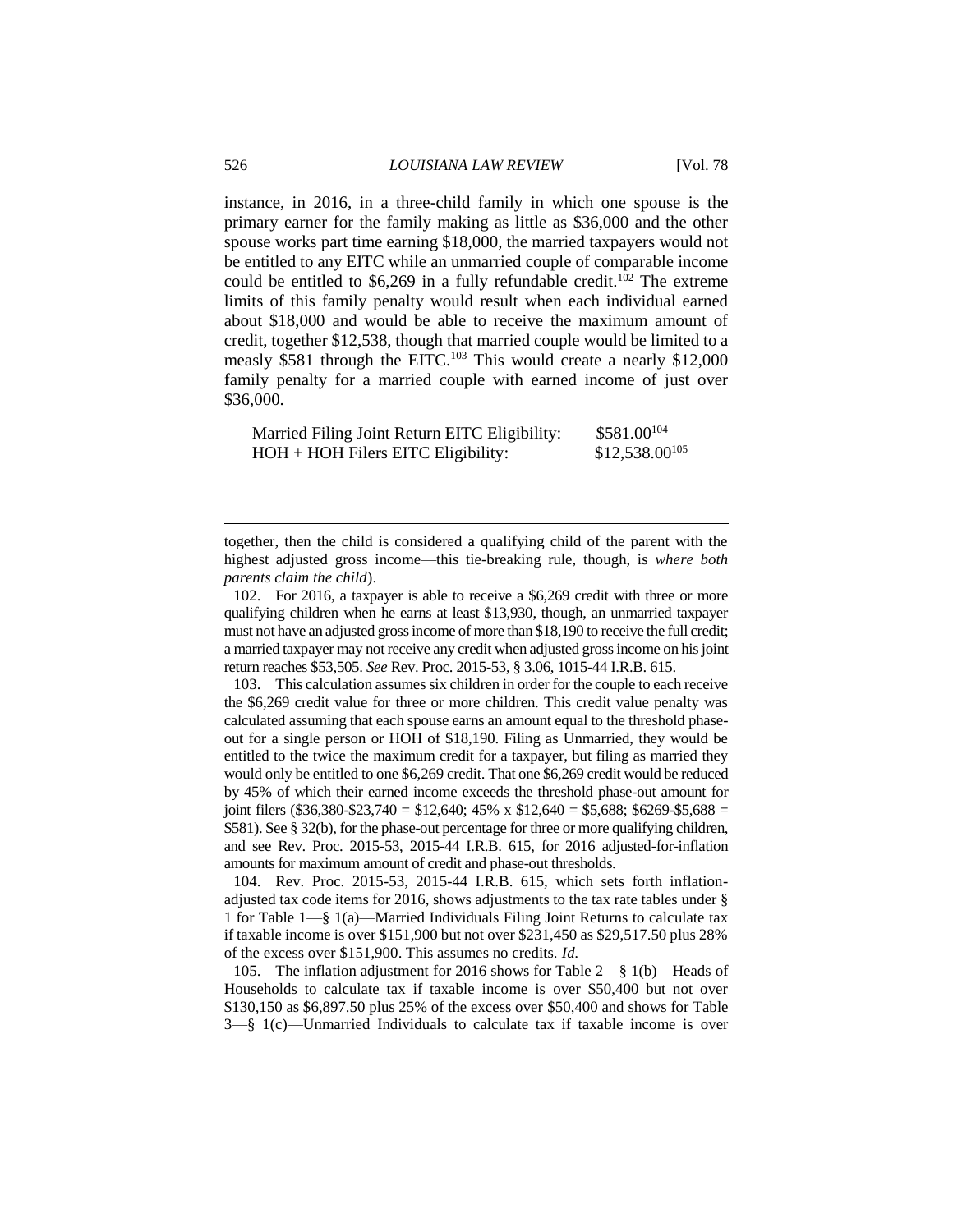The EITC, as introduced in 1975, required eligibility to be based on joint income in the case of a married couple but allowed for no additional earnings in reaching the phase-out threshold over that of an unmarried person.<sup>106</sup> That 1975 credit also differed because it was a credit uniquely designed for those with children, requiring that an eligible individual maintain a household for that individual and a child of that individual.<sup>107</sup> The Senate explained the purpose in creating the Earned Income Credit in that

the most significant objective . . . should be to assist in encouraging people to obtain employment, reducing the unemployment rate and reducing the welfare rolls and that importantly, Federal welfare programs apply primarily to married couples with dependent children and it is in this area where this program can be most effective in reducing any tax disincentive to work.<sup>108</sup>

The EITC in its initial iteration focused on remediating the expenses in providing for a child in a very low income household without regard to the number of incomes affecting the earnings.<sup>109</sup> The focus in that first iteration of the EITC was on the dependent child and the resources available to support him.<sup>110</sup> Thus, it was logical to consider only household income in calculating the credit. In 1975, as today, marital status was

<sup>\$37,650</sup> but not over \$91,150 as \$5,183.75 plus 25% of the excess over \$37,650. This assumes no credits. *Id*. tbls.2, 3.

<sup>106.</sup> That 1975 law allowed for a credit to be taken as against \$4,000 of earned income to any taxpayer with married taxpayers' phase-out threshold calculated based on joint income and unmarried individuals' phase-out threshold based on only their income, which would amount to \$17,907 in 2016 dollars. The 2016 credit is allowed against up to \$13,930 for three or more children but only up to \$9,920 for one child. Tax Reduction Act of 1975, Pub. L. No. 94-12, § 204(a), 89 Stat. 26, 30; *see also* Rev. Proc. 2015-53, § 3.06, 2015-44 I.R.B. 615.

<sup>107.</sup> *See* Tax Reduction Act of 1975 § 204(a). The House version of the bill did not require the taxpayer to maintain a household with a child and as such provided, instead, for special rules for individuals under 18 years old and for individuals employed by a family relative. *See also* S. REP. NO. 94-36, at 34–35 (1975).

<sup>108.</sup> *See* S. REP. NO. 94-36, at 38 (internal quotation marks omitted).

<sup>109.</sup> *See* Dennis J. Ventry, Jr., *The Collision of Tax and Welfare Politics: The Political History of the Earned Income Tax Credit, 1969-99*, 53 NAT'L TAX J. 983, 995–96 (2000).

<sup>110.</sup> *Id*.; *see also* Tax Reduction Act of 1975 § 204.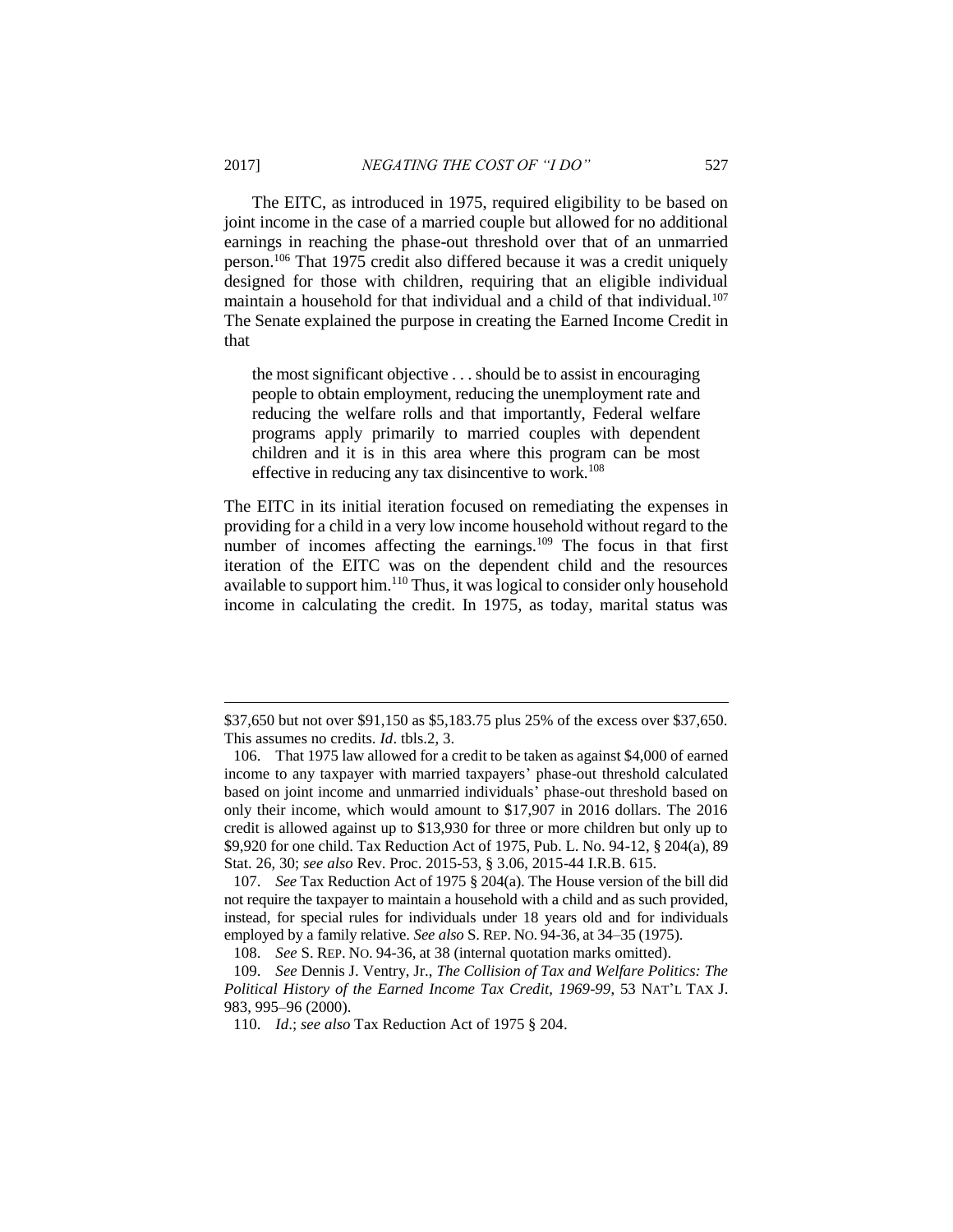utilized to represent household composition, assuming that a co-habitating couple with a dependent child was married.<sup>111</sup>

The current version of the credit has expanded to individuals without children, however, though in a much more limited amount.<sup>112</sup> For instance, the credit is worth as much as \$6,269 for a household with three or more children but is limited to \$506 for a household without any qualifying children.<sup>113</sup> The current version of the credit also has allowed for that slightly higher phase-out threshold for married filers since 2002 as an attempt for that threshold amount to represent earnings that encompass that second earner.<sup>114</sup> The result, though, of the current formation of the EITC is that a couple with a joint income of about \$36,000 could face a tax penalty of nearly  $$12,000$  per year after hearing those wedding bells.<sup>115</sup>

113. Rev. Proc. 2015-53, § 3.06, 2015-44 I.R.B. 615. The credit percentage for a taxpayer with three or more qualifying children is 45%, but the credit percentage for a taxpayer with no qualifying children is equal to 7.65%, the employee share of payroll taxes.  $§$  32(b)(1).

115. *See supra* notes100–101.

<sup>111.</sup> *See* David T. Ellwood, *The Impact of the Earned Income Tax Credit and Social Policy Reforms on Work, Marriage, and Living Arrangements*, 53 NAT'L TAX J. 1063 (2000).

<sup>112.</sup> The original 1975 credit allowed for a refundable credit equal to ten percent on earned income to a certain amount—\$4,000—when, at the time, the social security tax rate on employees was 5.85%. *See supra* note 106. Though the 1975 Earned Income Credit was only available to households with qualifying children, the 2016 credit for individuals without qualifying children is 7.65%, which is equal to current payroll taxes. This credit percentage rises to 45% in the case of an eligible individual with three or more qualifying children. I.R.C. § 32(b)(1) (2012).

<sup>114.</sup> Economic Growth and Tax Relief Reconciliation Act of 2001, Pub. L. No. 107-16, 115 Stat. 38; GENERAL EXPLANATION OF TAX LEGISLATION ENACTED IN THE 107TH CONGRESS,*supra* note 83, at 28–34. Through the Economic Growth and Tax Relief Reconciliation Act legislation, Congress identified the issue that the earned income amount penalized some taxpayers who would receive a smaller Earned Income Credit if married than if not married. A separate phase-out threshold for married couples was available since that 2001 legislation, then allowing for the beginning and ending of the Earned Income Credit phase-out to increase by \$1,000 for a married couple filing a joint return for taxable years beginning in 2002, 2003, and 2004; increasing to \$2,000 for taxable years beginning in 2005, 2006, and 2007; and to \$3,000 in a taxable year beginning after 2007 and then adjusted annually for inflation after 2008. GENERAL EXPLANATION OF TAX LEGISLATION ENACTED IN THE 107TH CONGRESS, *supra* note 83, at 28–34.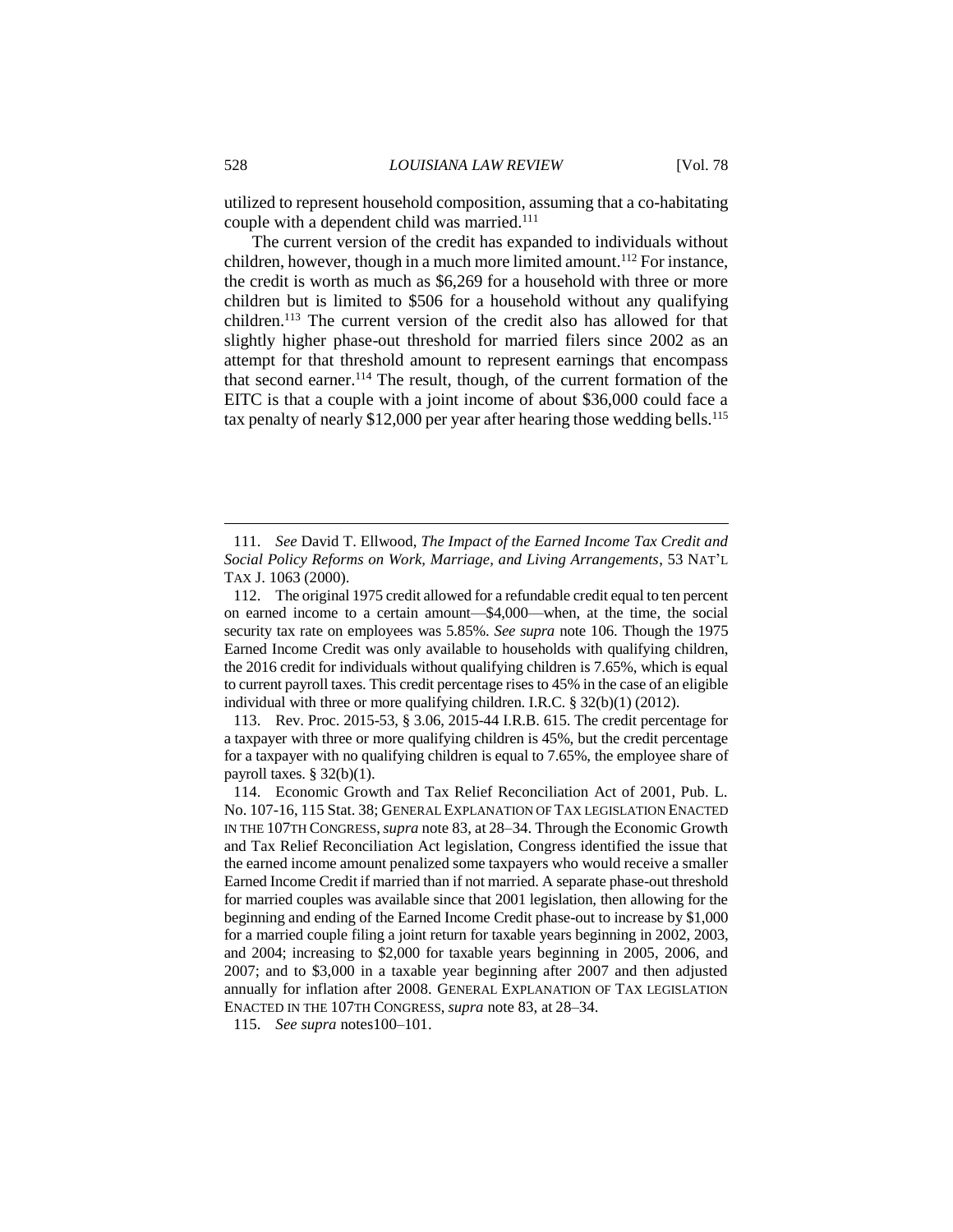#### *B. The Premium Tax Credit's Impact on the Family Penalty*

The Premium Tax Credit ("PTC"), which subsidizes health insurance premiums for low income families, became law by act of Congress on March 23, 2010 as part of the Affordable Care Act.<sup>116</sup> The credit is available to low and middle income taxpayers that purchase health insurance on health care exchanges and allows such taxpayers to receive advance payment of a refundable credit to pay for the cost of their monthly health insurance premiums.<sup>117</sup>

The amount of the PTC that a taxpayer may receive is based on a taxpayer's household income.<sup>118</sup> The "household income" used to determine the amount of the PTC is equal to the aggregate adjusted gross income of the taxpayer plus the income of all other individuals for which the taxpayer is allowed a personal exemption.<sup>119</sup> The aggregate income amount must not exceed 400% of the poverty line for a family of the size involved.<sup>120</sup> Thus, the PTC that a taxpayer may receive is reduced as household income increases, as impacted by a marriage-based filing status.<sup>121</sup>

The 2016 Poverty Guidelines, issued by the United States Department of Health and Human Services ("HHS"), set the poverty line at \$11,880 for a single-person household, an amount that increases by an average of  $$4,150$  as each person is added to the household.<sup>122</sup> Thereby, the PTC is

119. *Id.*

 $\overline{a}$ 

120. "Poverty line" has the meaning given that term in  $\S 2110(c)(5)$  of the Social Security Act. 42 U.S.C. § 1397jj(c)(5) (2012); I.R.C. § 36B(c)(1)(A) (2012).

121. If the taxpayer is married at the close of the taxable year, the taxpayer is eligible for the PTC only if the taxpayer and the taxpayer's spouse file a joint return for the taxable year. *See* § 36B(c)(1)(C).

122. This value is applicable for the 48 contiguous states and the District of Columbia; separate Poverty Guidelines for Alaska are issued in the Update in

<sup>116.</sup> Patient Protection and Affordable Care Act ("ACA"), Pub. L. No. 111-148, § 1401, 124 Stat. 119, 213 (2010). The PTC applies to taxable years ending after December 31, 2013. § 1401(e).

<sup>117.</sup> The ACA provides that tax credits shall be allowed for any applicable taxpayer if the taxpayer has enrolled in an insurance plan through "an Exchange established by the State under 1311 of the [ACA]." § 1401(c)(2). *King v. Burwell*, 576 U.S. \_(2015) (6-3), 135 S. Ct. 2480, however, determined that such PTCs are available to individuals in States that have a Federal Exchange and not a State Exchange. *But see King*, 135 S. Ct. at 2496 (Scalia, J., dissenting) (finding such a determination "quite absurd," one that "goes beyond giving words bizarre meanings," using "jiggerypokery" to interpret the law in line with "the overriding principle of the present Court: The Affordable Care Act must be saved").

<sup>118.</sup> 26 C.F.R. 1.36B-2(b)(1) (2017).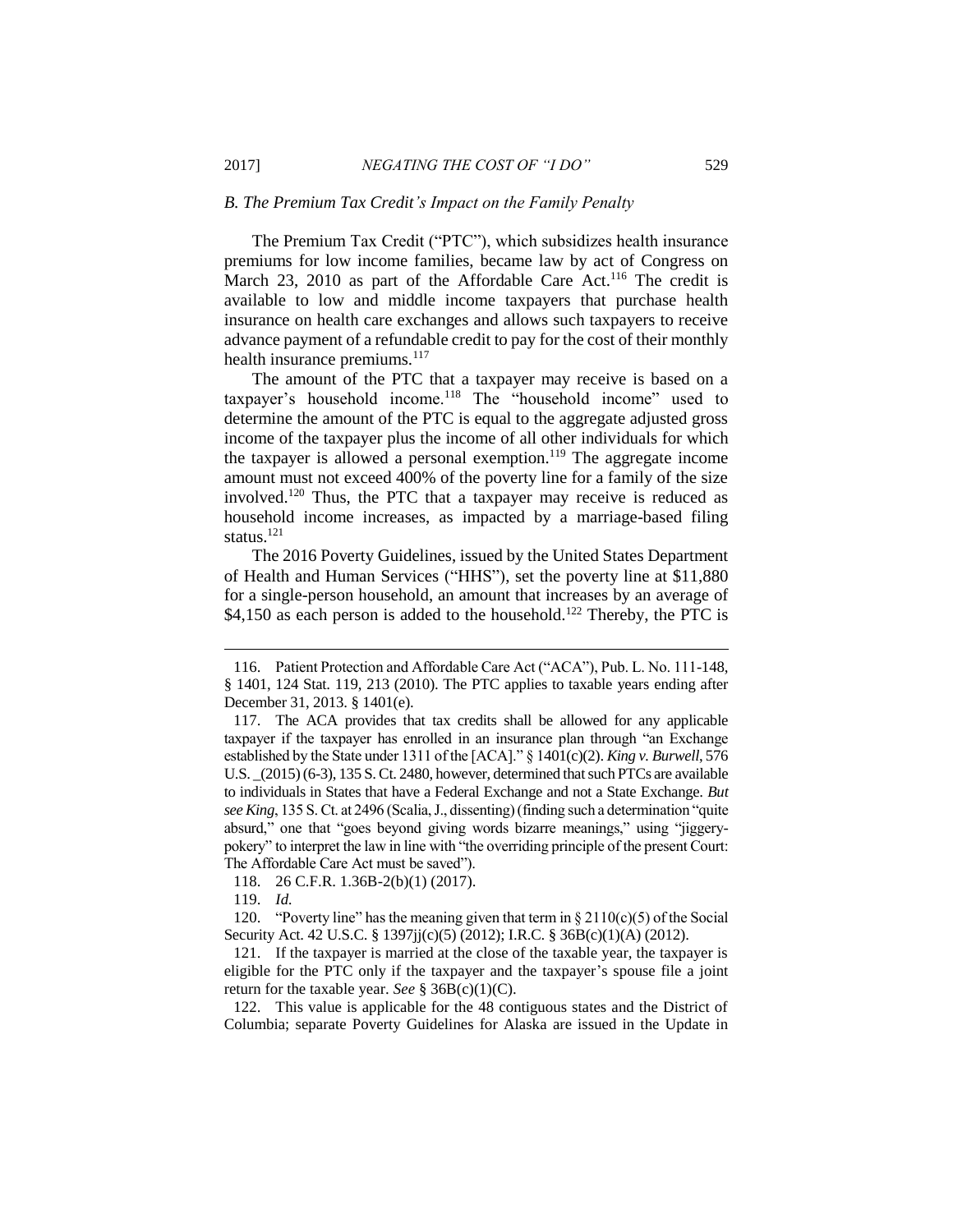available to households with fairly generous income levels, phasing out only for married parents with six dependent children with an adjusted gross income over  $$163,560$  in 2016.<sup>123</sup> Though such a family would be entitled to a very small PTC, the value of the credit is maximized for a family of eight when the adjusted gross income is less than \$54,383.<sup>124</sup>

The credit effectively limits the cost of health insurance purchased on an exchange to a percentage of household income for individuals with a household income of up to 400% of the poverty line.<sup>125</sup> For instance, in 2016, eligible taxpayers with household income of less than 133% of the poverty line were limited to paying 2.03% of their monthly income towards their monthly premium, with the PTC covering the remainder.<sup>126</sup> The monthly premium upon which the credit is based, however, is that of the applicable second lowest cost silver plan available in the individual market in the rating area in which the taxpayer resides ("Benchmark Plan")—even if this is not the plan that the taxpayer has purchased.<sup>127</sup>

which the poverty line for a household of one is \$14,840, increasing by \$5,180– \$5,200 per additional person in the household. Annual Update of the HHS Poverty Guidelines, 81 Fed. Reg. 4036, 4036–4037 (Jan. 25, 2016).

123. The PTC uses a modified adjusted gross income ("MAGI") to calculate household income in determining PTC amount. That MAGI is equal to adjusted gross income plus any amount excluded from gross income under § 911, increased by any amount of interest received or accrued that is exempt from tax and by an amount equal to the portion of the taxpayer's social security benefits not included in gross income under I.R.C. § 86. *See* § 36B(d)(2)(B).

124. The HHS Poverty Guidelines allow for \$40,890 for a household of eight while the PTC begins to phase out at 133% of the poverty line, or \$54,383*.* §  $36B(b)(3)(A)(i)$ . For 2016, the PTC is equal to the difference between 2.03% to 9.66% of the taxpayer's MAGI and the premium for the applicable second lowest cost silver plan, Rev. Proc. 2014-62, 2014-50 I.R.B. 948, as prescribed by § 36B(b)(3)(A)(i) and 26 C.F.R. 1.36B-3T(g) (2017).

125. *See* 26 C.F.R. 1.36B-2(b)(1) (2017).

126. These "premium percentages" are indexed in the case of taxable years beginning in any calendar year after 2014 to reflect the excess of the rate of premium growth over the rate of income growth, with the given numbers those applicable for 2016 via Revenue Procedure 2014-62.

127. The PTC is the lesser of the monthly premium or the excess of the monthly premium for the second lowest silver plan with respect to the taxpayer over the product of the applicable percentage and the taxpayer's household income for the taxable year. Thus, a taxpayer may pay less than the applicable percentage of her household income towards her premium if she were to purchase a lower cost health plan—for instance, if she purchases the lowest cost silver plan; or may pay more than the applicable percentage of her household income if she were to purchase a higher cost health plan—for instance, if she purchases the third lowest cost silver plan. *See* § 36B(b).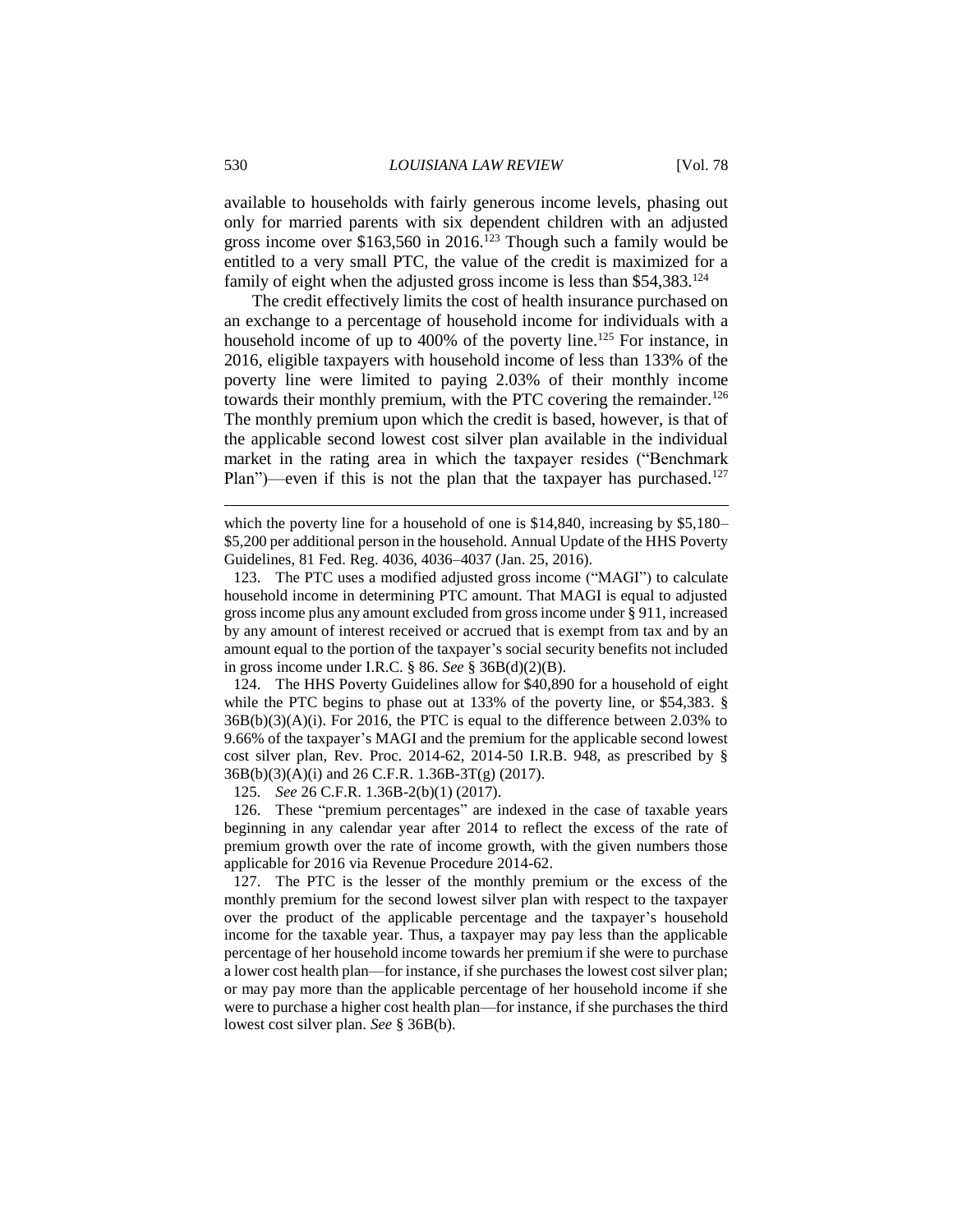Taxpayers with household income of up to 400% of the poverty line are limited to paying 9.66% of their monthly income towards their monthly premium based on the Benchmark Plan in 2016.<sup>128</sup>

For example, in Washington, D.C., individual health insurance is offered through that government's exchange, DC Health Link.<sup>129</sup> The exchange's website offers a list of the cost of the monthly premium by age for that government's Benchmark Plan.<sup>130</sup> For the couple with six dependent children that was considered in the previous section of this Article, the premium without the PTC could cost as much as \$2,140 per month.<sup>131</sup> If the couple were married and each spouse earned \$82,000 annually, he or she would receive no PTC, but if either spouse were unmarried, he or she could receive as much as \$754 each month or \$9,054 per year.<sup>132</sup> If, instead, one parent of the unmarried couple earned \$48,850

<sup>128.</sup> *See id*. In the case of household income from 300% to 400% expressed as a percent of the poverty line, the initial premium percentage for 2014 was 9.5% and is indexed as explained, *supra* note 121, so that for 2016 those taxpayers may receive a refundable tax credit for the difference between 9.5% of household income over the applicable second lowest silver plan of the individual market in the rating area in which the taxpayer resides. *See id*.

<sup>129.</sup> Chapter 31D of the Washington, D.C. Code implements the elements of the Affordable Care Act to create its health benefit exchange. *See* D.C. CODE § 31- 3171.01 (2017).

<sup>130.</sup> For the D.C. exchange, DC Health Link, the Benchmark Plan is the Kaiser Permanent DC Silver 2750/20%/HSA/Dental/Ped Dental HMO. *See* the table showing applicable monthly premiums, DC HEALTH LINK, 2016 SECOND LOWEST COST SILVER PLAN COSTS 1 tbl.1 (2016), https://dchealthlink.com/sites/default/files /v2/pdf/2016\_SLCSP\_Listing.pdf [https://perma.cc/6DCV-Y7ZU].

<sup>131.</sup> This calculation uses that DC Health Link table. *See id.* The calculation assumes that the six dependent children covered under the parent's or parents' plan are between 21 and 23 and then would have a monthly premium of \$178.41 each and that the parents are each 61 and above with a premium of \$535.22.  $$178.41 \times 6 + $535.22 \times 2 = $2,140.90$ .

<sup>132.</sup> The PTC is not available when household income exceeds 400% of the poverty line for a family of the size involved. The poverty line for a family of eight is \$40,890, *see supra* note 124, where \$163,560 would be 400% of that value. A household income of  $$82,000 \times 2 = $164,000$  would put this household's income over the threshold for receiving the PTC. If unmarried, though, each parent separately would be considered for this credit. One parent could file as an Unmarried Individual with no dependents and that parent would not qualify for a PTC. *See* § 36B(c)(1)(A). The other parent, though, could claim all of the children on her return and qualify for a generous PTC. *Id.* Thus, that parent who filed as an Unmarried Individual would be responsible for the full \$535.22 monthly cost in purchasing the Benchmark Plan, and the other parent would be limited to paying about 7.23% of her household income toward the \$1,605.68 premium for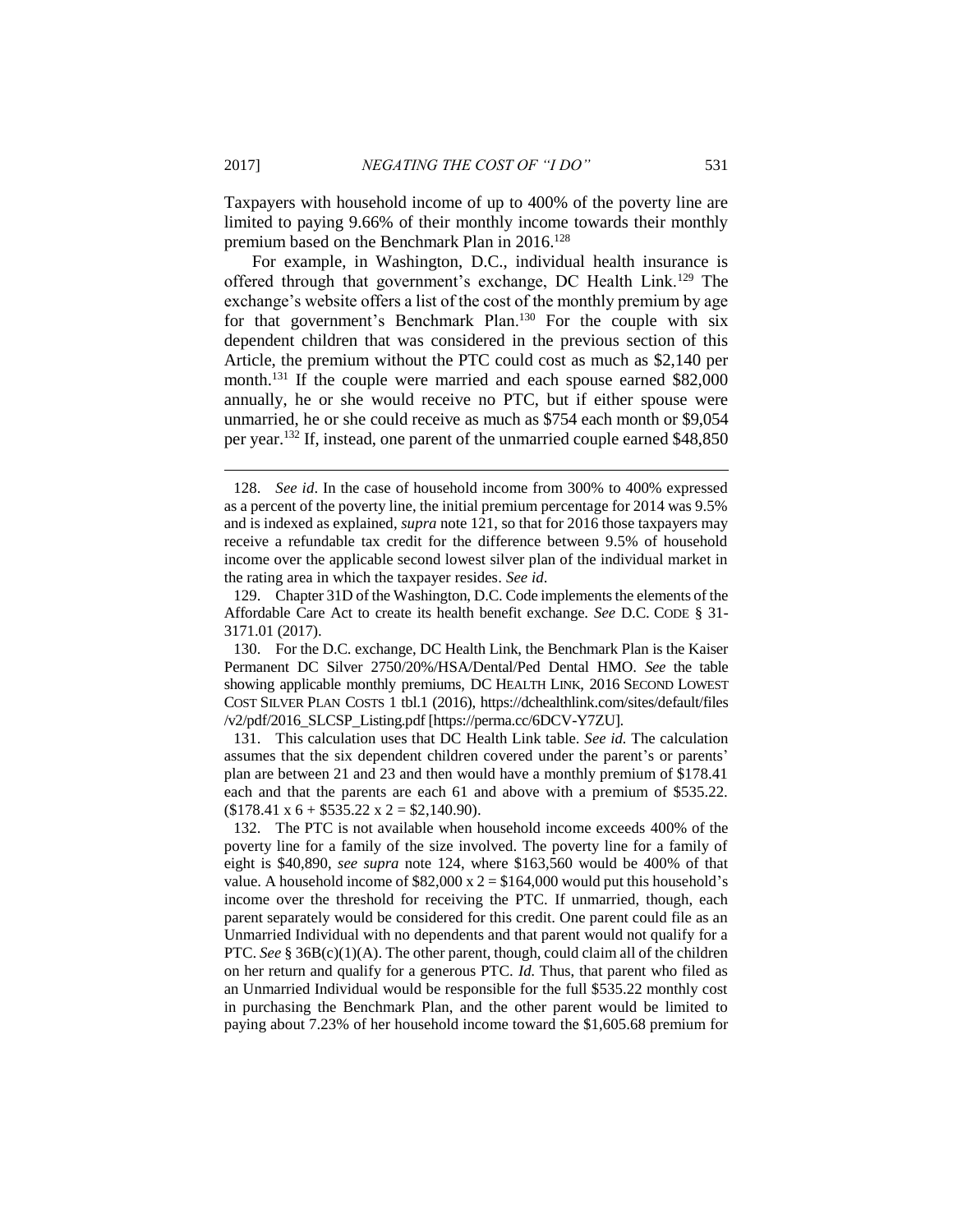and the other earned at least \$115,000, the PTC would increase to about \$1,523 per month or about \$18,276 per year; though married, the couple still would receive no credit.<sup>133</sup> Thus, the annual marriage penalty for this recently enacted tax credit is significant:

| Married Earnings of \$82,000 each: |                                         | \$9,054  |
|------------------------------------|-----------------------------------------|----------|
|                                    | Married Earnings of \$48,850/\$115,000: | \$18,276 |

Furthermore, as these PTCs are paid by the government to the issuer of the health plan on a monthly basis to reduce the premium charged to the insured for each period, this monthly \$754 or \$1,523 is an important piece of each family's monthly spending, rather than a "windfall-esque" credit claimed with the taxpayer's tax return filing.<sup>134</sup> Though the EITC has the ability to create a similarly substantial marriage penalty for low income households, this credit expands a hefty marriage penalty to substantially

herself and six 21 to 23-year-old children.  $(\$178.41 \times 6 + \$535.22 = \$1,605.68)$ . That would result in a monthly \$754.52 PTC. (\$1,605.68 - 7.23% of \$82,000/12 = \$754.52). *See id.*

<sup>133.</sup> To be eligible for the PTC, a taxpayer generally must have household income that equals or exceeds 100% of the poverty line. *Id.* The poverty line for a household of seven is \$36,730 in 2016; \$48,850.90 is 133% of the poverty line for a family of that size. *Id*. The premium percentage, which is the percentage of monthly household income required to pay into the cost of the monthly premium of the Benchmark Plan, is lowest when household income is less than 133% of the poverty line.  $\S 36B(b)(3)(A)(i)$ . That percentage for 2016 is 2.03%. Rev. Proc. 2014-62, § 2.01, 2014-50 I.R.B. 948. The unmarried couple would have a monthly PTC equal to the Benchmark Plan cost of \$1,605.68 over 2.03% of 1/12 of the annual income of \$48,850—\$1,523.04. Once the household income exceeds 400% of the poverty line for this family of eight, or \$163,560, they become ineligible for the PTC.  $\S$  36B(c)(1)(A). Note that though the example utilizes applicable Benchmark Plan rates for Washington, D.C. and valid PTC premium percentages based on the relevant poverty line at 100% to 133%, Washington, D.C. has expanded its Medicaid program to parents to 216% of the applicable poverty line and to adults to 210% of the applicable poverty line. Thus, though this family may be eligible for Medicaid coverage, this example demonstrates the inherent bias against marriage in the PTC calculation if they purchased insurance on the Exchange. MEDICAID AND CHIP PAYMENT AND ACCESS COMM'N, MACSTATS: MEDICAID AND CHIP DATA BOOK 94 ex.35 (Dec. 2016).

<sup>134.</sup> The Affordable Care Act prescribes for advanced determinations and payment of premium tax credits and cost-sharing reductions. Patient Protection and Affordable Care Act, Pub. L. No. 111-148, § 1412, 124 Stat. 119, 231–32 (2010).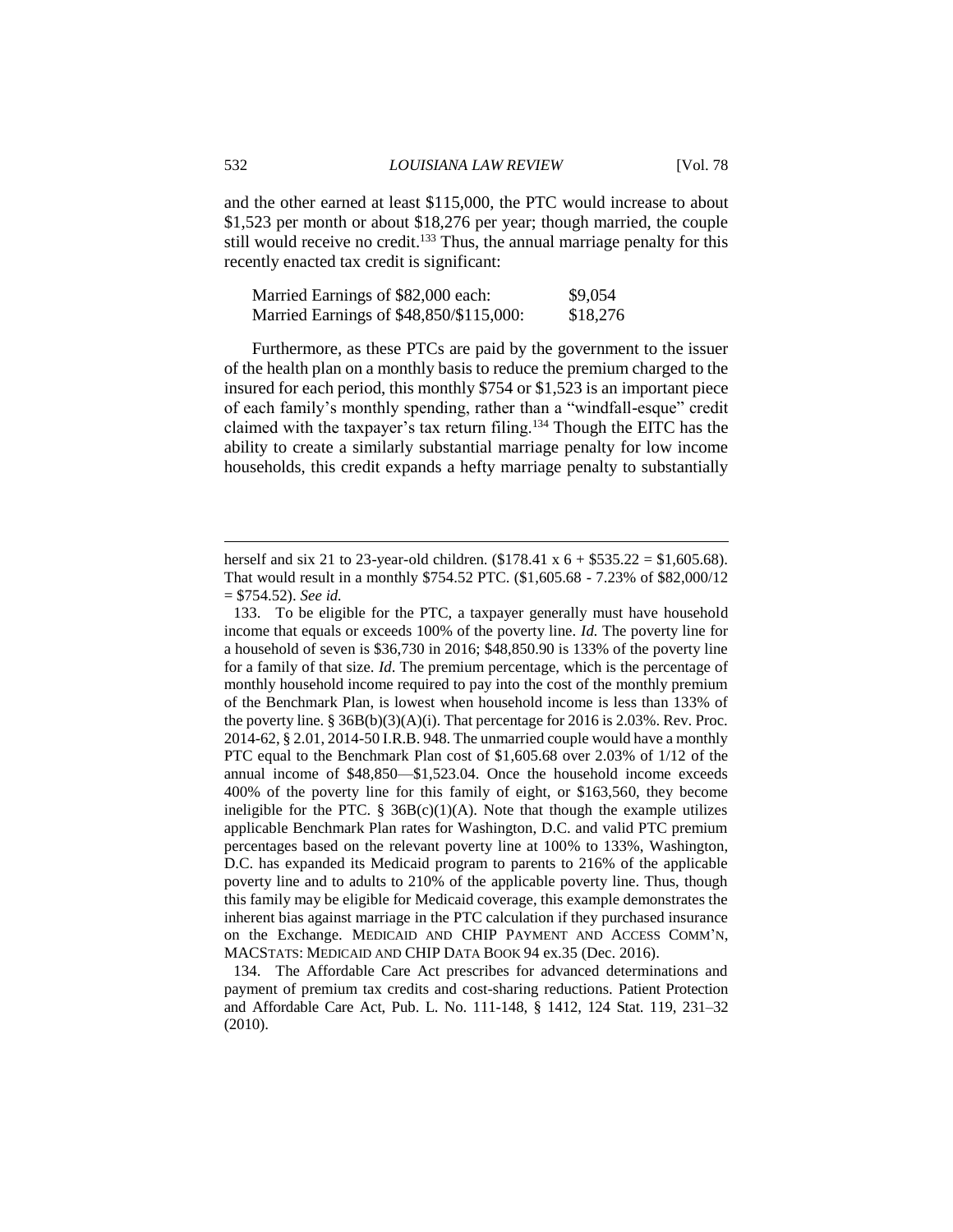higher income families and a substantially greater percentage of American taxpayers.<sup>135</sup>

#### *C. The Mortgage Interest Deduction's Marriage Disincentive*

On August 7, 2015, the Ninth Circuit Court of Appeals provided another reason for remaining single when it determined that unmarried coowners of real property were entitled to utilize the home Mortgage Interest Deduction on a per taxpayer basis.<sup>136</sup> The Internal Revenue Service followed *Voss v. Commissioner* with an Action on Decision ("AOD") to acquiesce in August of 2016.<sup>137</sup> A return filed under the status of "Married Filing Jointly" is considered one taxpayer, just as a return filed as "Unmarried" or "HOH." The home Mortgage Interest Deduction provision of the code allows for a deduction of interest paid on up to \$1 million of qualified residence interest in 2018. 138

The American tax system is a progressive system, meaning that the higher an individual's taxable income, the higher the tax rate applied to those last dollars earned—with marginal tax rates ranging from 10% to 37% in 2018. <sup>139</sup> Thus, the value of a deduction to a taxpayer generally is considered to be the amount of the deduction multiplied by that taxpayer's marginal tax rate.<sup>140</sup> Considering the married taxpayer couple and the unmarried committed couple, both with \$2 million of qualified residence interest and a mortgage interest rate of seven percent, the tax savings disparity is quite dramatic.<sup>141</sup> The married couple would pay seven percent

<sup>135.</sup> *See* discussion *supra* Part III; *see also* DEP'T OF HEALTH AND HUMAN SERVS., ASPE DATA POINT: ABOUT 2.5 MILLION PEOPLE WHO CURRENTLY BUY COVERAGE OFF-MARKETPLACE MAY BE ELIGIBLE FOR ACA SUBSIDIES (Oct. 4, 2016), https://aspe.hhs.gov/system/files/pdf/208306/OffMarketplaceSubsidyeligible .pdf [https://perma.cc/V9XX-YK8D]. This publication estimates that 11.9 million consumers are eligible for Premium Tax Credits. *Id*. at 2.

<sup>136.</sup> Voss v. Comm'r., 796 F.3d 1051, 1053 (9th Cir. 2015), *acq.*, IRS Announcement 2016-02, 2016-31 I.R.B. 193 (Aug. 1, 2016).

<sup>137.</sup> IRS Announcement 2016-25, 2016-31 I.R.B. 193 (Aug. 1, 2016).

<sup>138.</sup> I.R.C. § 163(h)(3). The 2017 tax reform law reduced the limitation to \$750,000 and disallowed home equity indebtedness as qualified indebtedness for indebtedness generally incurred after December 15, 2017. The \$1 million limitation remains applicable through 2025 for prior incurred debt. Pub. L. No. 115-97, § 11043(a).

<sup>139.</sup> I.R.C. § 1.

<sup>140.</sup> *See id.* §§ 1, 63.

<sup>141.</sup> The Freddie Mac Primary Mortgage Market Survey®, Monthly Average Commitment Rate and Points On 30-Year Fixed-Rate Mortgages Since 1971 is a survey of lenders on the rates and points for their most popular mortgage products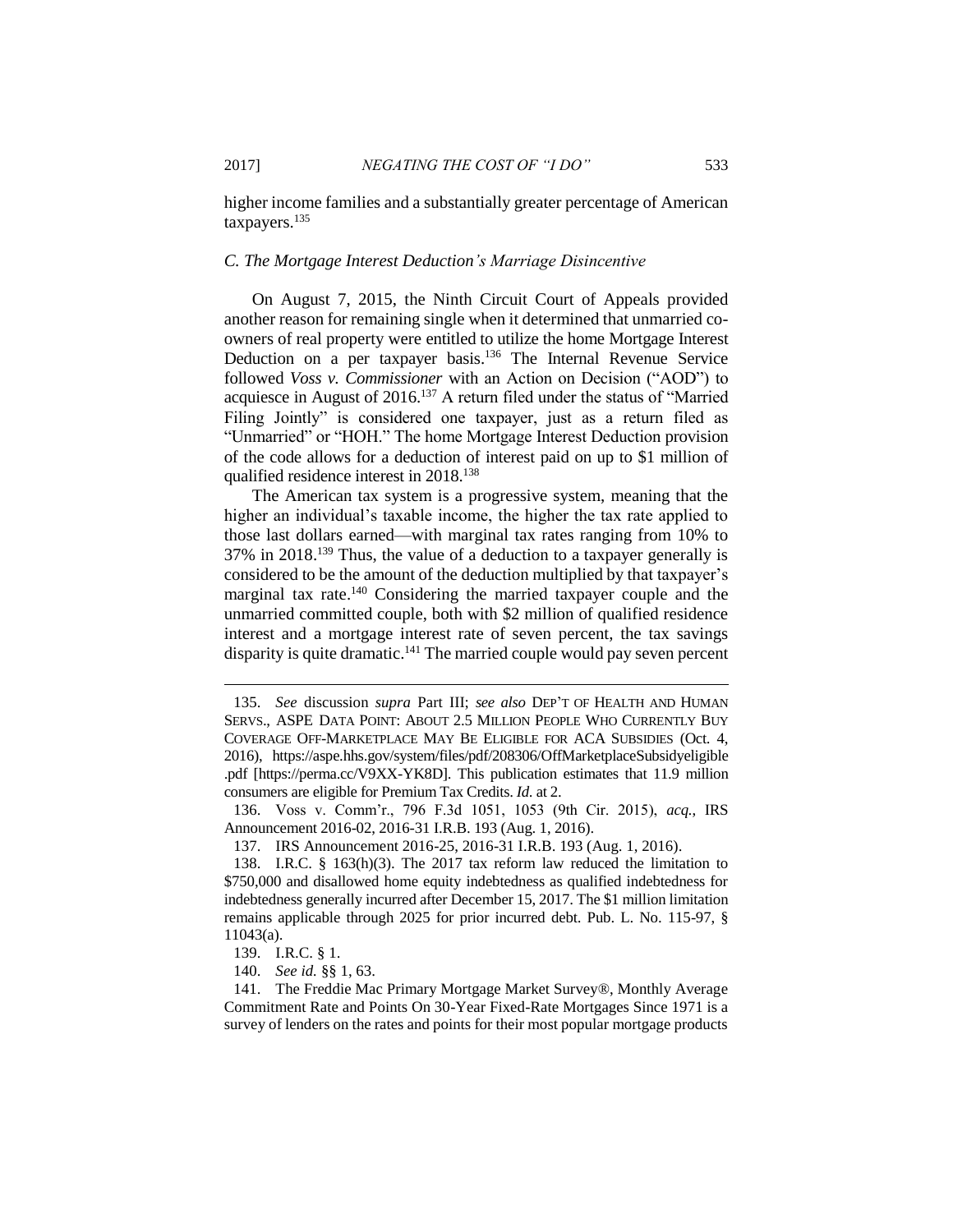of \$2 million, or \$140,000, in interest on their mortgages but would be limited to deducting interest on only \$1 million of mortgages, or \$70,000. The unmarried committed couple according to *Voss* and the AOD, though, would have twice that limit and may deduct interest paid on up to \$2 million of mortgages, or the full  $$140,000$ .<sup>142</sup> If all parties were subject to the highest marginal rate, that may amount to a tax savings of as much as \$25,900 for the married couple and a tax savings of as much as \$51,800 for the committed couple.<sup>143</sup>

This value may be made up of two separate residences per taxpayer the principal residence and one other residence; thus, for a married couple, they are limited to two residences, but an unmarried couple potentially could deduct the interest on four separate residences.<sup>144</sup> A residence may include a boat, vacation home, or *pied-à-terre* that otherwise satisfies the use definition that requires that sleeping space, a toilet, and cooking facilities be present. <sup>145</sup> That use definition makes clear that the code essentially is allowing for deductible interest on one "bonus" residence that may be a recreational vehicle or watercraft.<sup>146</sup> For a couple that may have separate principal residences when, perhaps, their careers are in different cities, they may be subject to concomitant high cost real estate markets. For instance, the median price of a two-bedroom apartment in Midtown Manhattan was over \$3 million in the first quarter of 2016 while

144. *Id.* §§ 163(h)(4)(A)(i), 280A(d).

146. Treas. Reg. § 1.163-10T(p)(3)(ii); §§ 163(h)(4)(A)(i), 280A(d).

based on first-lien prime conventional conforming home purchase mortgages with a loan-to-value of 80%. This survey shows that average rates plus points have ranged from just over nine and a half to just under three and a half since 2000. This calculation does not take into account the Pease Limitation found in IRC § 68 that may reduce allowable itemized deductions of up to 80% of itemized deductions otherwise allowable for such taxable year. *30 Year Fixed-Rate Mortgages Since 1971*, FREDDIE MAC, http://www.freddiemac.com/pmms/pmms 30.html (last visited Aug. 31, 2017) [https://perma.cc/M8NN-SW25].

<sup>142.</sup> Voss v. Comm'r., 796 F.3d 1051, 1053 (9th Cir. 2015), *acq.*, IRS Announcement 2016-02, 2016-31 I.R.B. 193 (Aug. 1, 2016).

<sup>143.</sup> The highest marginal rate for both married and unmarried taxpayers for 2018 is 37%. § 1.

<sup>145.</sup> Treas. Reg. § 1.163-10T(p)(3)(ii) (1987) requires the determination of whether a property is a residence be based on all of the facts and circumstances, including good faith of the taxpayer and explains that a "residence generally includes a house, condominium, mobile home, boat, or house trailer, that contains sleeping space and toilet and cooking facilities." § 280A(d) requires that the taxpayer use the dwelling unit as a residence for either more than 14 days per year or for more than ten percent of the number of days in the year in which the unit is rented at a fair rental, whichever is greater. § 280A(d).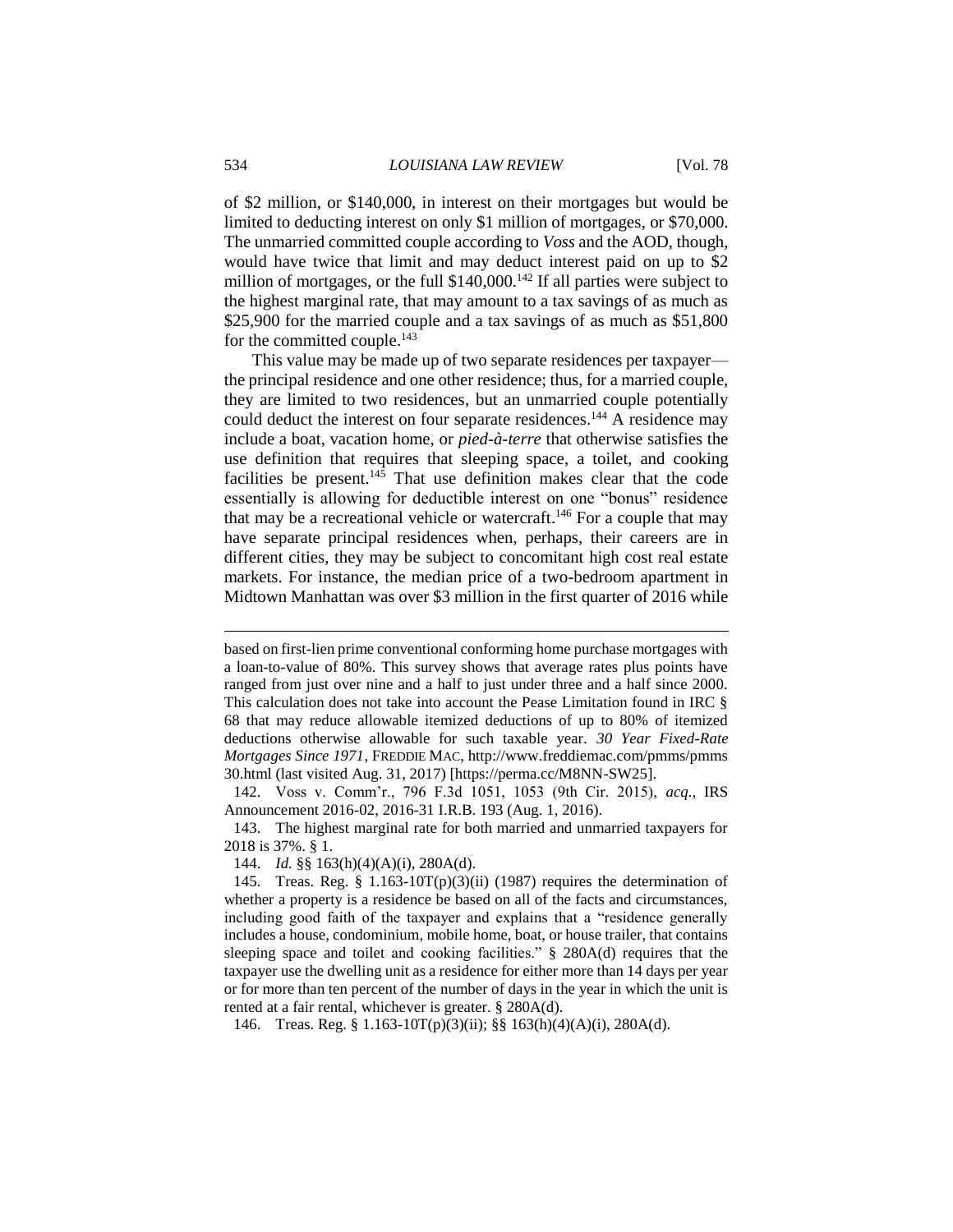a two-bedroom condo cost over \$2 million for a moderately priced residence in a central San Francisco neighborhood. <sup>147</sup> In such a case, a married couple filing under the married filing jointly status would be placed at a disadvantage to unmarried committed couples because the married couple would be limited to two residences although the unmarried committed couple could use the interest paid on both city apartments in computing their deduction as well as up to two additional residences.

# *D. Certain Tax Credits and Deductions Further the Anti-Family Structure of the Tax Code*

The EITC is an anti-poverty credit that largely affects individuals with very low income. <sup>148</sup> The mechanism aims to support children in households with low earned income, and, historically, marriage was a strong indicator of the economic resources of a household. On the other hand, the Mortgage Interest Deduction's penalty begins only when the mortgage or mortgages exceed \$1 million or there are more than two homes attached to the mortgages. Both the EITC and the Mortgage Interest Deduction's social objectives of lifting children out of poverty and of putting quite high upper limits on subsidizations of home ownership contain inherent family penalties through the over-generalization of the economic consequences of marriage.

This resultant family penalty arguably may be tolerated, even with the objective of horizontal equity between married and unmarried couples, because the functions of the provisions are akin more to mechanisms to effectuate such social objectives rather than to determine a taxpayer's "fair share." The Premium Tax Credit, though, is a code provision that affects a wide spectrum of middle-class American taxpayers. Although universal health insurance is likewise an important social goal, Americans have left healthcare as a consumption choice, an aspect that is apparent even in the

<sup>147.</sup> The *Corcoran Report: 1Q16 Manhattan*, CORCORAN GRP. REAL ESTATE 17 (2016), http://media.corcoran.com/pdf/reports/2016\_Q1/Manhattan\_Q12016.pdf [https://perma.cc/8GHW-XMGQ]; *San Francisco Neighborhood Home Price Tables*, PARAGON REAL ESTATE GRP., https://www.paragon-re.com/trend/currentsf-home-value-tables-by-neighborhood (last updated Oct. 2017) [https://perma.cc /23TS-83ZC].

<sup>148.</sup> The availability of the EITC is dependent on the earned income of the taxpayer, the taxpayer's filing status, and the number of dependents that a taxpayer claims. *See* I.R.C. § 32. For instance, in 2017 the EITC was available to Unmarried Individuals without dependents with earned income under \$15,010 and to MFJ taxpayers with three or more children with earned income up to \$53,930. Rev. Proc. 2016-55, § 3.05, I.R.B. 2016-45.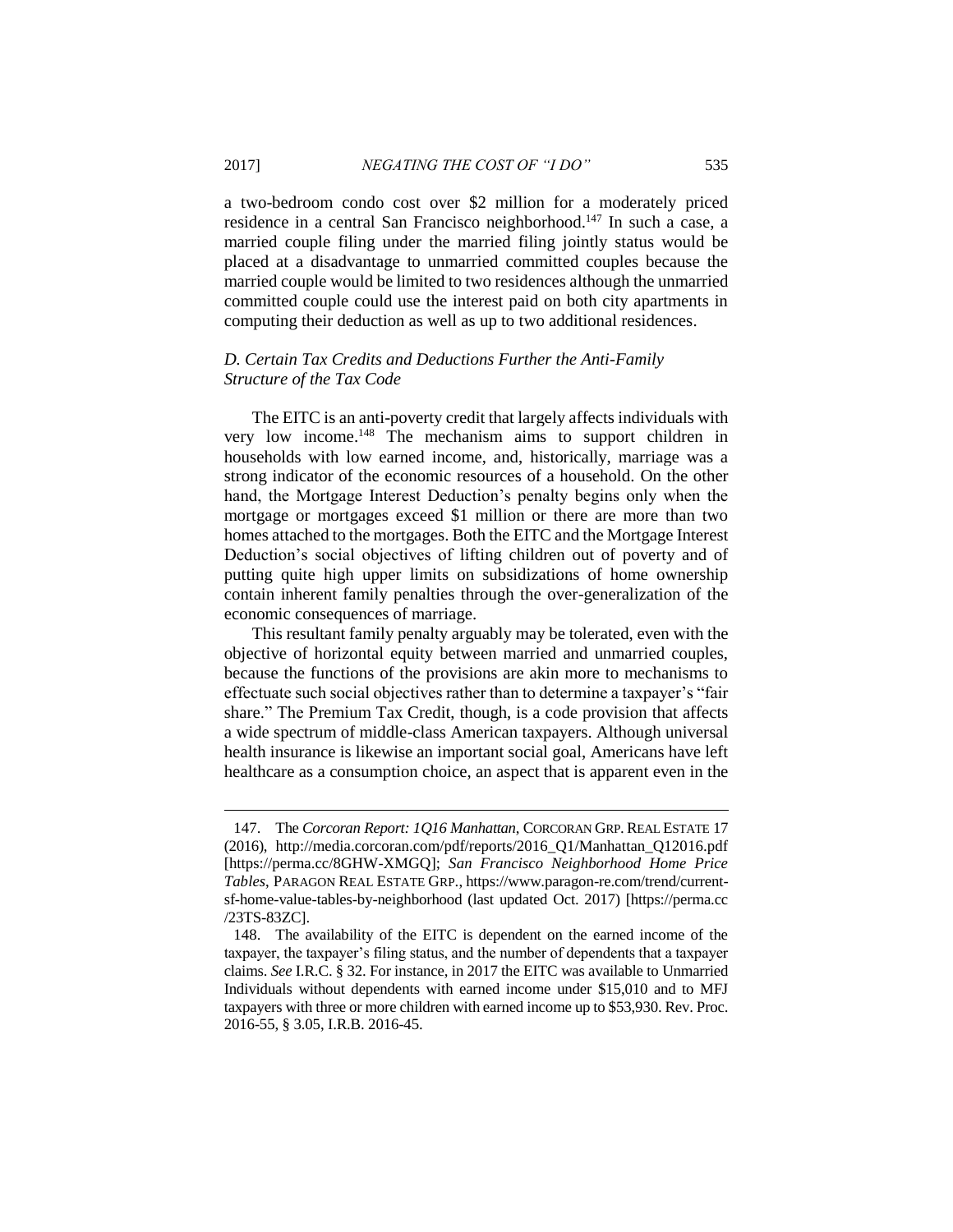ACA given the range of coverages available that qualify as "minimum essential coverage."<sup>149</sup> Due to the PTC's function as an advanced monthly payment against a mandatory purchase, the direct and prominent effect on household finances has extended the family penalty unnecessarily and highlighted state-sanctioned marriage as a costly expense.<sup>150</sup>

## IV. PERMISSIVE JOINT FILING WILL ALLOW FOR NECESSARY SUPPORT OF THE FAMILY

#### *A. Defining Permissive Joint Filing*

The Internal Revenue Code of 1939 contained all statutes relating exclusively to internal revenue in force at that time, derived from 164 separate enactments of Congress.<sup>151</sup> It contained 33 separate marginal tax rates and one filing status.<sup>152</sup> The Internal Revenue Code of 1954 contained 24 income tax brackets and three filing statuses and the Internal Revenue Code of 1986 contained 15 brackets and four filing statuses.<sup>153</sup> The current code, the Internal Revenue Act of 1986, as amended in 2017, similarly contains four filing statuses, though the number of marginal tax rates has been reduced to seven. 154

The current federal income tax scheme allows for four separate filing statuses for taxpayers.<sup>155</sup> HOHs and Unmarried Individuals are available to those not married, and Married Individuals Filing Joint Returns and Married Individuals Filing Separate Returns are the two options available to married couples.<sup>156</sup> Under the current law, spouses have the option of

<sup>149.</sup> The ACA allows for a variety of health care coverage options that qualify for "essential minimum coverage" under the Act. *See* Patient Protection and Affordable Care Act, Pub. L. 111-148, § 1501, 124 Stat. 248; I.R.C. § 5000A(f).

<sup>150.</sup> In *National Federation of Independent Business v. Sebelius*, 567 U.S. 519 (2012), the Court held that although the individual mandate exceeded Congress's power under the Commerce Clause, reading the "penalty" as a tax was a permissible interpretation of the law and such a "tax" for failing to engage in the commercial action of purchasing minimum essential coverage is within Congress's taxing powers. But see Pub. L. No. 115-97, § 11081, which eliminates the penalty for months beginning after December 31, 2018.

<sup>151.</sup> Internal Revenue Code of 1939, 76 Cong. ch. 2, Preface, 53 Stat. 1 (1939). 152. *See id.*

<sup>153.</sup> Internal Revenue Code of 1954, Pub. L. No. 83-591, § 1, 68A Stat. 5, 5– 6; Tax Reform Act of 1986, Pub. L. No. 99-514, § 101, 100 Stat. 2085, 2096–99.

<sup>154.</sup> I.R.C. § 1.

<sup>155.</sup> § 1(e) provides for a fifth status, "Estates and Trusts," though that status is not available to an individual, whether married or unmarried.

<sup>156. § 1(</sup>a)–(d).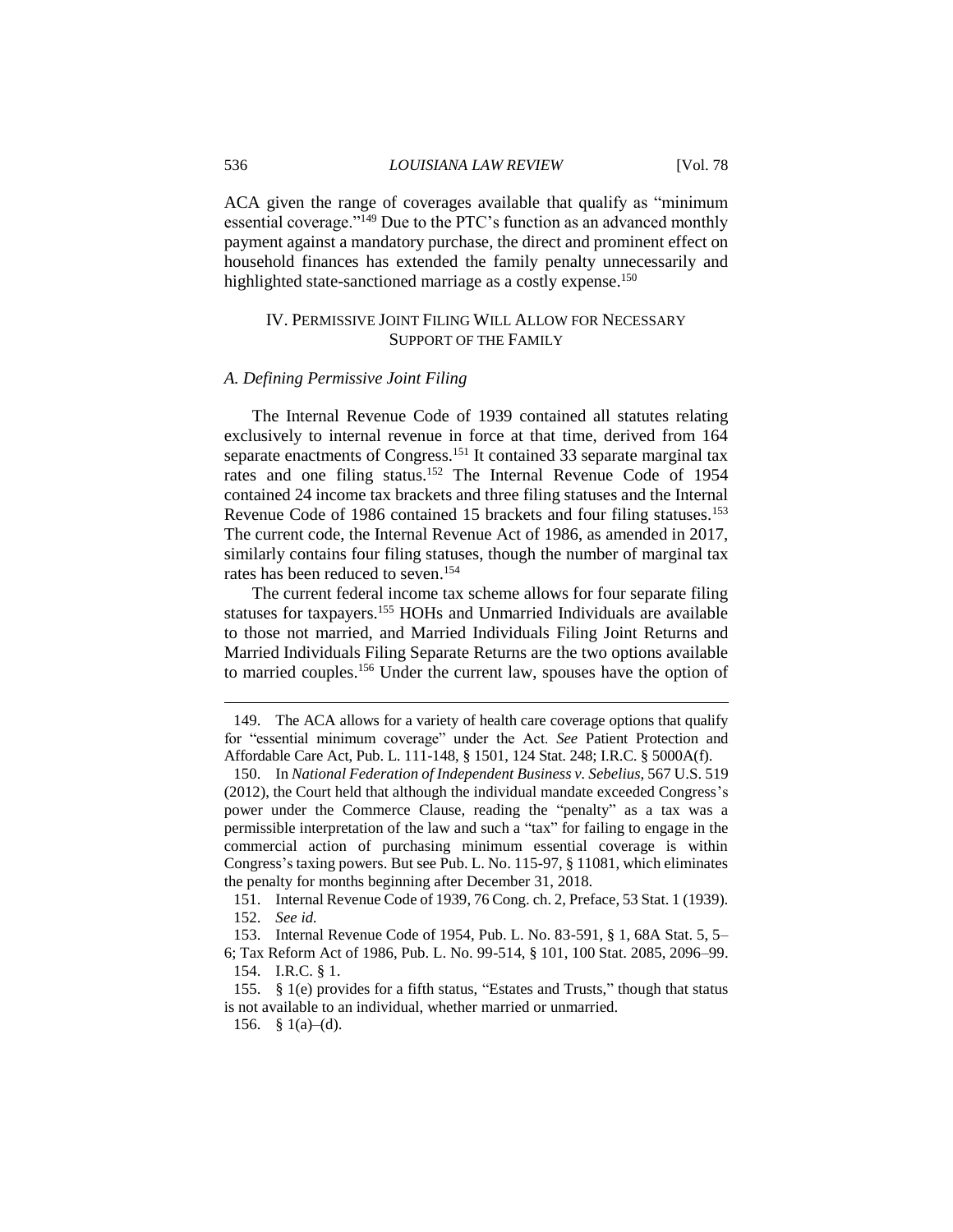filing jointly or separately.<sup>157</sup> Generally, when filing separately, spouses receive reductions in allowances and phase-outs equal to half of that which would be permitted if the two were filing jointly, though some credits become unavailable when spouses file separately.<sup>158</sup> Married couples have the freedom, however, to make an election to file under one filing status in one year with no binding effect on filing status for any other taxable year.<sup>159</sup> As such, spouses may choose to change their filing status in each year without requiring the consent of the Commissioner of Revenue, which tends to be required for other similar changes.<sup>160</sup>

As shown throughout this Article, married taxpayers with a marginal rate of 25% or higher may face a higher tax liability than they would if they remained or became unmarried.<sup>161</sup> Code provisions, such as the EITC,

159. An individual's filing status may change from year to year; there is no requirement to maintain a filing status once one is selected. *See* § 1; Treas. Reg. § 1.1-1 (as amended 2008).

160. For instance, if a corporation elects to be taxed as an S-corporation under I.R.C*.* § 1362 and then terminates such election, in order for that corporation to reelect S-corporation status before the fifth taxable year, the corporation requires consent from the Secretary of the Treasury. *See* § 1362(g); *see also id.* § 446(e) (stating that to change the method of accounting used to compute his income tax, a taxpayer must secure the consent of the Secretary of the Treasury).

161. Note, in particular, the rate changes enacted through the American Taxpayer Relief Act of 2012, which reintroduced the marginal tax rate of 39.6% for MFJ taxable income in excess of \$450,000, \$425,000 in the case of an HOH

<sup>157.</sup> *See id.* § 6013.

<sup>158.</sup> O.D. 968, 5 CUM. BULL. 195 (1921). Note, though, that many provisions that allow for a deduction or credit, or limitations on such, are halved for those choosing a Married Filing Separately status. See the tax tables for each listed in § 1(a) and (d), for which marginal rate brackets are reduced by half for those married persons filing separately; see also I.R.C. § 1411, for the Unearned Income Medicare Contribution when, in the case of a married taxpayer filing a separate return, the threshold amount for which the contribution applies is one-half of the dollar amount in the case of which is applicable to a taxpayer making a joint return; and I.R.C. §  $163(h)(3)(B)$ , providing that qualified residence interest is limited to interest on an amount not exceeding \$1 million for a taxpayer or \$500,000 in the case of a married individual filing a separate return until 2026—reduced to \$750,000 and \$375,000, respectively, for indebtedness incurred after December 15, 2017 and on all indebtedness beginning after December 31, 2025. Other benefits are not available for married couples that file separately. *See* I.R.C. § 23(f)(1) (stating that married couples must file joint returns to qualify for the adoption expenses credit); *see also*  I.R.C. §  $25A(g)(6)$  (stating that no credit is available for married individuals filing separate returns for the Hope Scholarship Credit or the Lifetime Learning Credit); I.R.C. § 21(e) (stating that married couples must file joint returns to utilize the dependent care credit).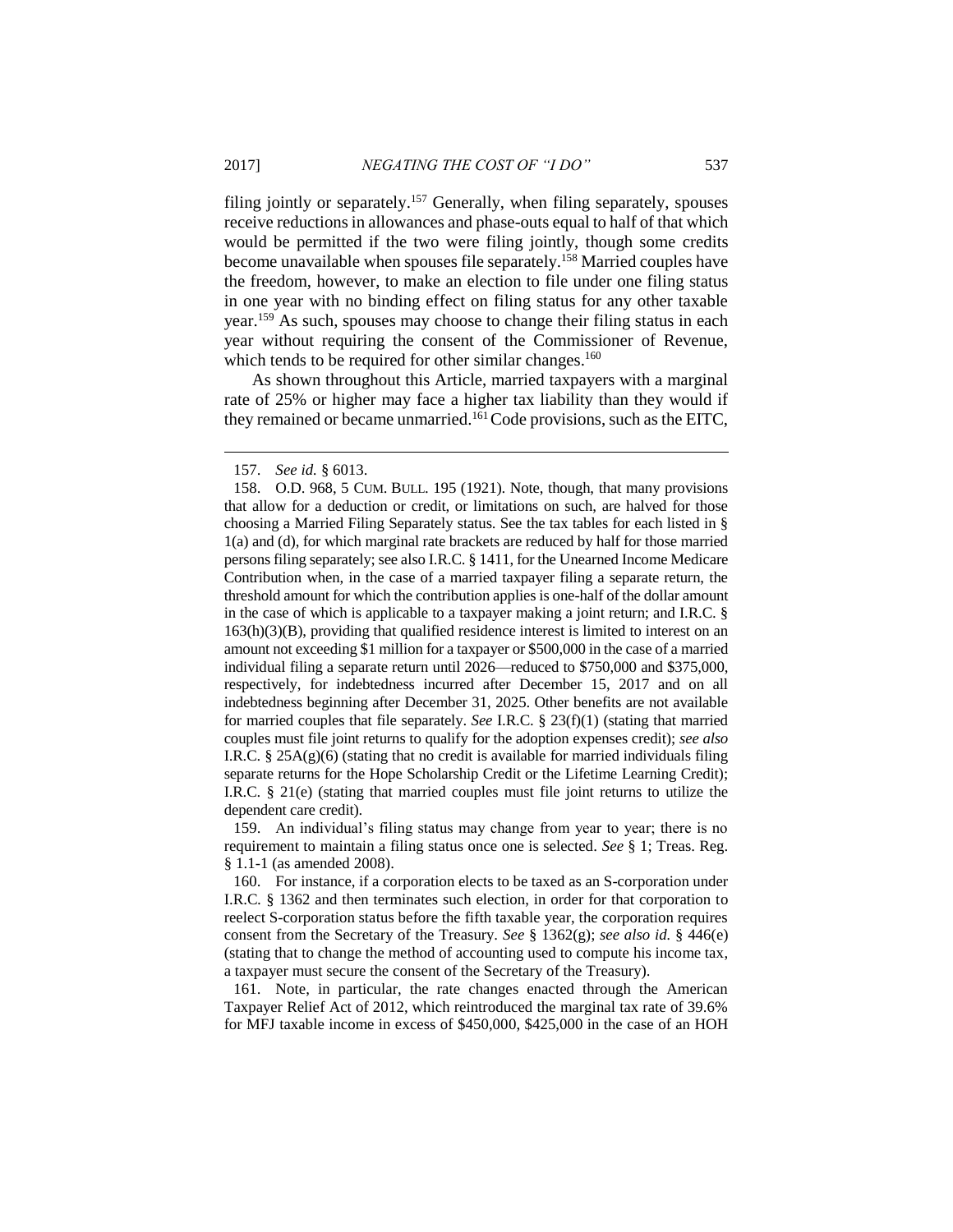the PTC, and the Mortgage Interest Deduction, may allow for substantially greater tax relief to individuals with similar income levels but different marital statuses. <sup>162</sup> In other words, married individuals without children are prejudiced as compared to two unmarried individuals filing as such, and some married individuals with children are disadvantaged compared to an unmarried couple with children—a couple who is afforded the benefit of one unmarried status and one HOH filing status.<sup>163</sup>

The cumulative effect of these marital penalties creates the potential for an immense family penalty in an era in which marriage rates have declined and cohabitation rates have risen. <sup>164</sup> This change in the composition of American households alone requires a reconsideration of the foundations of a tax system that utilizes marriage status as an indicator of the economic resources available to a taxpayer's family. Instead, developments in the practice of marriage mandate that a married filing status must be left as permissive joint filing to achieve the horizontal equity goals upon which the tax system is founded. A permissive joint filing regime would discard

162. *See* discussion *supra* Part III. Note, additionally, the Patient Protection and Affordable Care Act § 9015, which places a Medicare Surtax on net investment income in excess of a taxpayer's modified adjusted gross income above \$250,000 for MFJ and in excess of \$200,000 for individuals. American Taxpayer Relief Act of 2012, Pub. L. No. 112-240, § 101, 126 Stat. 2313, 2316 (2013).

163. *See supra* note 159.

filer, and \$400,000 in the case of an Unmarried Individual filer; and the Patient Protection and Affordable Care Act, Pub. L. 111-148, § 9015, 124 Stat. 119, 870 (2010), which places a Medicare Surtax on net investment income in excess of a taxpayer's modified adjusted gross income above \$250,000 for MFJ and in excess of \$200,000 for individuals. American Taxpayer Relief Act of 2012, Pub. L. No. 112-240, § 101, 126 Stat. 2313, 2316 (2013). Though it may be plausible that such code provisions have little effect on marriage choices, it is irrelevant for this argument. The proposition here is that the design of our new code should be based in pro-family, marriage neutral terms and so then, a structure that penalizes marriage but does not actually result in marriage aversions remains one that fails marriage neutrality. *See, e.g.*, Alstott, *supra* note 13, at 559–61.

<sup>164.</sup> Lawrence W. Waggoner, *Marriage is on the Decline and Cohabitation is on the Rise: At What Point, if Ever, Should Unmarried Partners Acquire Marital Rights?*, 50 FAM. L. Q. 215, 215–24 (2016). From 2000 to 2010, the percent of unmarried couple households in the United States in relation to all households has increased 1.4% from 5.2% to 6.6% or from about 5.5 million households to about 7.75 million households. During the same decade, the percent of married households decreased from 51.7% of all households in 2000 to 48.4% of all households in 2010. DAPHNE LOFQUIST ET AL., U.S. CENSUS BUREAU, 2010 CENSUS BRIEFS: HOUSEHOLDS AND FAMILIES 5 tbl.2 (Apr. 2012). Note that these 2010 Census statistics were calculated when same-sex partners could not be considered married under federal law.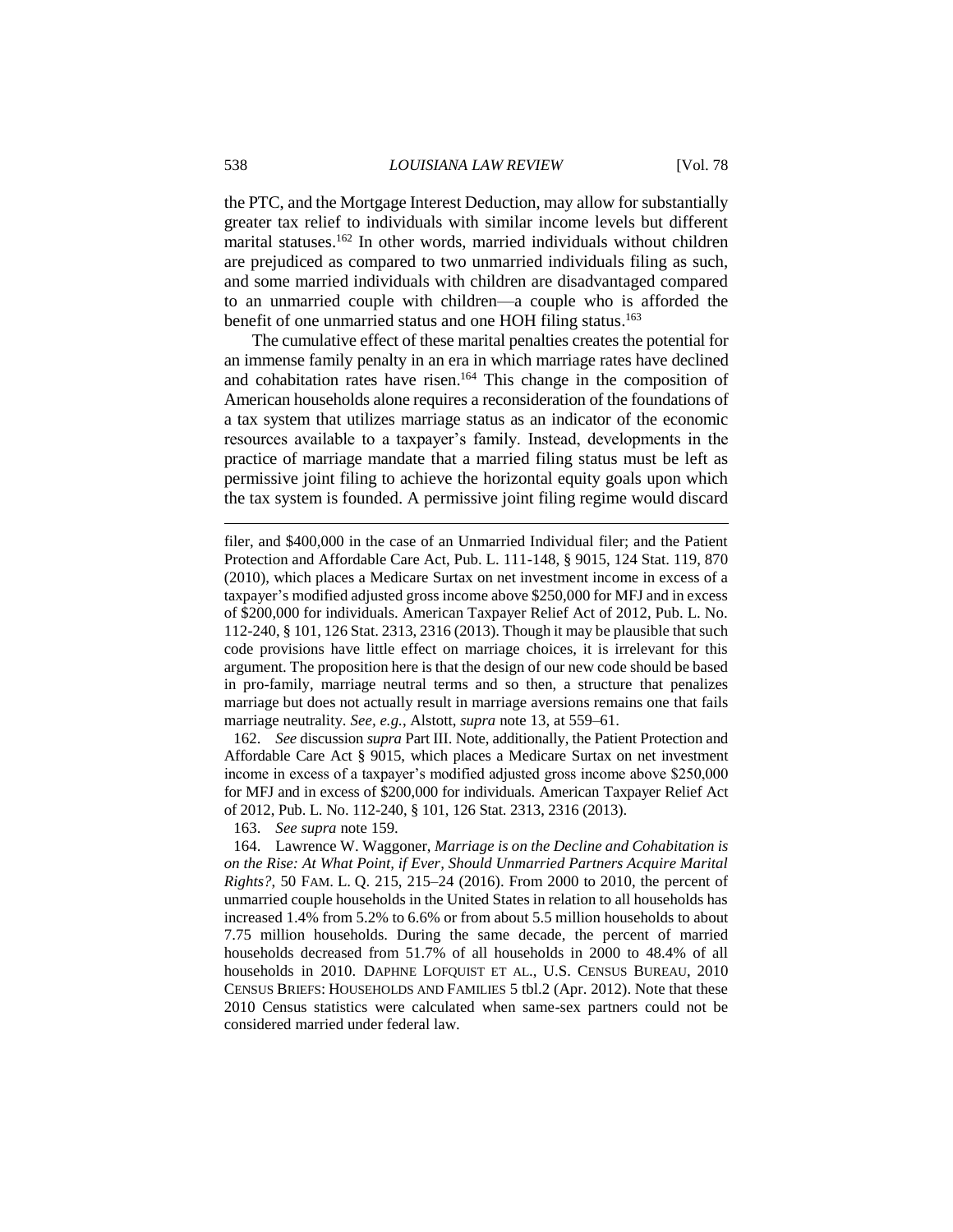the Married Individuals Filing Separate Returns filing status in favor of allowing such individuals to use the Unmarried Individuals or the HOH filing status as an alternative to joint filing.<sup>165</sup>

# *B. Permissive Joint Filing, the Marriage Bonus, and a Win for Gender Equality*

Though the focus of this analysis and proposal certainly is to address the significant family penalty that may be imposed by using a married filing status, whether MFJ or Married Filing Separately, the benefits that may accrue from the MFJ filing status are equally important to the argument for permissive joint filing. When one spouse earns more than the other spouse, aggregating income affords the higher earning spouse benefits from wider tax brackets, essentially utilizing lower rates that the secondary earner or non-earner does not exhaust due to his low income.<sup>166</sup> Filing together also may result in a bonus when one spouse's losses can offset income or gains of the other spouse.<sup>167</sup>

The introduction of joint filing in the American tax system followed from state community property laws, such as those discussed in *Seaborn*, in which the earnings of one spouse are treated as earnings of the marriage rather that of the individual.<sup>168</sup> In 1859, the Supreme Court of California described the state's community property regime in declaring that the "statute proceeds upon the theory that the marriage, in respect to property acquired during its existence, is a community of which each spouse is a member, equally contributing by his or her industry to its prosperity, and

<sup>165.</sup> See Margaret Ryznar, *A Practical Solution to the Marriage Penalty*, 44 PEPP. L. REV. 647, 683 (2017), for an alternative. Professor Ryznar proposes an additional filing status for only two-income married couples that earn an amount within a particular percentage of each other, offering double the rates of single filers and thus accommodating both incomes. *Id.*

<sup>166.</sup> The reduction of the marriage penalty for most married couples through revised tax brackets essentially returned income splitting to married couples, effective after 2017. Pub. L. No. 115-97, § 11001(a).

<sup>167.</sup> I.R.C. § 1.6013-4(b) (2012) provides that in a joint filing, tax liability is computed upon aggregate income and aggregate deductions. *See* S. REP. NO. 80- 1013, at 53 (1948) (although there are two taxpayers, there is only one net income). Capital losses sustained by one spouse may offset gains by the other. Helvering v. Janney, 311 U.S. 189, 194–95 (1940). Net operating losses sustained by one spouse may offset income of another spouse. Calvin v. United States, 235 F. Supp. 594, 598 (D. Colo. 1964). In computing the net income on a joint return, their combined charitable contributions are deductible from their aggregate gross income up to 15% of the aggregate net income. Taft v. Helvering, 311 U.S. 195, 196 (1940).

<sup>168.</sup> *See* discussion of Poe v. Seaborn, 282 U.S. 101 (1930) *supra* Part I.A.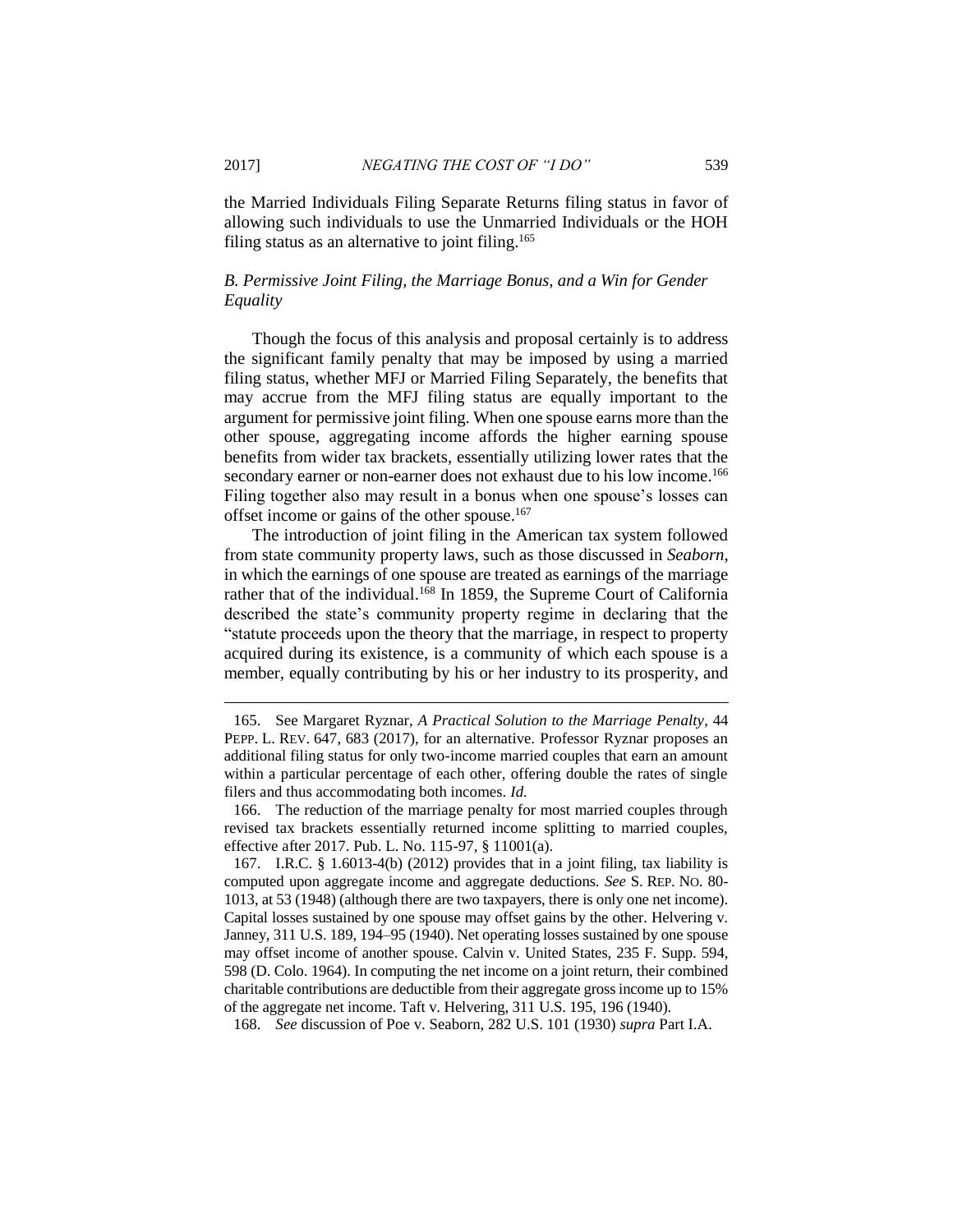possessing an equal right to succeed to the property after dissolution."<sup>169</sup> The recognition of a married woman as a separate juridical entity from her husband allows a wife to own property and recognizes her equal contribution through her own acts on behalf of the family to earning such marital property acquisitions.<sup>170</sup> By allowing for the use of wider tax brackets for a single income married couple even when no children are present, the code recognizes the value of the non-earning spouse in generating the earnings of the other spouse.<sup>171</sup>

For instance, the 2017 changes to the code that increased the size of the regular income tax bracket for most married couples filing a joint return now preserves an equal tax bracket allocation for that non-earner to the primary earner. <sup>172</sup> This allocation is in addition to any provision for other types of dependents, such as children. <sup>173</sup> In enacting such a

172. Pub. L. No. 115-97, § 11001(a).

173. Additional allocations for dependents may be provided through the Child Tax Credit, § 24, the EITC, § 32, and others. *See, e.g.*, I.R.C. §§ 24, 32 (2012).

<sup>169.</sup> Hisquierdo v. Hisquierdo, 439 U.S. 572, 577 (1979) (quoting Meyer v. Kinzer, 12 Cal. 247, 251 (1859)); *see also In re* Marriage of Valli, 324 P.3d 274, 283 (2014) (Chin, J., concurring) (citing this *Meyer v. Kinzer* language for reliance on interpretation of "substantially similar" language in CAL. FAM. CODE § 760 (West 2014), a law at issue in that case).

<sup>170.</sup> *See, e.g.*, Boggs v. Boggs, 82 F.3d 90, 96 (5th Cir. 1996), *rev'd on other grounds*, 520 U.S. 833 (1997) ("The use of a community property system represents Louisiana's recognition of the value a spouse, though non-employed, contributes to a marriage."). "Rather than viewing a married couple as distinct individuals acquiring property for their own benefit, the community property system acknowledges a married couple as an economic unit. . . . [A]ll income earned by either spouse or property purchased with those earnings is marital property." Deborah H. Bell, *Family Law at the Turn of the Century*, 71 MISS. L.J. 781, 791 (2002).

<sup>171.</sup> The number of community property states has not expanded in the fashion it appeared to be heading at the time joint filing with income splitting was introduced in 1948. There are now nine community property states—Arizona, California, Idaho, Louisiana, Nevada, New Mexico, Texas, Washington, and Wisconsin—and one state, Alaska, which offers an optional community property regime. ARIZ. REV. STAT. ANN. § 25-211(A) (2017); CAL. FAM. CODE § 751 (West 2017); IDAHO CODE § 32-906(1) (2017); LA. CIV. CODE art. 2336 (2017); NEV. REV. STAT. § 123.225(1) (2017); N.M. STAT. ANN. § 40-3-12 (2017); TEX. FAM. CODE ANN. § 3.002 (2017); WASH. REV. CODE § 26.16.030 (2017); WIS. STAT. § 766.31(3) (2017); ALASKA STAT. § 34.77.020 (2017). Alaska's optional community property system would not be recognized for federal income tax reporting purposes. *See* Comm'r v. Harmon, 323 U.S. 44, 45–46 (1944) (not recognizing for federal income tax purposes a similar Oklahoma statute allowing spouses to elect a community property system).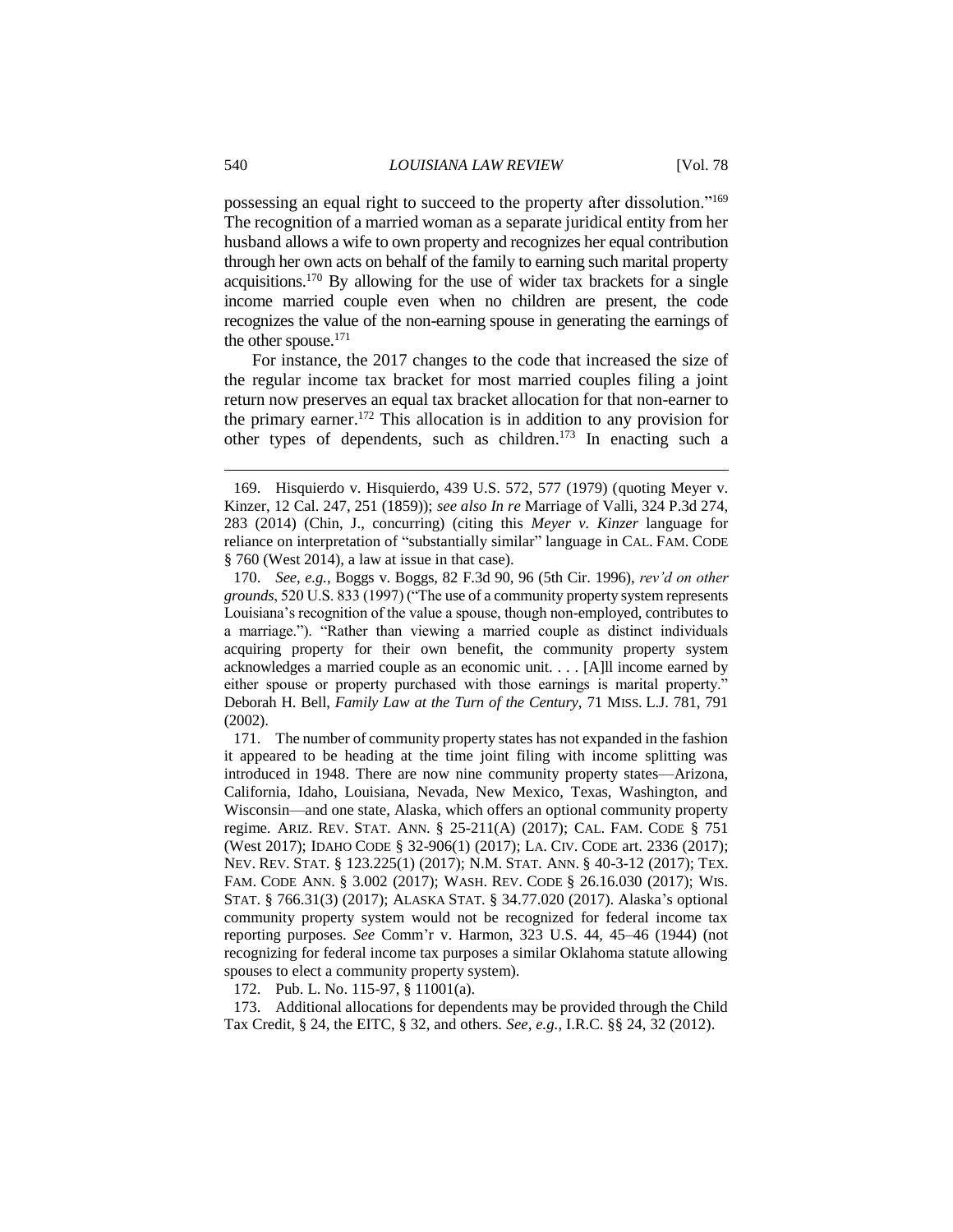legislative change in 2017, Congress recognized that the non-earner, usually the wife, should be given demonstrable value in the family through the code. This permissive joint filing proposal extends that value recognition to all spouses, asserting that the marriage bonus is the result of a just application of income tax to earnings that each spouse has contributed to its acquisition through his own industry as determined by the family as a unit. The potential of tax benefits accruing to a married couple over an unmarried couple from a non-earning spouse are beneficial to the concept of the family as a unit and are necessary for the recognition of the non-earning spouse as an individual and a taxpayer as apart from a dependent of a taxpayer. Addressing equity concerns must be paramount in the design of a contemporary tax code despite the negative comparative distributive effects perceived in the current code.

#### *C. Permissive Joint Filing is American*

An income tax system has a primary objective of raising monies to operate the government, which may provide for services at a range of degrees.<sup>174</sup> That degree may evolve over time and in response to economic, social, and political changes experienced by the citizenry. The organization of whom, what, and how much to tax in the United States is derived from various principles: horizontal equity, or taxing those with like incomes and circumstances similarly; vertical equity, or taxing those with greater means at higher percentages; economic efficiency and growth; and redistribution.<sup>175</sup> The hierarchy of these principles has varied in each principle's rank in response to historical circumstances and economic success or struggle, with the primacy of vertical equity in the 1940s and 1950s giving way to valuing economic efficiency as the nation approached the turn of the century.<sup>176</sup>

If a family for purposes of the "family penalty" is composed of a married couple with at least one dependent, then the family penalty began no later than in 1951 with the addition of the HOH filing status. Before

<sup>174.</sup> Reuven S. Avi-Yonah, *The Three Goals of Taxation*, 60 TAX. L. REV. 1, 3 (2006).

<sup>175.</sup> Elkins, *supra* note 8.

<sup>176.</sup> Dennis J. Ventry, Jr., *Equity Versus Efficiency and the U.S. Tax System in Historical Perspective*, *in* TAX JUSTICE: THE ONGOING DEBATE 25, 25–49 (Joseph J. Thorndike & Dennis J. Ventry, Jr. eds., 2002). In this chapter, Ventry traces the post-World War II era decline in tax reform focused on vertical equity's effects on social and economic justice in favor of a movement toward considering deviations from horizontal equity and its effect on efficiency and economic growth. *Id.*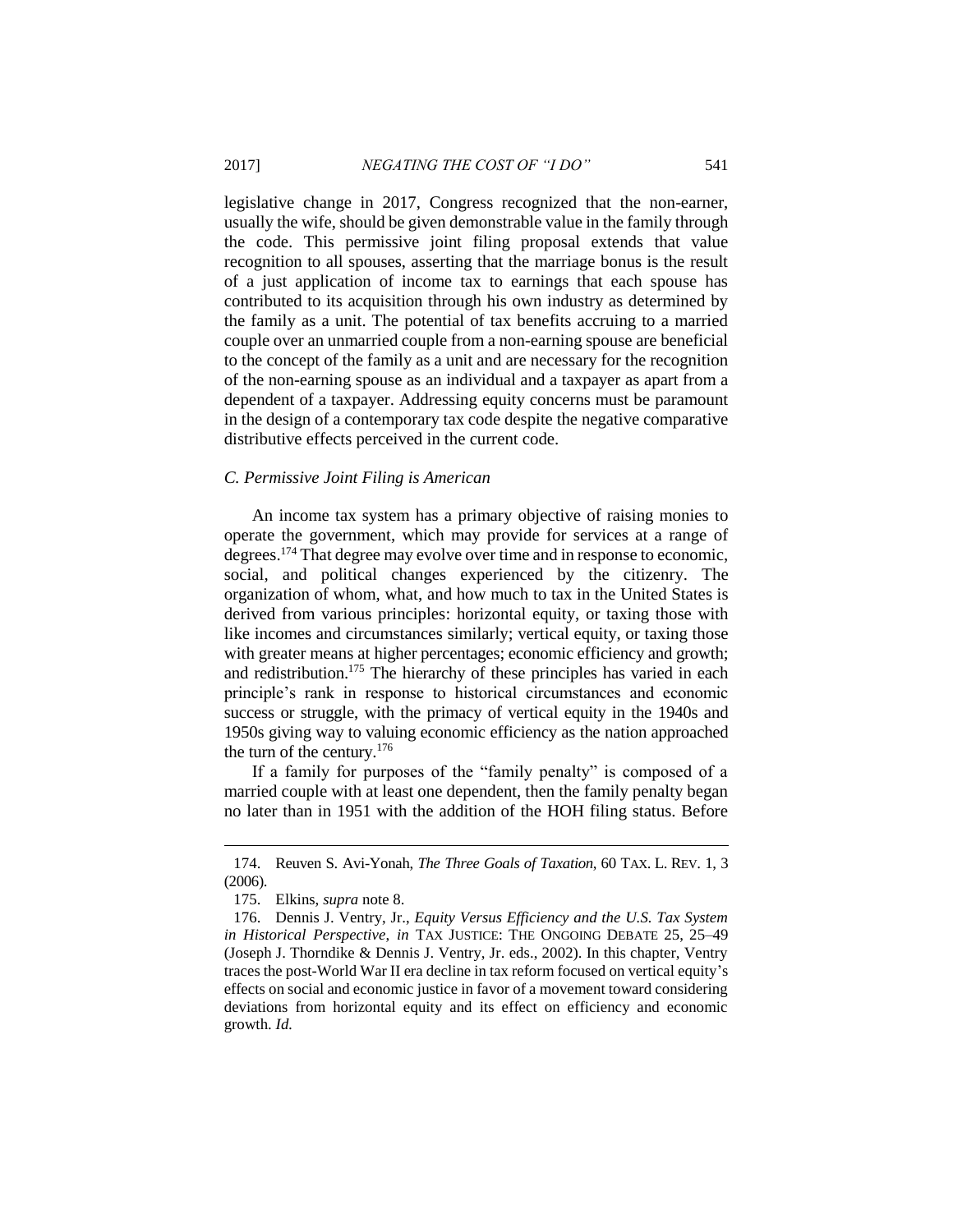this change, the original taxpayer as the individual shifted to universal married income splitting in 1948.<sup>177</sup> Though it seems that the 1948 change was a horizontal, equity-based response to the ability of those in some community property states to report half of the community income as individuals, Congress similarly could have resolved the problem by mandating that community property laws were not applied for purposes of calculating federal income tax.<sup>178</sup> Congress's election to provide for income splitting allowed for equality among the spouses because all income earned by the married couple was treated as income earned half by each spouse.<sup>179</sup>

This treatment of a couple's joint income as belonging to both equally at a time when the bulk of the income was exclusively earned and managed by the husband was an important step forward for women, indicating the independence and contribution to the household of the wife and mother in 1948.<sup>180</sup> Though this progressive and feministic reflection on property and income rights was an indirect result of the passage of similarly intended community property regimes in only a few states, the individual assessment of the wife and the mother was a forward-thinking application of the revenue system, which is a very real device for measuring national values.<sup>181</sup>

<sup>177.</sup> *See* discussion *supra* Part I.B.

<sup>178.</sup> Such a "legislative fix" would be necessary under a permissive joint filing regime to dodge the rush of states to a community property regime in order to benefit from precisely the conflict between common law and community property law states that arose pre-1948. *See supra* note 36.

<sup>179.</sup> *Poe v. Seaborn* explained the community property law that the Court was addressing in that "the wife has, in Washington, a vested property right in the community property, equal with that of her husband; and in the income of the community, including salaries or wages of either husband or wife, of both." Poe v. Seaborn, 282 U.S. 101, 111 (1930).

<sup>180.</sup> H.R. REP. NO. 80-1274, at 24 (1948), predicted the "flood of ill-advised State legislation" enacting community property regimes that would result if income splitting was not permitted nationally, demonstrating that States were ready to extend these community property rights regimes that would have provided directly for such property rights to women. That they moved instead to enact equal access of married couples to income splitting through the tax code should not be viewed as an indication of a nation of States that were not ready to extend such rights through such state regimes but that the rash implementation of these complicated schemes had led to, and would lead to greater, complications that could be avoided with the 1948 code reforms that were established. *Id.*

<sup>181.</sup> The assertion that the wife and mother is the second or lesser earner in a family is both generally understood and statistically proven. *See* U.S. CENSUS BUREAU, CURRENT POPULATION SURVEY, MARITAL STATUS—PEOPLE 18 YEARS OLD AND OVER BY MEDIAN INCOME AND SEX, ALL RACES tbl. P-13 (2016). This 1974 data reports a median income of \$3,260 for married women with income and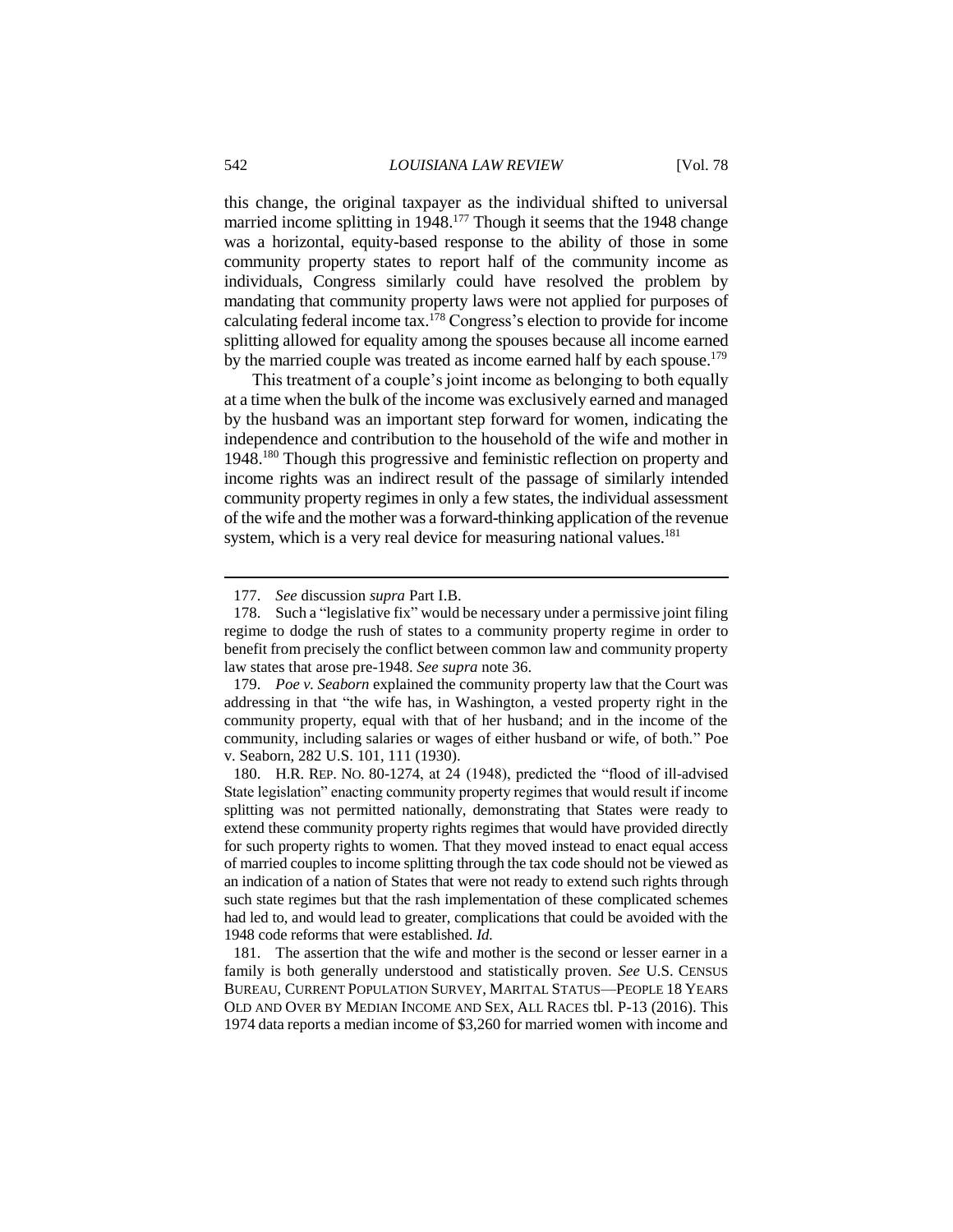The 1951 addition of the HOH filing status assuredly reflected a shift in the national understanding of individual responsibilities and the taxpayer's obligation to support those responsibilities for unmarried individuals burdened with a dependent, but what of the addition of the HOH status's symbolic nature to the wife and the mother? There are certainly expenses for the HOH filer over and above the Unmarried filer, though tax brackets had never before represented dependents, who instead were accounted for through deductions and credits.<sup>182</sup> The 1951 change essentially counted a dependent child as half a spouse as represented by the width of a tax bracket while reducing the mother by that same half as symbolized by her added value to the family when considering income tax rates on taxable income. Where greater income generally was earned by the father of this unit, the income splitting initiated by *Seaborn* in 1930 and extended nationally through the 1948 reforms reflected an equity in ownership of the family purse for the wife and mother.<sup>183</sup> The changes in 1951 and 1969, then, though purportedly attempting to extend a measure of horizontal equity to single persons with varied responsibilities, must have represented a reverse of shift in ownership of income to *he* who earned it.

The more direct penalization of the married family occurred in 1969. When Congress repositioned the Unmarrieds' liabilities to no greater than 20% of the married income tax liability while freezing the liabilities of those married but filing separately at the former singles rates, it also meant that Congress shifted that former "singles penalty" to a similar marriage penalty that could apply to penalize the traditional family.<sup>184</sup> Now, the penalty extended to wedded couples without children, further reducing the value of the wife.

a median income of \$10,683 for married men with income. Men are reported to have a median income 3.28 times that of working spouses. When the spouse is present, nearly 47.5 million of those men had income in that year while only nearly 30 million married women had income. 1.58 times as many men had their own income as compared to married women. The differential in median income since 1974, though mostly steadily declining, reached a low of men having a median income of 1.78 times that of women with earnings in 2009 and 1.07 times as many men with their own income as married women, when the spouse was present, in 1994. (Data is provided through 2015.) *Id.*

<sup>182.</sup> *See, e*.*g*., Personal Exemption, I.R.C. § 151 (2012), EITC, *id.* § 32, and Child Tax Credit, *id.* § 24.

<sup>183.</sup> United States Census Bureau data beginning in 1974 demonstrates the common understanding that men earned more than women both then and now and that, in a marriage where both spouses are present, more women than men do not have earned income. *See* U.S. CENSUS BUREAU, *supra* note 181.

<sup>184.</sup> *See* Tax Reform Act of 1969, Pub. L. No. 91-172, § 803, 83 Stat. 487, 681–82.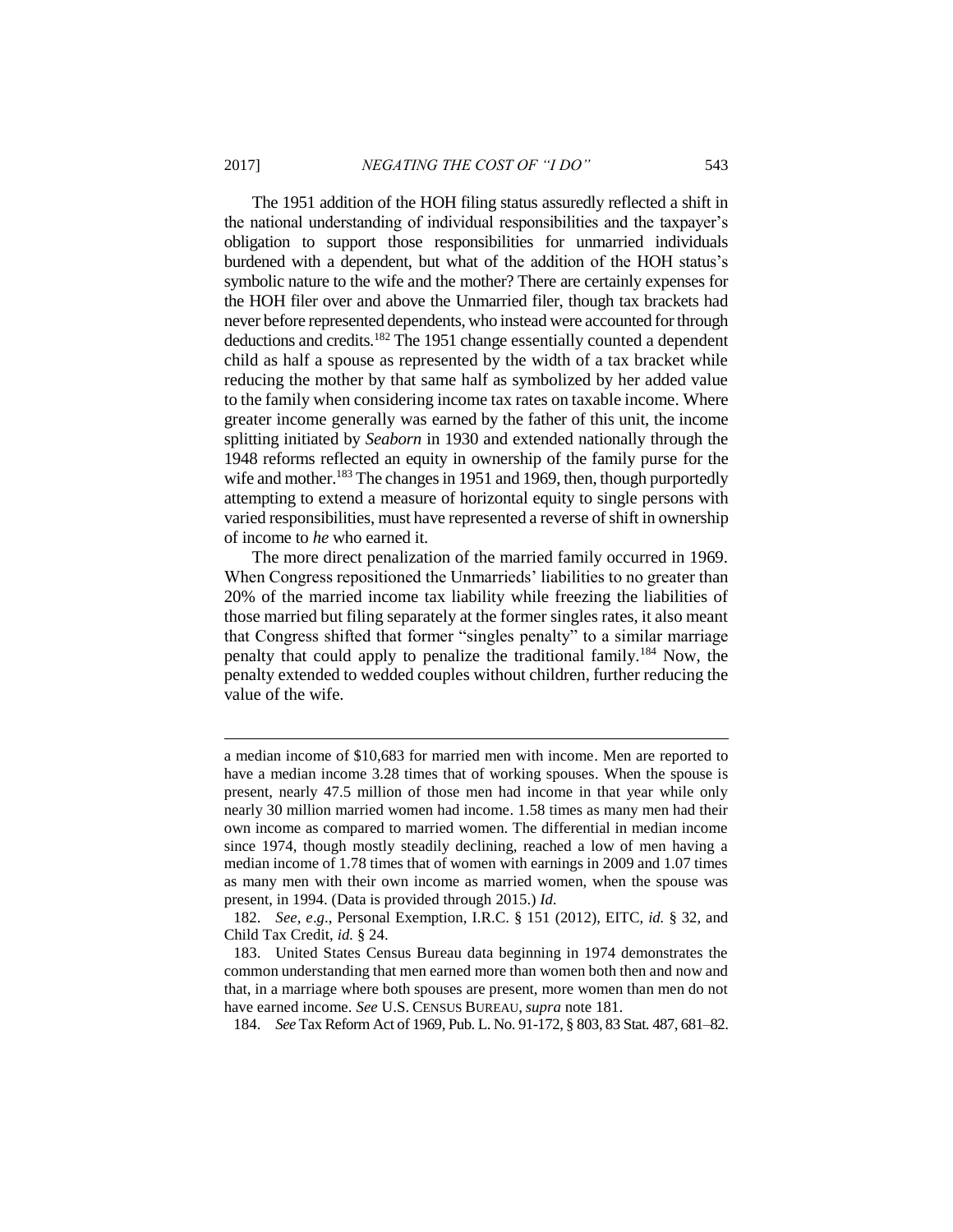Notably, the summary of the Tax Reform Act of 1969 passed by the House of Representatives, which allowed certain dependent-less single people access to more generous HOH filing brackets, remarked that a provision reducing tax liability for singles is adverse to marriage because two individuals eligible for this lower liability may be responsible for a higher combined liability as a result of marriage.<sup>185</sup> The Joint Committee's summary continued by stating its perception that "there is some question whether marriage is significantly affected by such tax considerations."<sup>186</sup> That question, which was dismissed in 1969, may not be dismissed so easily today.

More recently, the 1981 Congress's secondary earner deduction purported to respond to concerns about the marriage tax penalty while retaining taxation on married couples jointly.<sup>187</sup> The focus during this reform was on the high effective marginal tax rate on the second earner's income in a joint filing and its adverse effect on a second earner's decision to work.<sup>188</sup> The secondary earner deduction allowed for a deduction of ten percent on up to \$30,000 of income earned by the spouse with lower earnings on a joint return.<sup>189</sup> Though this feeble attempt at addressing rampant penalties for the laboring wife was a short-lived code inclusion, its meager and indirect offering is an unsatisfactory path to creating the achievable equality and fairness that is proposed by this Article in the form of a new code structure.<sup>190</sup> Though the 2017 tax reform has made great strides toward reducing the marriage and family penalty, Permissive Joint Filing allows for full respect of the secondary earner's income as income earned by an individual; that earner's income is entitled to its own, separate, progressive taxation.

Several tax provisions relating to taxation of the family provide varied tax benefits to two individuals on the basis of whether they are legally married. Many of these tax provisions operate to allow varied treatment based on marital status to allow for administration of the code while others assume the

<sup>185.</sup> SUMMARY OF H.R. 13270,THE TAX REFORM ACT OF 1969,*supra* note 56, at 104.

<sup>186.</sup> *Id*.

<sup>187.</sup> STAFF OF J. COMM. ON TAX'N, 97TH CONG., GENERAL EXPLANATION OF THE ECONOMIC RECOVERY TAX ACT OF 1981, at 33–37 (1981).

<sup>188.</sup> *Id.* at 34.

<sup>189.</sup> Economic Tax Recovery Act of 1981, Pub. L. No. 97-34, § 103, 95 Stat. 172, 187, added § 221 of the Internal Revenue Code that provided for "Deduction for Two-Earner Married Couples." For tax years beginning in 1982, the applicable percentage was five percent. *Id.*

<sup>190.</sup> Introducing secondary earner incentives while retaining joint filing will never achieve marriage neutrality. *See, e*.*g*., Listokin, *supra* note 31, at 201–02.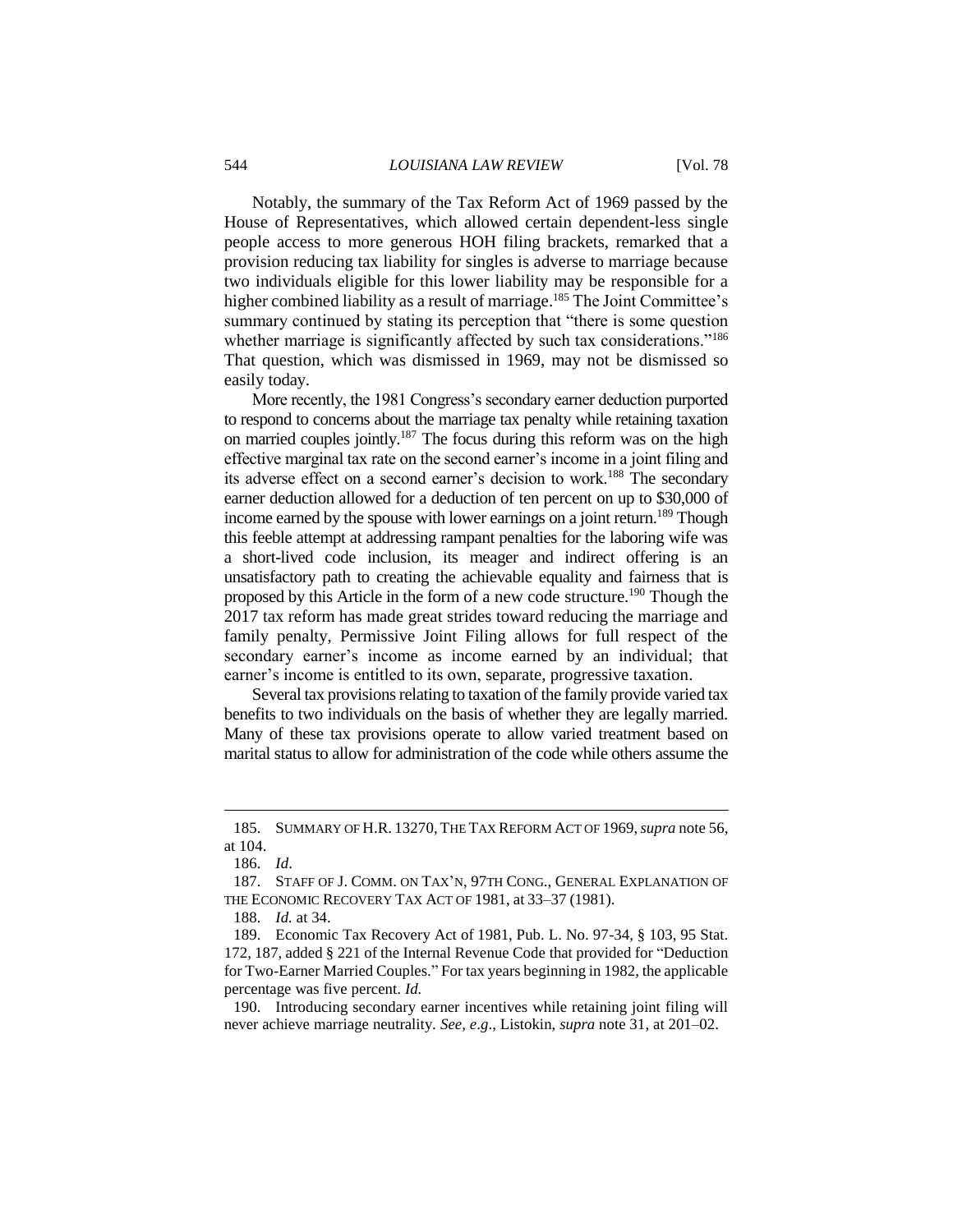result of horizontal equity based on an economies of scale premise.<sup>191</sup> A third category of detrimental provisions that prey asymmetrically on these wedded procreators are meant simply to punish earned income generally, despite falling disproportionately on the value of maternal compensation to the family purse.<sup>192</sup>

Proposals to alleviate such results include making child care costs a deductible business expense, increasing the child care credit, and increasing and expanding the dependent care assistance programs. Allowing for child care costs expended to engage in employment to function as a deductible expense preserves America's strong held value of a parent's right to direct the upbringing of his child. <sup>193</sup> Limiting the value of such a deduction to either the earned income of the lower earning spouse, as the child care credit provides, or to tack on a modest two-percent floor by classifying the deduction as a miscellaneous itemized deduction layers a value of arguable economic efficiency to such a tax expenditure.

Congress has revised the EITC's potentially severe family penalty for very low income families since its 1975 enactment. The addition of a separate phase-out threshold for married families introduced through the 2001 legislation and effective in 2002, attempted to reduce the marriage penalty by increasing the phase-out threshold and completed phase-out

<sup>191.</sup> For instance, the Mortgage Interest Deduction, I.R.C. § 163(h)(3), allows for a deduction of mortgage interest on up to two homes per taxpayer either as an individual if unmarried, or as a couple if married. The implication is that either such unit of taxpayer is afforded two homes, discounting the situation in which married taxpayers may keep separate households for purposes of careers. Also consider the uniform \$10,000 limitation, applicable to married and unmarried, alike, on deducting state and local taxes. Pub. L. No. 115-97, § 11042(a) (to be codified at I.R.C. § 163).

<sup>192.</sup> Thresholds for tax surcharges like the Medicare surtax, *id.* § 1411, are applied to unmarried individuals at significantly more than half the threshold applied to a married couple. For instance, the tax is imposed on the excess net investment income of an unmarried individual on income over a \$200,000 threshold but on the excess net investment income of an unmarried individual on income over a \$250,000 threshold. § 1411(b).

<sup>193.</sup> *See* Troxel v. Granville, 530 U.S. 57, 65 (2000) ("The liberty interest at issue in this case—the interest of parents in the care, custody, and control of their children—is perhaps the oldest of the fundamental liberty interests recognized by this Court." (citing Meyer v. Nebraska, 262 U.S. 390, 399, 401 (1923); Pierce v. Society of Sisters, 268 U.S. 510, 534–35 (1925); Prince v. Massachusetts, 321 U.S. 158, 166 (1944); Stanley v. Illinois, 405 U.S. 645, 651 (1972); Wisconsin v. Yoder, 406 U.S. 205, 232 (1972); Quilloin v. Walcott, 434 U.S. 246, 255 (1978); Parham v. J.R., 442 U.S. 584, 602 (1979); Santosky v. Kramer, 455 U.S. 745, 753 (1982))).